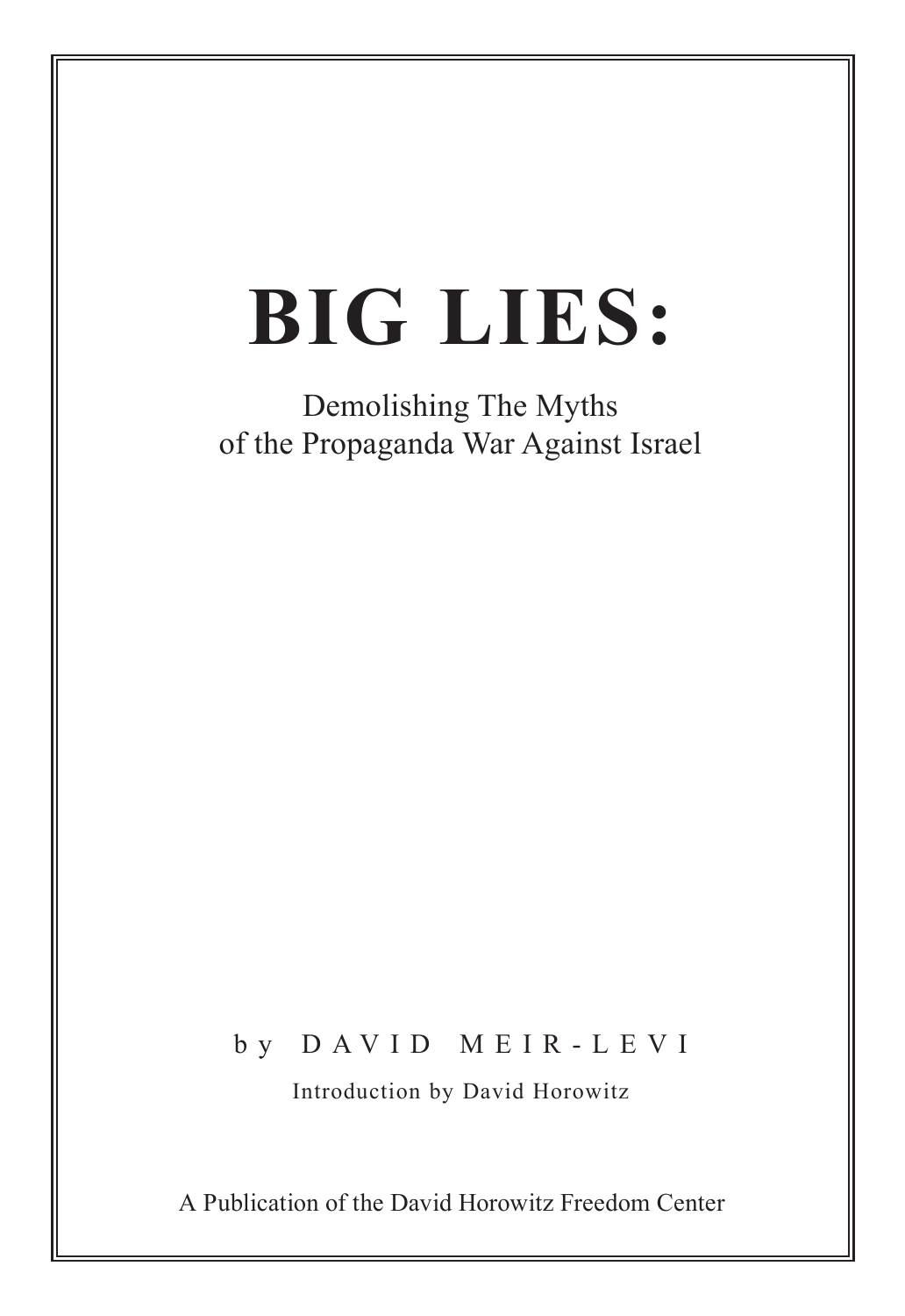price: \$5

Bulk orders of 25 or more \$2 each.

# **BIG LIES:**

Demolishing The Myths of the Propaganda War Against Israel

Copyright ©2005, 2006. David Horowitz Freedom Center P.O. Box 361269 Los Angeles, CA 90036-9828 800-752-6562

www.studentsforacademicfreedom.org

ISBN 1-886-442-46-0 Printed in the United States of America

#### b y D A V I D M E I R - L E V I

Introduction by David Horowitz

A Publication of the David Horowitz Freedom Center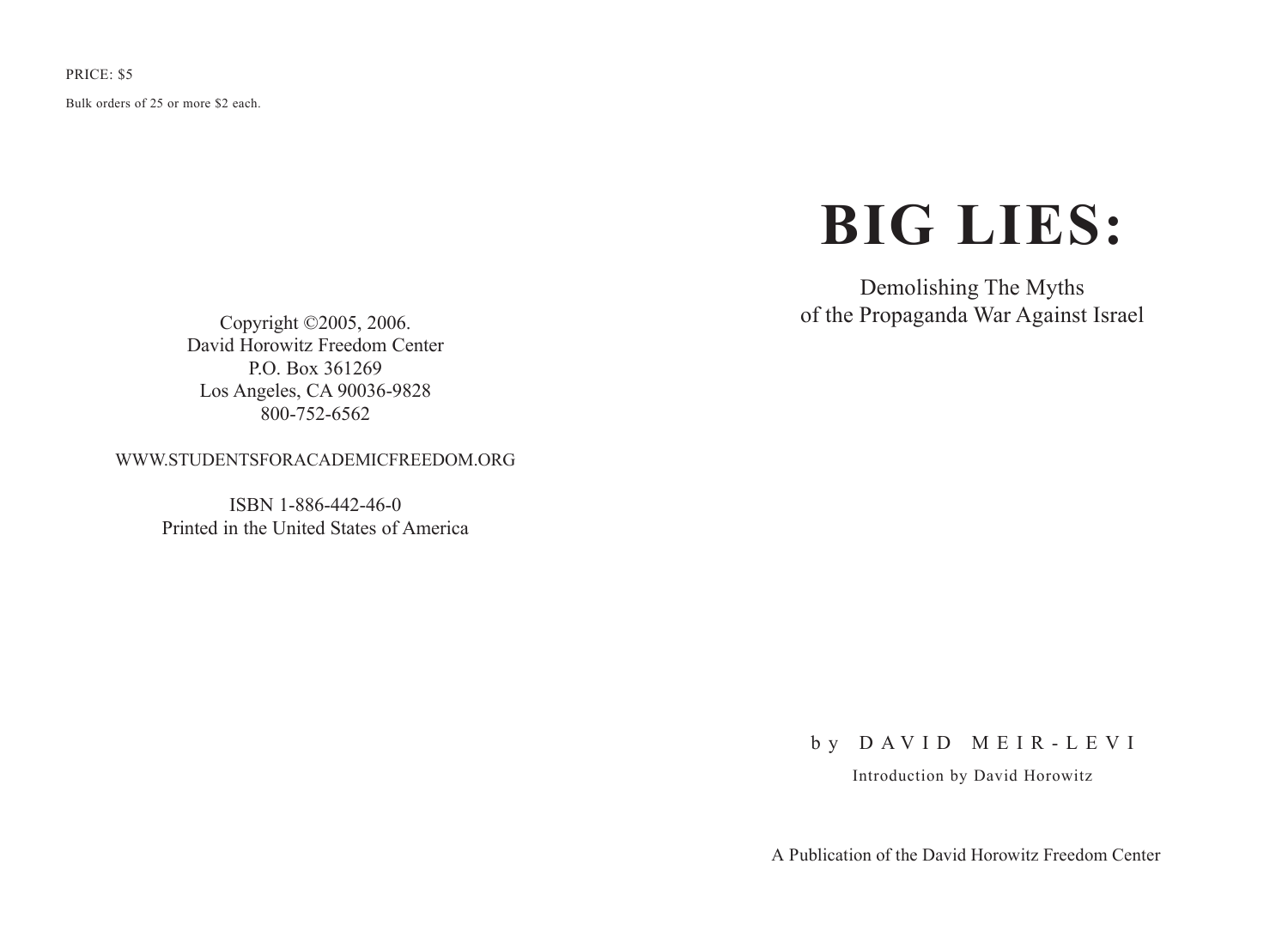# **Table Of Contents**

| 3. The Question of 'Occupation' and the Settlements39 |
|-------------------------------------------------------|
|                                                       |
|                                                       |

BIOGRAPHICAL NOTE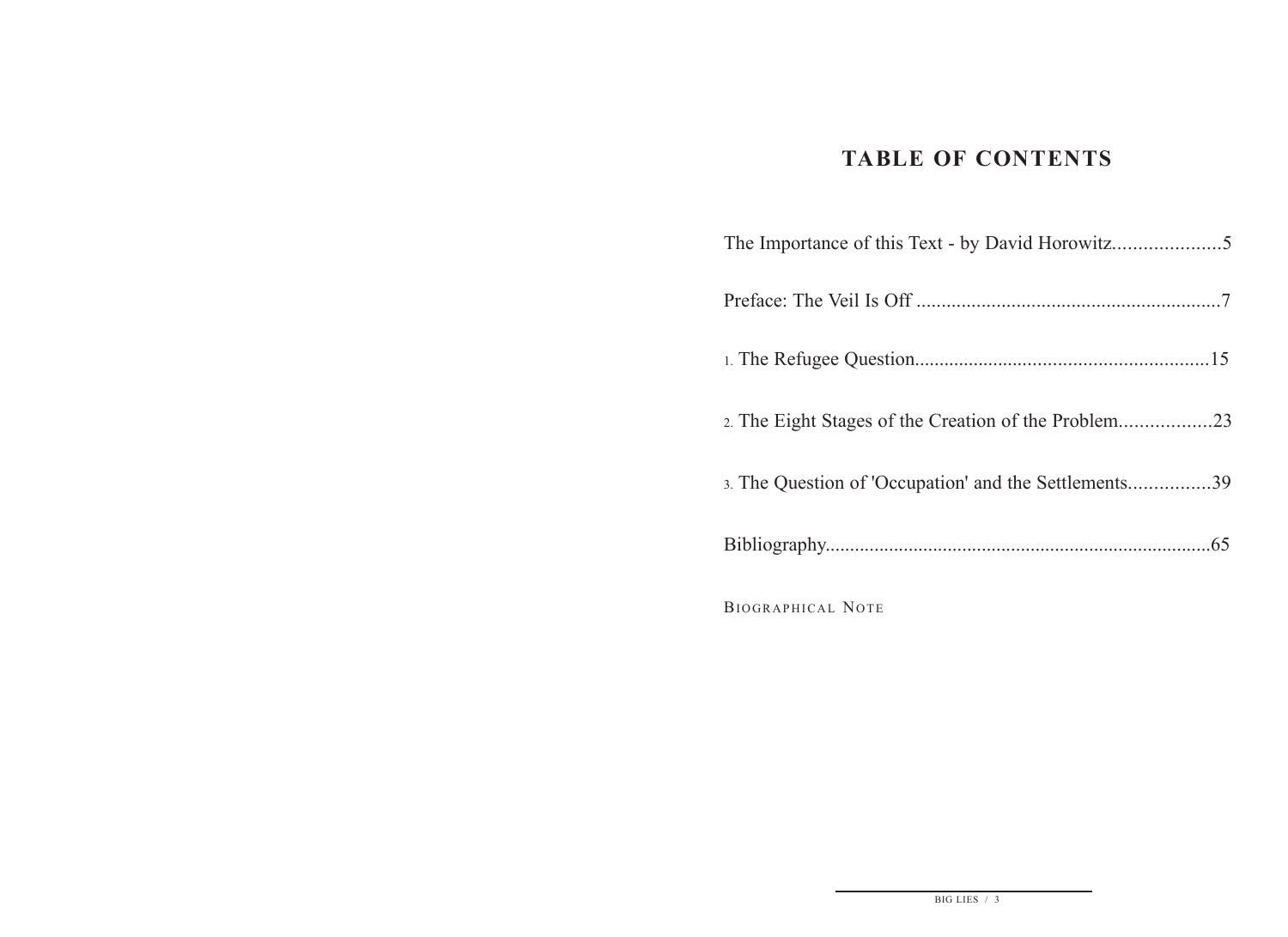### **r the IMPORTANCE OF THIS TEXT** by David Horowitz

The War in the Middle East is nearly sixty years old. Most people alive today are unfamiliar with its history and origins and lack knowledge of its facts. This state of ignorance provides a fertile ground for the unscrupulous to create myths that will justify their destructive agendas. The political propaganda machine has created many such myths to fuel their war against the Jewish state.

Israel is the only democracy in the Middle East that elects its lead ers in free elections and guarantees rights to its citizens, and honors those rights. Yet Israel is the target of those who claim to be fighting for "human rights." There are about a million and a half Arabs living as citizens in Israel who elect representatives to Israel's parliament and who have more rights than the Arab citizens of any Arab state. Yet Israel is the target of those who claim to be fighting for "social justice." Israel's very creation is referred to by its Arab enemies as "the Nakba", or the "catastrophe," the clear implication of which is that Israel should not exist. Yet Israel is the target of those who claim to support self-determination and oppose genocide. Israel was the victim – at its very birth -- of an unprovoked aggression by five Arab monarchies and dictatorships. It has been the target of an Arab war that has continued uninterruptedly for nearly sixty years because the Arab states have refused to make peace. Yet Israel is the target of those who say they want "peace." Israel is the victim of terrorist attacks – suicide bombings – which along with the Jews they mark for extinction, kill Palestinian women and children as well. Yet Israel is the target of those who claim to speak for humanity and a future that is "free."

How is this possible? How can evil be dressed in the garments of justice? How can a genocidal war to destroy a democratic people be justified as a struggle for "national liberation?"

They can through the creation of political myths that rationalize aggression and justify war against civilian populations.

In George Orwell's futuristic novel, *1984*, the Ministry of Truth for the totalitarian state proclaims: *Knowledge Is Ignorance; Freedom*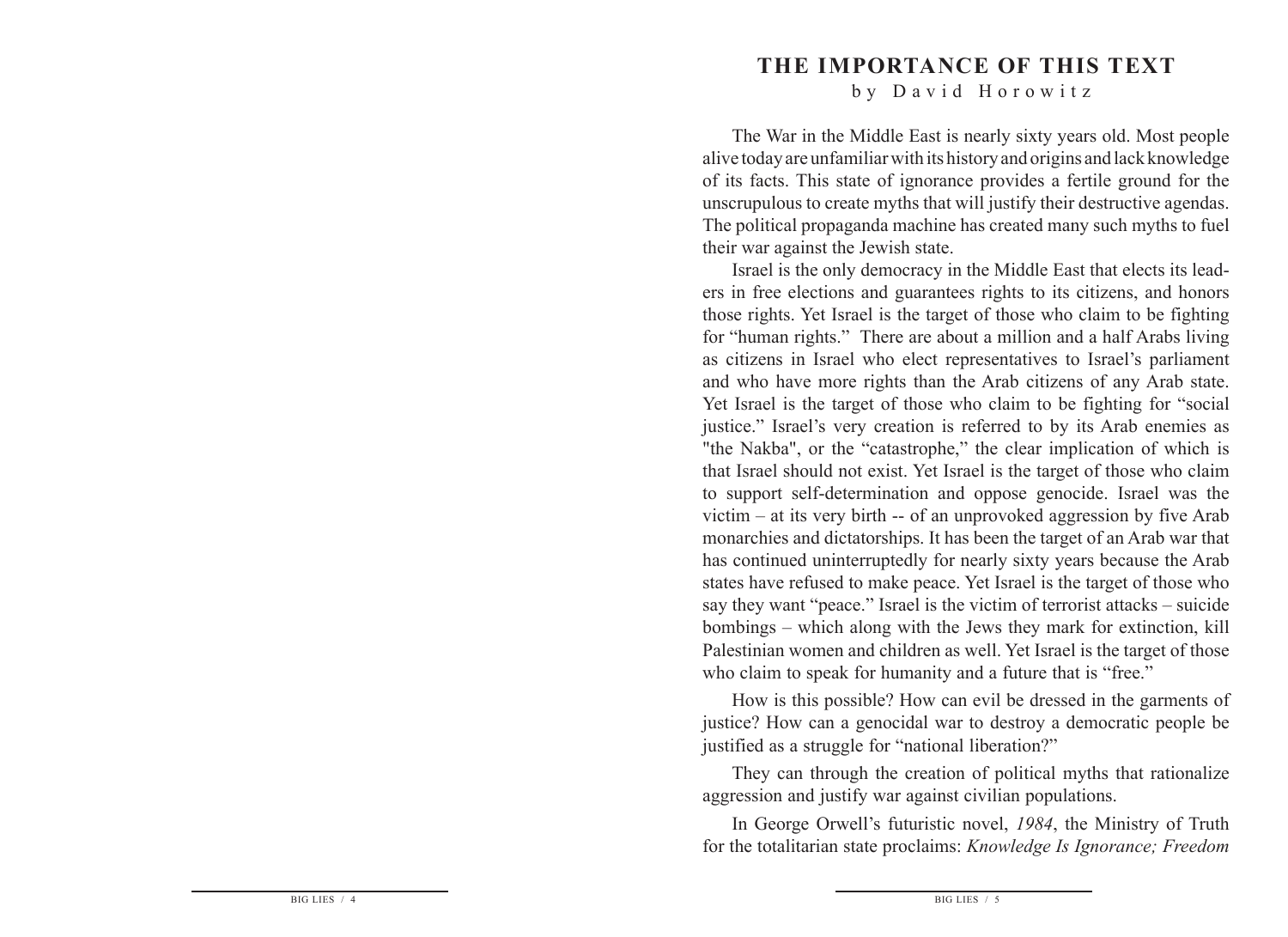*Is Slavery*. The nature of political doublespeak never changes and its agenda is always the same: Obliteration of historical memory in the service of power. "The struggle of man against power," wrote the Czech writer, Milan Kundera, "is the struggle of memory against forgetting." Only a restored memory can demolish totalitarian myths and make men free.

David Meir-Levi has written a text that restores the memory of the facts that lie at the heart of the conflict in the Middle East. These facts are crucial not only to the restoration of the history that politics has obscured, but to the survival of a people who live in the shadow of their own destruction. Everyone interested in justice will want to read this little book.

#### **PREFACE: The Veil is Off**

*Big Lies* was first published in 2005 as Israel was withdrawing from the Gaza Strip. It focused on two issues central to the Arabs' claims against Israel, which also formed the basis of the support for the Islamic *jihad* against Israel by the international left. These two issues were the Arab refugee problem and the alleged Israeli "occupation" of Arab lands in the West Bank and Gaza Strip. *Big Lies*  demonstrated how the history of the Middle Eastern conflict had been manipulated by Arabs and the international left to make the aggressors look like victims, and the victims like aggressors. In particular how the PLO and Hamas terrorists were recast by Arab and leftwing propaganda as "freedom fighters" struggling for national self-determination for the "Palestinian People" against the Israeli "occupier."

In the past year, since *Big Lies* appeared, events in the Middle East have demonstrated in the most dramatic way possible how empty and deceptive the entire 58-year Arab claims against Israel actually are; and how those claims' sole rationale is to justify the endless Arab/Muslim war whose intent is the destruction of Israel and the genocide of its Jews.

The first such event to demonstrate these realities occurred in the Gaza Strip, an area which Israel had controlled since 1967. Israel came to occupy the Gaza Strip at the end of the Six-Day War because hostile Egyptian forces were poised to launch attacks from Gaza into Israel. It retained sovereignty over the area because Arab leadership unanimously rejected Israel's offers to return conquered territories in exchange for peace, and because every Arab state had rejected UN resolutions 242 and 338, calling for peace negotiations and the establishment of recognized borders for **ALL** states in the region. Israel retained control of the Gaza Strip after ceding all of the Sinai peninsula in its peace treaty with Egypt in 1979, because Anwar es-Sadat did not want sovereignty over more than one million Palestinians in the Strip.

With Yassir Arafat's rise to power after the Oslo Accords (1994), the Gaza Strip became a source of relentless terror attacks against Israeli civilians. In 1996, to prevent these terrorist attacks Israel built a fence around the entire Strip, with carefully guarded crossing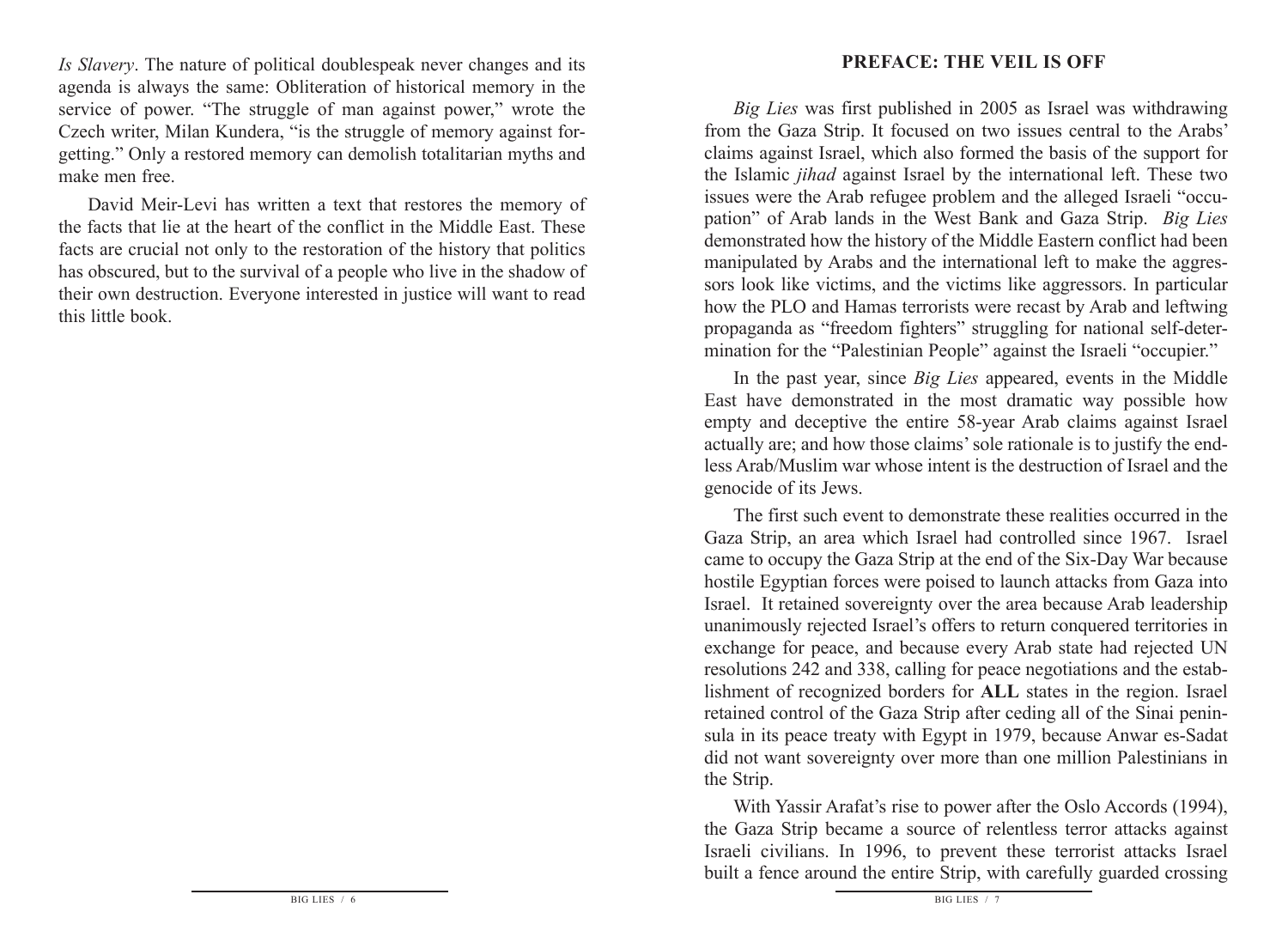points. This fence successfully prevented terror attacks into pre-67 Israel. With Arafat's death in 2004, and the meteoric rise of Hamas to leadership in the Strip, rocket attacks on Israel proliferated, with sometimes as many as 80 per day, targeting civilian sites in Israeli communities in and near the Strip.

When it became clear to Prime Minister Ariel Sharon that the new Palestinian Authority was either unwilling or unable to enforce the peace to which Arafat had committed the Palestinians at Oslo, Sharon decided to implement a plan to jump-start the peace process and demonstrate to the world that Israel was willing and able to make painful unilateral concessions in order to achieve peace with its neighbors.

Israel withdrew, unilaterally and unconditionally, from the Gaza Strip in August of 2005, withdrew from several small communities in the northern part of West Bank, and promised additional withdrawals as part of then Acting Prime Minister Ehud Olmert's plan for a massive disengagement from the West Bank. The Gaza Strip disengagement was painful and costly, uprooting 9000 Israelis from communities that had been their homes for 35 years. The only reason this uprooting was necessary was because the Arab hatred of Jews is so great that the safety of these settlers could not be guaranteed without the presence of an Israeli military force. Needless to say, more than one million Arabs are settled peacefully in Israel with no need for such protections. The majority of Israelis supported this drastic undertaking, in the belief that a Gaza Strip under complete and unfettered Palestinian control would be the starting point for peace.

The planned West Bank disengagement would be an even larger, more costly and more disruptive endeavor: the abandonment of scores of Israeli communities and forcible relocation of almost 200,000 Israelis, at astronomic cost and human suffering. Nonetheless, a significant majority of Israelis polled in late 2005 were in favor of unilateral disengagement from the West Bank. Olmert's subsequent political victory at the polls, his election to the office of Prime Minister, and the plurality gained by his Qadima party, were all a function of his candid campaign promises that more and more costly and painful concessions would be made to the Palestinian Authority until most of the West Bank was emptied of its Jews. Thus, he promised, Israel would achieve peace with the Palestinians via the same formula which had worked with Egypt and Jordan: land for peace.

Israeli and American pundits asserted that now, with the Palestinian Authority finally in charge of its own destiny, the Arab leadership of the West Bank and Gaza Strip would set itself to the task of building its state and achieving its long-awaited opportunity for its people's national identity and political self-determination. Peace was surely imminent. They could not have been more wrong.

Rather than engaging in the negotiations that would lead to peace with Israel, Hamas leaders promptly declared the withdrawal a military victory, emphasizing the success of terrorism in defeating Israel, and promised more terror attacks from the newly ceded Gaza Strip and from the West Bank -- in order to liberate the remainder of "occupied Palestine," namely Israel itself.

In January of 2006, a substantial plurality of Palestinians in Gaza voted into office the Hamas terrorist group, whose charter identifies the destruction of Israel and the establishment of an Islamic state "from the river to the sea" as its goal. The election was a great upset for the PLO and Fatah, and for President Mahmoud Abbas. Suddenly, the reins of power were in the hands of the terrorist group whose founding document called for the obliteration of Israel and the genocide of the world's Jews. The Palestinian people had knowingly, in open democratic elections, voted into power a terrorist force whose sole defining paradigm was terrorism, and whose only goal was to wipe Israel and its Jews from the map of the Middle East.

Israel had voted for peace. The Palestinians voted for terrorism.

Rather than build a nation on the land that had been given to them, Hamas, and other of the dozen or so terrorist gangs operating in the Gaza Strip, began an almost daily barrage of Qassam rockets, katyushas and mortars, into Israeli cities and farming communities (sometimes as many as 80 per day)—accompanied by an endless rhetoric of annihilation. With the help of Syria and Iran, Hamas began the wholesale smuggling into Gaza of tons of weaponry, ammunition, explosives, ground-to ground and ground-to-air missiles, anti-aircraft shoulder-held missiles, and anti-tank weapons.

 Recall that all these attacks took place when there were no longer any Jews in Gaza. The Palestinian terrorists were waging war against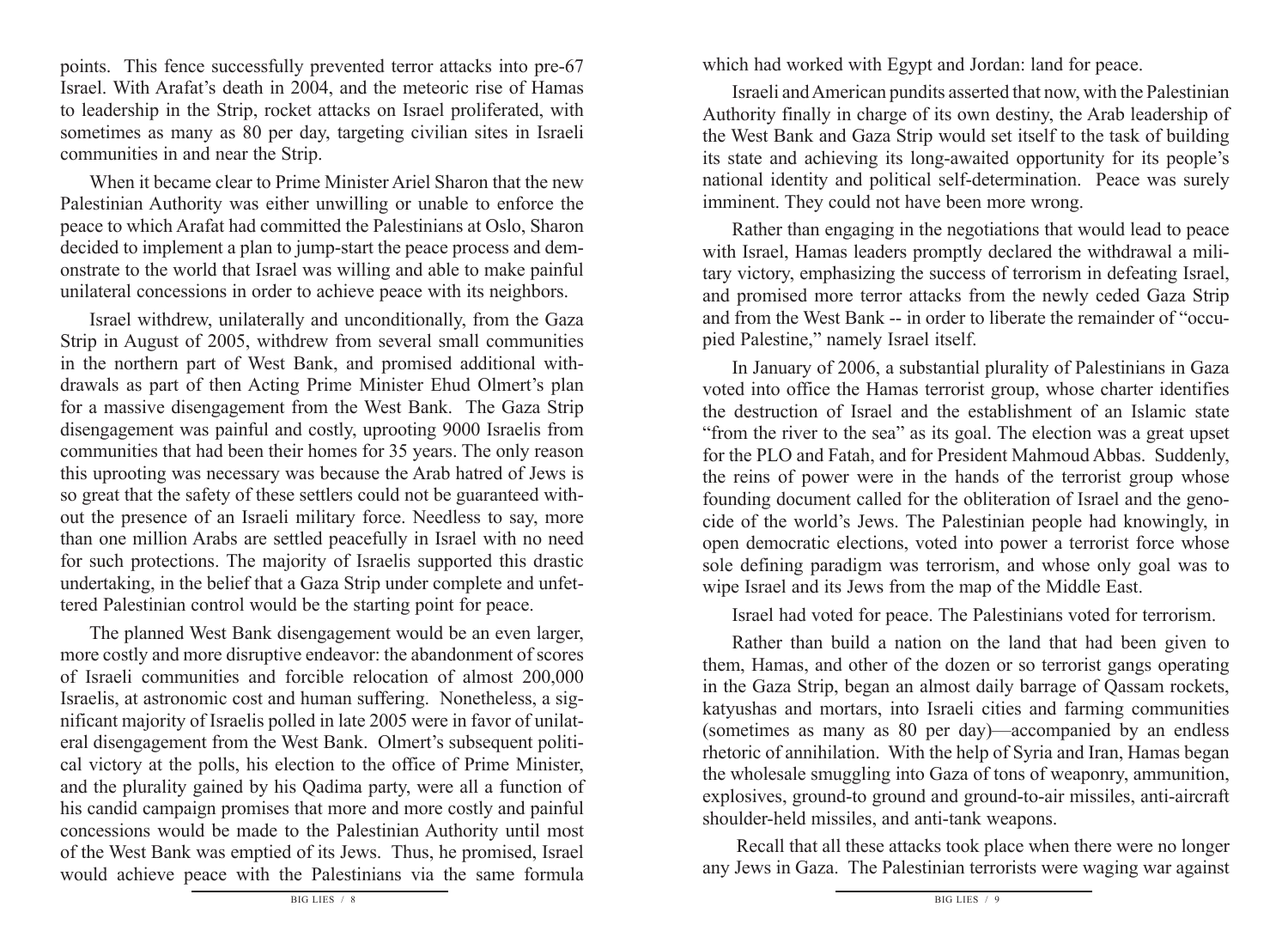Israel itself, despite Israel's unilateral and unconditional withdrawal, and despite the fact that Prime Minister Olmert, his Kadima party, and an overwhelming majority of Israelis, were promising more land for the future state of Palestine on the West Bank, in the context of peace negotiations.

Israel's response to Hamas' aggression was restrained, re-active and ineffectual; largely because Israel did not want to harm Palestinian civilians and, true to form, Hamas rocket emplacements were set in the middle of densely populated civilian sites.

On June 25, 2006, mistaking Israel's reticence for weakness, Hamas finally overplayed its hand via a tunnel its agents had dug beneath the Gaza fence. On this date, Hamas terrorists launched an attack on Israeli soldiers inside of Israel. Two were killed and one kidnapped. Israel waited several days, to give diplomacy a chance. But neither the UN nor the US could offer any leverage against Hamas. By the end of June, Israel re-invaded the Gaza Strip, with the dual intent of retrieving the kidnapped soldier and destroying Hamas' ability to continuously threaten Israeli security.

The bottom line is clear. "Occupation" is not the issue that provokes the attacks from Hamas. There was no Israeli occupation of Gaza when these attacks – the rockets into Israel and then the terrorist invasion via the tunnel – were launched. For Hamas, the issue that requires war is the very existence of Israel and it cannot be resolved until Israel is destroyed.

Six years earlier, a similar series of events had transpired in Lebanon. On May 24, 2000, Israel withdrew unilaterally and unconditionally from southern Lebanon. Like all the other Israeli "occupations," the one in southern Lebanon had been driven by military necessity, because Lebanon had allowed itself to become a staging area for PLO and Hezbollah terrorist attacks against Israel's civilian populations in the north. Israel's occupation stopped the attacks. Israel then decided to withdraw under international pressure and as a gesture of its willingness to make unilateral concessions to encourage a peace.

In the wake of the Israel withdrawal in 2000, the UN which had proven over thirty years to be an agency hostile to Israel and sympathetic to the Arabs now validated Israel's contention that its withdrawal completely complied with the requirements of UN Resolution 425. In other words, even by the UN's biased standards Israel had ended its occupation of Lebanon. Nonetheless, within 4 months of the Israeli withdrawal, in October 2000, Hezbollah forces kidnapped, tortured and killed several Israeli soldiers – an ominous portent of events to come.

Four years later, another UN Resolution -- 1559 – was passed on September 3, 2004, which called upon Hezbollah, the *Jihadist* army and cat's paw of Iran, to disarm: a rational demand, in light of the fact that Hezbollah's self-proclaimed *raison-d'etre* was to drive Israel out of Lebanon. By the time of the resolution, Israel had been gone from Lebanon for more than 4 years, and there was no need for Hezbollah to bear arms.

But Hezbollah defied the UN resolution and continued to arm itself, build bunkers and import rockets from Iran, vastly increasing its arsenal of medium and long range Iranian and Russian missiles, recruiting more terrorists into its ranks, and preparing for war. Hezbollah used the Sheba'a farms – a sliver of land that had once belonged to Syria but which passed to Israeli sovereignty in the 6 day war -- as a pretext for its continued aggression against Israel. It began sporadic rocket attacks on Israeli soldiers in the Sheba'a farms area. The UN had already declared that the Sheba'a farms area was not part of Lebanon, and that Lebanon (and hence Hezbollah) had no claim to that territory. In fact, international agreements dating back to the 1920's acknowledged that Sheba'a farms was part of the Golan Heights, under Syrian sovereignty until the Six-Day war. In other words, Hezbollah's pretext was quite shameless and transparent. Hezbollah could advance no legal claim to the area. Its attacks were not an attempt to liberate occupied land. Its attacks were terrorist aggression against Israel, preparations for Hezbollah's declared aim – enshrined in its charter – to destroy Israel and end its existence.

Hezbollah is the creation of Iran, a fundamentalist, terrorist state. In 1983, the Ayatollah Khomeini himself oversaw the development of Hezbollah as a Shi'ite terrorist force in Lebanon, beholden to Iran. Its task was to replace Arafat's PLO, which had been defeated and dispersed by Israel's forces when Israel entered Lebanon to prevent the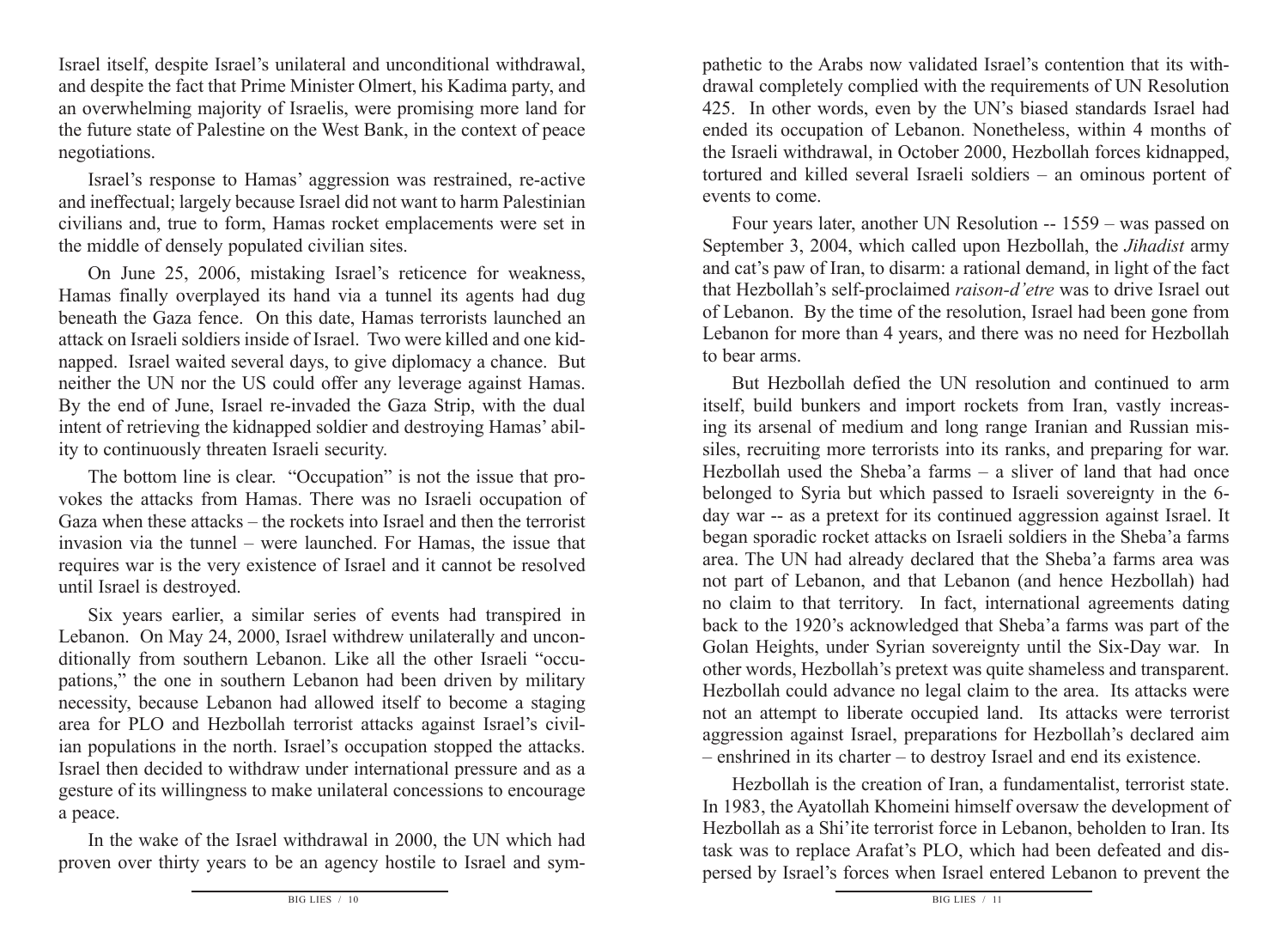shelling of its northern cities in 1982. Almost all of Hezbollah's budget, approximately \$100 million a year, is supplied by Iran. Pasdaran (Iranian secret service) operatives train and equip Hezbollah terrorists, and Iranian hi-tech EW (electronic warfare) specialists train and assist Hezbollah in the deployment and operation of hi-tech EW apparatus. Iran provides Hezbollah with its weapons.

 Iran succeeded in creating an alliance with Syria such that Syria became the pipe line through which Iran could fund, arm, train and control Hezbollah and use Hezbollah to continue the PLO's subversion of Lebanon's Christian democracy which, as a result, no longer exists.

On July 12, 2006, the UN Security Council was scheduled to address the issue of sanctions against Iran for refusal to comply with UN demands regarding the dismantling of Iran's nuclear programs. It is no coincidence that on that same day, Hezbollah forces crossed the internationally recognized border between Israel and Lebanon, killed 6 Israeli soldiers, and kidnapped two. The intent was obvious; create a diversion such that a new and unexpected emergency item (Lebanon) would displace the Iranian item from the Security Council's agenda. It was also a show of solidarity with Hamas's terrorist war on Israel's southern border.

The diversion worked, but to a greater extent than either Iran or Hezbollah intended. Rather than mount a brief retaliatory raid and then settle into prisoner exchange negotiations, as it had done back in 2000, Israel launched a full-scale air attack, followed by a ground invasion to destroy the root cause of the terrorist aggression. As in Gaza, Israel's goal was two-fold: retrieve its kidnapped soldiers, and destroy Hezbollah's ability to terrorize Israel. Thus the Second Lebanon-Israel war was begun.

The most important lesson for our purposes is that Hezbollah's claim to be fighting Israel in order to end Israel's occupation of Lebanon was proven false by Hezbollah's own actions. Despite Israel's end to its Lebanese occupation, Hezbollah defied the UN and international law, and maintained its terror attacks on Israeli military and civilians. The Israeli occupation ended, but Hezbollah's aggression did not.

Following the cease fire of August 11, 2006 ending the Second Israel-Lebanon War, Israel has again removed its troops from southern Lebanon, in compliance with UN Resolution 1701. But contrary to the terms of the cease-fire and the UN Resolution, Hezbollah is actively re-arming and re-deploying in preparation for what it promises will be the next round. It is thus obvious that Israeli 'occupation,' real or imagined, just or unjust, is not the issue. Hezbollah exists for the sole purpose of destroying Israel.

Hezbollah's actions offer stark corroboration of the words of its former leader, Abbas Massawi, who stated in 1993: "Israel, we are not fighting you because we want something from you. We are fighting you because we want to destroy you."<sup>1</sup> More recently, Hassan Nasrallah, the Secretary-General of Hezbollah, has said: "It is good that more Jews are gathered together in Israel. That way we do not need to go all over the world to destroy them." These Hitlerite statements make Hezbollah's goal inescapably clear.

The lesson taught many times over by Arab aggression, yet still unlearned by so many in the West, is very clear:

If the Arabs put down their weapons, there would be no more violence.

If Israel put down her weapons, there would be no more Israel.

And if anyone thinks that Hezbollah is merely a regional problem for Israel, let's recall Nasrallah's oft-repeated but oft-ignored promise to the USA: "Death to America was, is, and will stay our slogan!"

David Meir-Levi

Menlo Park, CA, USA, September 1, 2006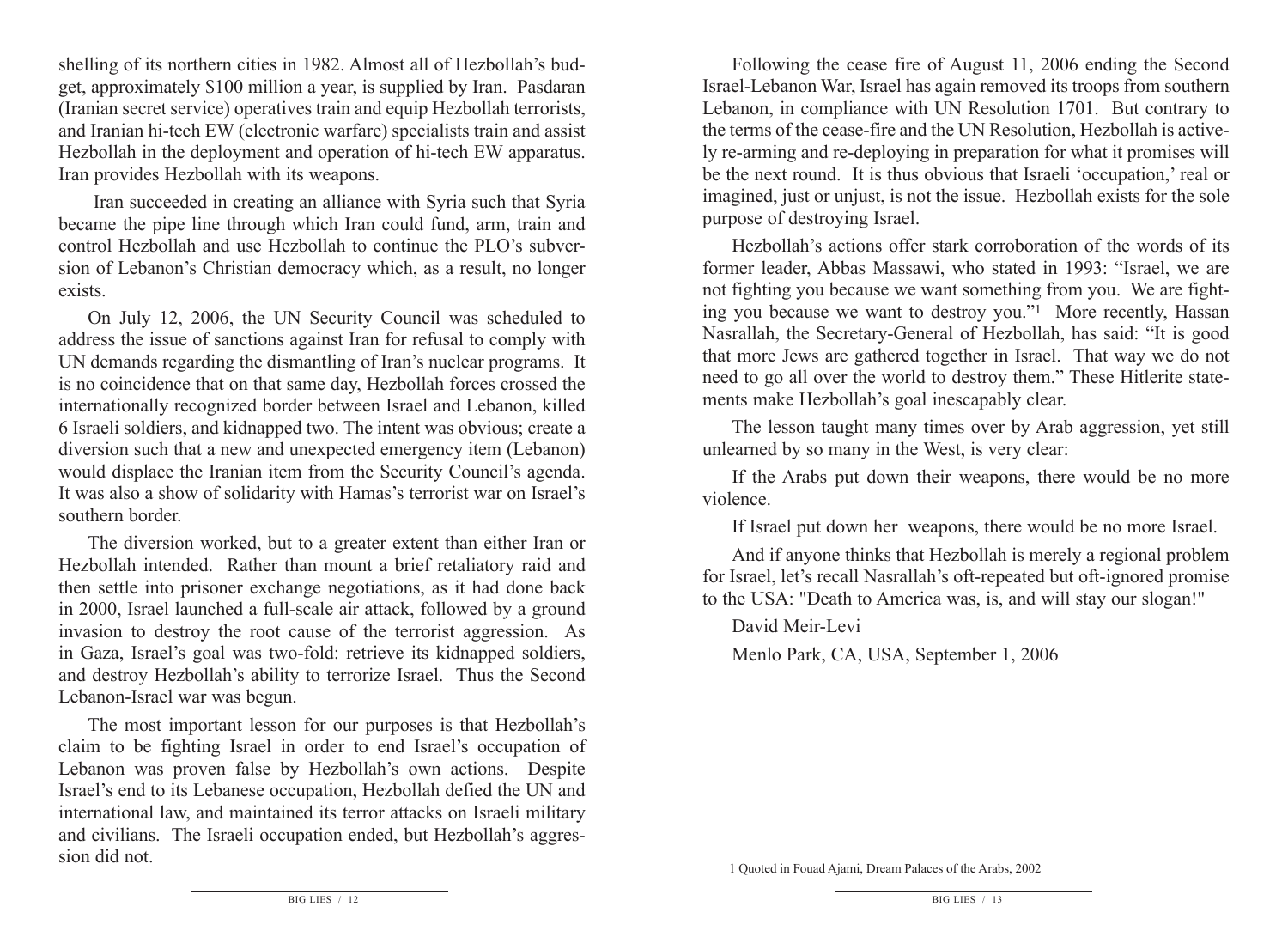### **1. THE REFUGEE QUESTION**

The Arab version of the tragic fate of Arab refugees who fled from the Palestine Mandate before and during the 1948 war and from Israel immediately after the war, has so thoroughly dominated the thinking of even well-educated historians, commentators, journalists and politicians, that it is almost a given that the creation of the State of Israel caused the flight of almost a million hapless, helpless and hopeless Arab refugees. Israel caused the problem and thus Israel must solve the problem.

This assertion, although viscerally engaging and all but canonized by the anti-Israel propaganda which makes it the core of its narratives of the Middle East conflict, is unequivocally and totally false.

#### **Origins of the Problem**

The State of Israel was created in a peaceful and legal process by the United Nations. It was not created out of Palestinian lands. It was created out of the Ottoman Empire, ruled for four hundred years by the Turks who lost it when they were defeated in World War I. There were no "Palestinian" lands at the time because there were no people claiming to be Palestinians. There were Arabs who lived in the region of Palestine who considered themselves Syrians. It was only after World War I that the present states of Jordan, Syria, Lebanon and Iraq were also created – and also created artificially out of the Turkish Empire by the British and French victors. Jordan was created on about 80 percent of the Palestine Mandate, which was originally designated by the League of Nations as part of the Jewish homeland. Since then, Jews have been prohibited from owning property there. Two-thirds of its citizens are Palestinian Arabs, but it is ruled by a Hashemite monarchy.

In 1947, the UN partition plan mandated the creation of two states on the remaining 20 percent of the Palestine Mandate: the State of Israel for the Jews, and another state for the Arabs. The Arabs rejected their state, and launched a war against Israel. This is the primal cause of the Arab refugee problem.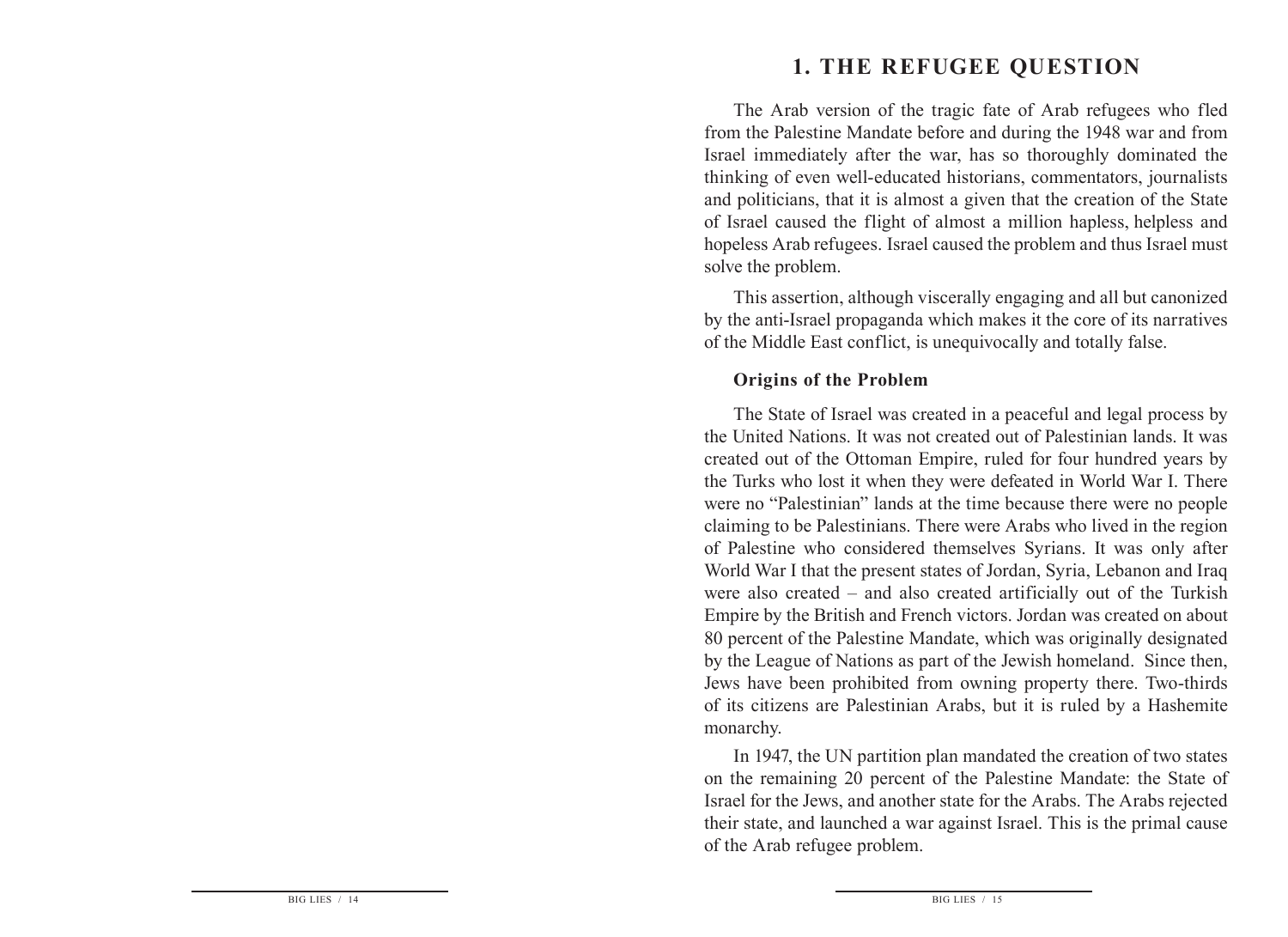The Arab refugees were roughly 725,000 people who fled because of the war that the Arab states – not the Palestinian Arabs -- started. The Arab states - dictatorships all - did not want a non-Arab state in the Middle East. The rulers of eight Arab countries whose populations vastly outnumbered the Jewish settlers in the Turkish Empire, initiated the war with simultaneous invasions of the newly created state of Israel on three fronts. Nascent Israel begged for peace and offered friendship and cooperation to its neighbors. The Arab dictators rejected this offer and answered it with a war of annihilation against the Jews. The war failed. But the state of war has continued uninterruptedly because of the failure of the Arab states –Saudi Arabia and Iraq in particular  $-$  to sign a peace treaty with Israel. To this day, the Arab states and the Palestinians refer to the failure of their aggression and the survival of Israel as *an-Nakba* – the catastrophe.

Had there been no Arab aggression, no war, and no invasion by Arab armies whose intent was overtly genocidal, not only would there have been no Arab refugees, but there would have been a state of Palestine in the West Bank and Gaza since 1948.

In the war, Israel acquired additional land. In the absence of a peace treaty between belligerents, the law of nations allows the annexation of an aggressor's land after a conflict – although the land in question belonged to the Turks and then the World War I victors. Israel actually offered to return land it had acquired while defending itself against the Arab aggression in exchange for a formal peace. It made this offer during the Rhodes Armistice talks and Lausanne conference in 1949. The Arab rulers refused the land because they wanted to maintain a state of war in order to destroy the Jewish state. Had Israel's offer been accepted, there could have been prompt and just resolution to all the problems that have afflicted the region since. The only problem that wouldn't have been resolved to the satisfaction of the Arabs was their desire to obliterate the state of Israel.

After their victory, Israel passed a law that allowed Arab refugees to re-settle in Israel provided they would sign a form in which they renounced violence, swore allegiance to the state of Israel, and became peaceful productive citizens. During the decades of this law's tenure, more than 150,000 Arab refugees have taken advantage of it to

resume productive lives in Israel. Jews do not have a similar option to become citizens of Arab states from which they are banned.

It should be completely obvious to any reasonable and fair-minded observer of this history, therefore, that it was not Israel that caused the Arab refugee problem, nor Israel that obstructed its solution.

On the contrary, the Arab refugee problem was the direct result of the aggression by the Arab states, and their refusal after failing to obliterate Israel to sign a formal peace, or to take care of the Arab refugees who remained outside Israel's borders.

#### **The Jewish Refugees**

There were other refugees from the Arab-Israeli conflict that everyone on the Arab side of the argument chooses conveniently to forget. Between 1949 and 1954, about 800,000 Jews were forced to flee from the Arab and Muslim lands where they had lived for hundreds and even thousands of years – from Iraq, Morocco, Tunisia, Jordan and Iran, Syria, Egypt, Lebanon, and other Muslim countries. These Jews were peaceful citizens of their Arab countries and in no way a hostile population. Nonetheless, they were forced at gun-point to flee with nothing but the clothes on their backs. The only reason for their expulsion was revenge against the Jewish citizenry of Arab countries for the shame of the Arab defeat in their war of aggression.

Most of these Jewish refugees came to Israel, where they were integrated into normalcy by the tiny fledgling Jewish state. The Arab states (and later the PLO) refused to do this for the Arab refugees because they preferred to keep them an aggrieved constituency for their war against Israel.

Some observers have suggested that the dual refugee situation should be understood as a "population exchange" – Arabs fled to Arab countries as Jews fled to the Jewish country, both as a result of the 1948 war, both under conditions which their side regards as forced evacuations. On the other hand, no one on the Arab side has suggested the obvious: if Jewish refugees were resettled on land vacated by fleeing Arabs, why not resettle Arab refugees on the lands of Jews who were forced to flee the Arab countries. One reason no one has suggested this is that no Arab state with the exception of Jordan will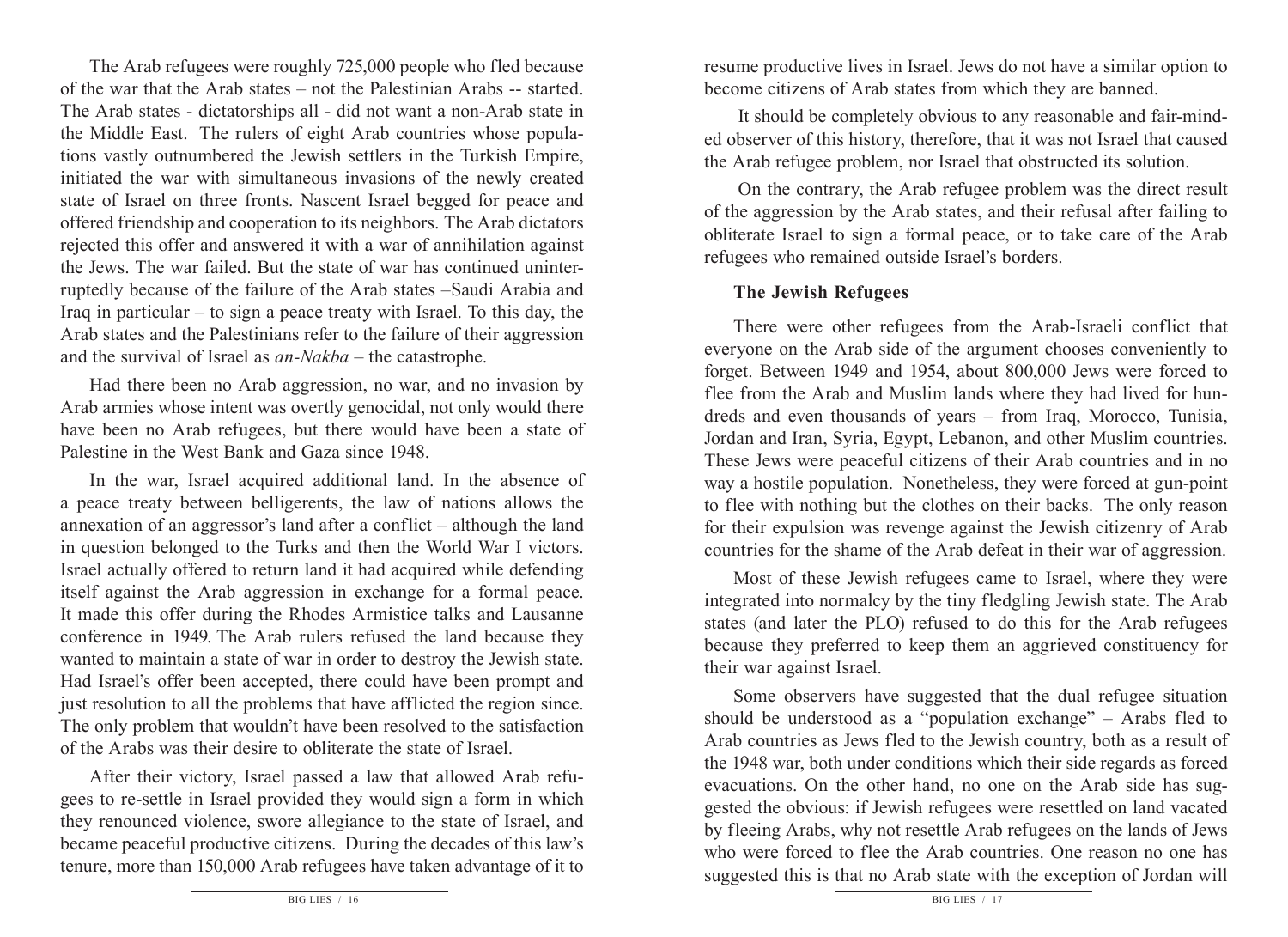even allow Arab refugees to become citizens.

Taking into account the Jewish refugees' assets that were confiscated when they fled from Arab and Muslim lands, one can conclude that the Jews have already paid massive "reparations" to the Arabs whether warranted or not. The property and belongings of the Jewish refugees, confiscated by the Arab governments, has been conservatively estimated at about \$2.5 billion in 1948 dollars. Invest that money at a modest 6.5% over 57 years and you have today a sum of \$80 billion, which the Arab and Muslim governments of the lands from which the Jews were expelled could apply to the benefit of the Arab refugees. That sum is quite sufficient for reparations to Arab refugees. There is no way of accurately assessing the value of Arab property left in Israel's control; but there are no estimates as high as a 1948 value of \$2,500,000,000. So, hypothetically, the Arab side has already gotten the better end of the deal.

During the many wars of the  $20<sup>th</sup>$  century, tens of millions of refugees were created in Europe and Asia. In 1922, 1.8 million people were relocated to resolve the Turkey-Greece war. Following World War II, some 3,000,000 Germans were forced from countries of Eastern Europe and resettled in Germany. When the Indian sub-continent was divided, over 12 million people were transferred between India and Pakistan.

All such refugee issues have been resolved, except the roughly 725,000 Arabs who fled Israel during the 1948 war and whom the Arab states and the Palestinian Authority have kept in refugee camps.

#### **The Arab Refugee Problem**

Another irony must be considered in the context of the refugee issue. Israel handled its Jewish refugee problem by devoting massive resources to the education and integration of the Jewish refugee population into its society. These refugees never became a burden on the world, never needed the assistance of the United Nations, and never had their civil and human rights denied by their new host country. Instead, despite great hardship, early discrimination, difficult adjustments and initial privations, they and their offspring have become productive citizens of the Middle East's only democracy, and substantive

contributors to one of the most technologically and socially advanced countries in the world.

The fate of the Arab refugees has been the diametric opposite of this obvious positive solution to their problem. Arab leadership has purposely kept their Palestinian brethren in refugee slums, at times approaching the status of concentration camps, with their misery perpetuated by Machiavellian rulers to be used as a propaganda weapon against Israel and against the West.

The Palestinian refugees in Gaza were forced there in 1948 not by Israel but by the Egyptians, kept there under guard, shot if they tried to leave, and never given Egyptian citizenship or Egyptian passports. (These facts are recorded by Yasir Arafat himself in his authorized biography by Alan Hart, *Arafat: Terrorist or Peace Maker?* 1982). Refugees in Lebanon were kept under similar but less draconian repression. They were barred by law from almost 70 professions, not granted citizenship, and not allowed to travel. Only in Jordan were the refugees granted citizenship.

Senior Fatah Central Committee member Sakher Habash succinctly explained the reason for the calculated refusal of the Arab rulers including the Palestinian rulers to help the Palestinian refugees to return to normal lives. During a 1998 lecture at Shechem's An-Najah University, Habash said: "To us, the refugee issue is the winning card which means the end of the Israeli state"

In other words, war, terrorism, diplomatic isolation of Israel, world-wide PR campaigns to demonize Israel all may fail (and most have, so far); but as long as this last trump card is still alive, hope for the destruction of Israel still pulses in the hearts of Arab revanchists.

Palestinians who fled Israel in 1948 and are still alive have no legal right to return to Israel, because the Arab leadership representing them (Arab nations until 1993, and since then the Palestinian Authority) are still, *de jure* and *de facto,* at war with Israel; and these refugees, therefore, are still potential hostiles. International law does not require a country at war to commit suicide by allowing the entry of hundreds of thousands of a potentially hostile population. In the context of a peace treaty, in 1949, the Arab refugees could have taken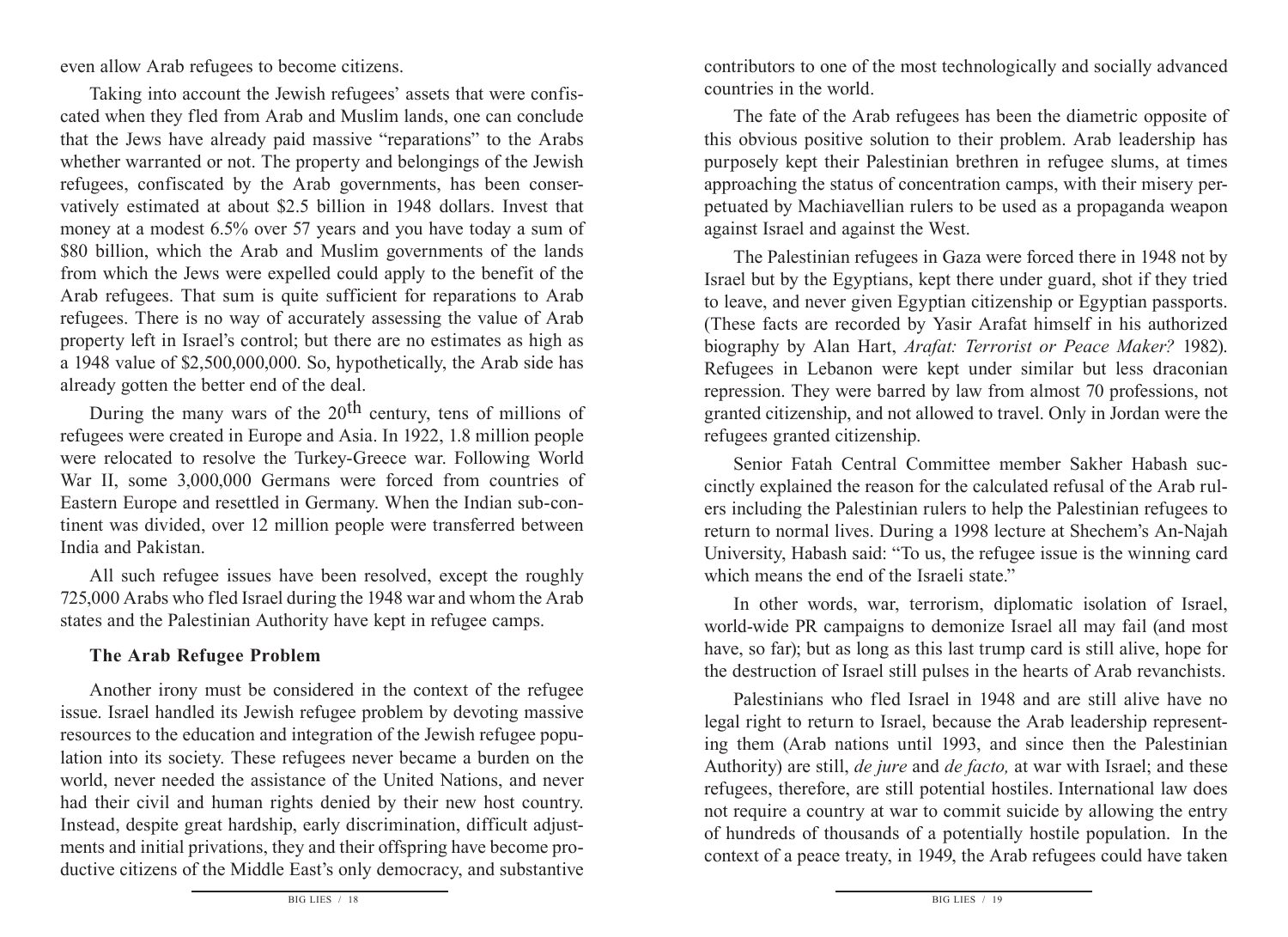advantage of Israel's offer; but their leadership refused.

Of course the present Palestinian claim of a "Right of Return" is accompanied by the claim that there are not 725,000 refugees (minus those who have died in the interim) but *5 million*. This number serves many political agendas but from the point of view of international law generations born into a refugee population that has been resettled and living in exile do not have the legal status of refugees. That means that legal refugee status today applies only to those few surviving Arabs who fled in 1948, among whom most are advanced in age.

#### **A Summary of The Salient Facts**

The protracted Arab refugee crisis is an artificial crisis maintained for 57 years by Arab rulers in order to exploit their own people's suffering -- to create a "poster child" for Palestinian victim-hood; a staging ground for anti-Israel propaganda; a training center for Arab terrorists; and a trump card for the anti-Israel *jihad* (per Sakher Habash) when all else (war, terrorism, international diplomacy) fails.

"Haq el-Auda," the "law of return," for Palestinian Arabs to their own homes and farms and orchards that have been part of Israel for the past 57 years is a sham.

Sixty years ago there were nearly a million Jews in the Arab states of the Middle East: honest hard-working citizenry contributing to the culture and economy of their countries of domicile. Today, there are almost no Jews in the Arab countries of the Middle East, and racist apartheid laws prohibit even Jewish tourists from entering some Arab countries.

In Israel, on the other hand, the Arabs who did not flee numbered about 170,000 in 1949; and now number more than 1,400,000. They have 12 representatives in the Israeli Parliament, judges sitting on the Israeli courts and on the Israeli Supreme Court benches, and Ph.D's and tenured professors teaching in Israeli colleges and universities. They are a population that enjoys more freedom, education, and economic opportunity than do any comparable Arab populations anywhere in the Arab world.

The Arab rulers caused the Arab refugee problem in 1948 by their

war of aggression against the infant state of Israel, a legal creation of the United Nations; the Arab rulers have since maintained the Arab refugee population and denied it any possibility of normal life in Arab countries in order to use the suffering they themselves have caused, as a weapon in their unending war against Israel.

During all these decades the refugee camps and their Arab exploiters have been funded by billions of dollars from the United Nations, the United States, the United Kingdom, the European Union and others.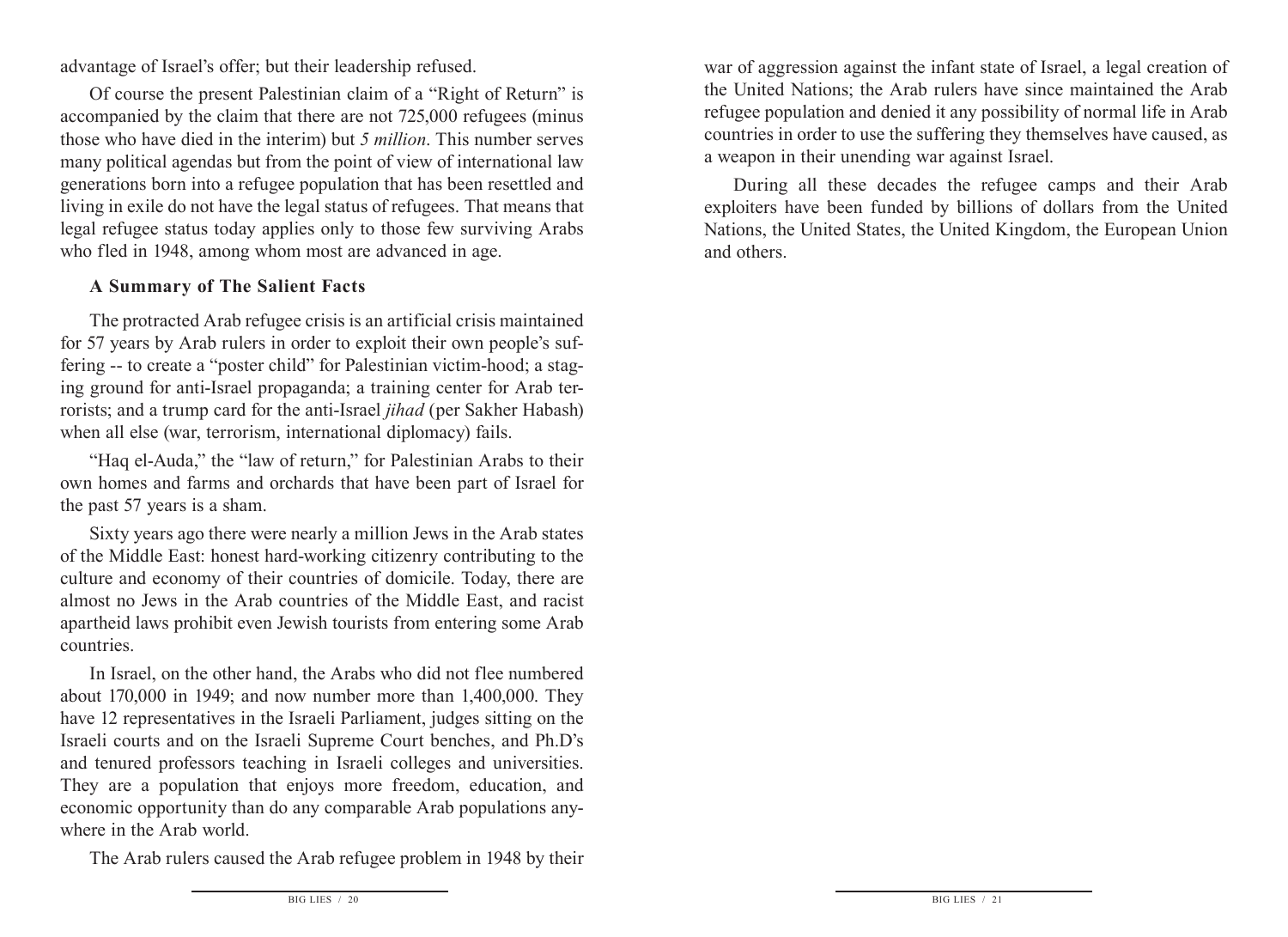#### **2. THE EIGHT STAGES OF TH e Creation of the Problem**

The flight of Arabs from what would soon become Israel took place in eight stages:

**One.** As early as the Fall of 1947, months before the UN partition plan of November 29, 1947, it was clear that there would be a war no matter how the partition lines were drawn. In anticipation of this war, many of the well-to-do Arabs (the *effendi*) of Western Galilee, from Haifa to Acco and villages in between, closed down their houses and went to Beirut or Damascus. With their wealth and connections, they could wait out the war in safety. No one imagined the infant state of Israel could win a war with the Arab states. The Arabs who left thought that they would be out of the way of danger, and when the war was over they would come back to their homes. Current estimates by objective observers (Conor Cruise O'Brien, in his book *The Siege*, being perhaps the most objective) is that about 70,000 fled.

**Two.** These refugees caused a sudden absence of political and social leadership among the Arabs of Galilee, and thus as the hostilities developed in the winter of 1947, many of the Arab peasantry (*Felahin*) fled as well, following their leaders' example. They lacked the money and connections to make a comfortable trip out of the way of danger, as their *effendi* had done. So many of them simply walked with whatever they could carry to Lebanon or Syria. Their leadership had fled, which led them to assume that things must be pretty bad, so they figured they had better leave too. They too were sure, based upon documentation from Arab press at the time, that when the war was over and the Jews were all dead or driven from Israel, they would come back to their homes.

There are no solid numbers for this exodus, but estimates range around 100,000 people. There were so many exiting that the Arab states had a special conference in Beirut to decide how to handle all the Arabs that were pouring across the borders. They set up special camps, later to be known as refugee camps.These Arabs were fleeing of their own free will. No one, neither Israel nor Arab states, were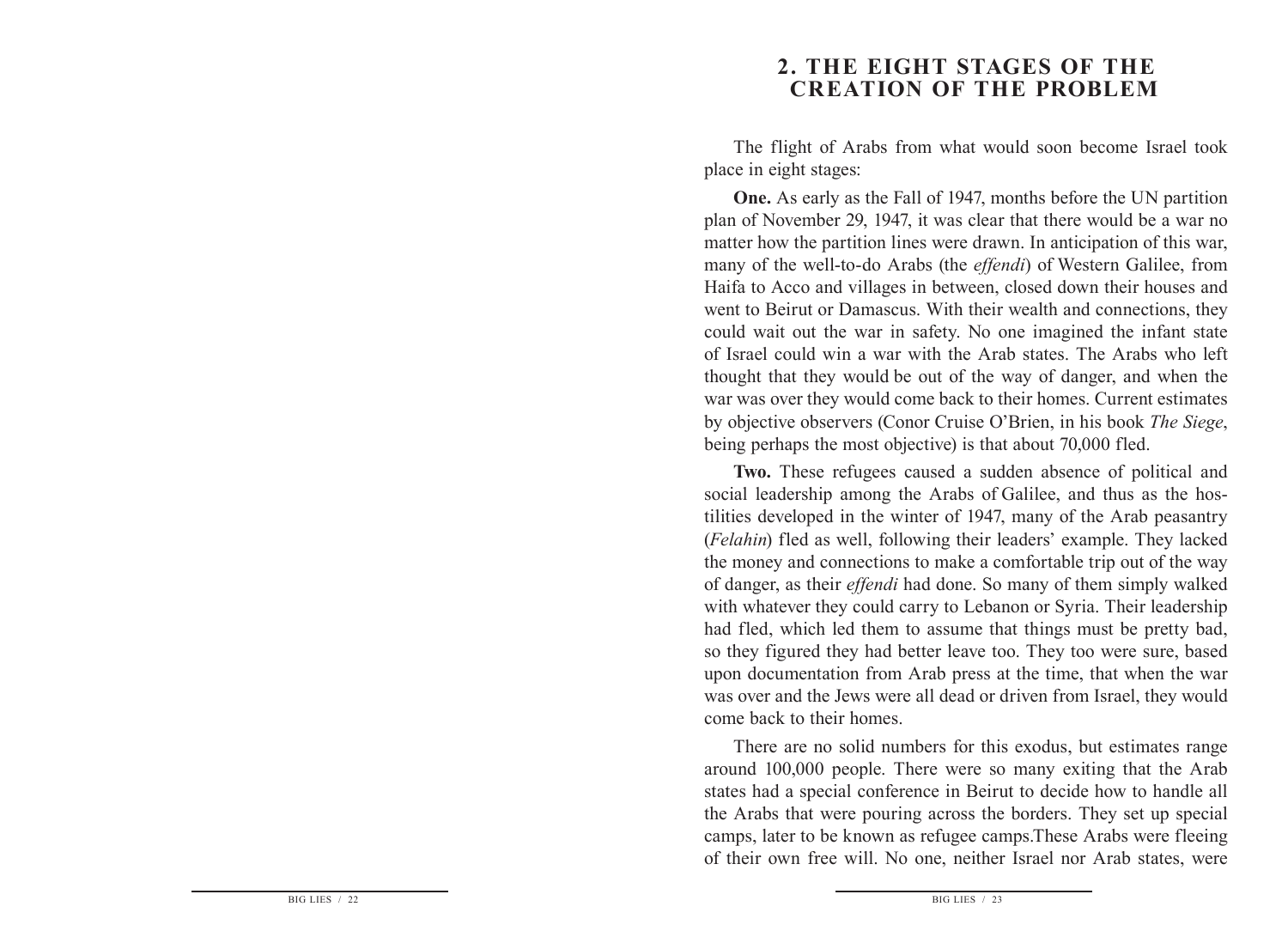encouraging, frightening, or ordering them to do so. The war had not yet even begun.

**Three.** After November 29, 1947, warfare between the Israeli Haganah and para-military Arab volunteers numbering in the tens of thousands began in earnest.

The Arab press and public speeches made it clear that this was to be a war of annihilation like those of the great Mongol hordes killing all in their path. The Jews would be either dead or out. Israel was fighting not a war of independence, but a war of survival.

In order to defend some areas where Jews were completely surrounded by Arabs (like the Jews of Jaffa, Jewish villages or kibbutzim in parts of Galilee and the central hill country, and in Jerusalem), the Haganah adopted scare-tactics that were intended to strike terror into the Arab population of those areas, so that they would retreat to safer ground. Then, it would be possible for the Haganah to defend those Jews who would otherwise be inaccessible and thus vulnerable to genocidal Arab intentions.

Many Arabs in parts of western Galilee, Jaffa, and parts of western Jerusalem, fled because of tactics such as rumors that a huge Jewish army from the West was about to land on the coast, hand-grenades thrown on front porches of homes, jeeps driving by and firing machine guns into the walls or fences of houses, rumors circulated by Arabicspeaking Jews that the Haganah was far bigger than it really was and was on the verge of surfacing with a massive Jewish army, etc.

Here it is important to note that Jews were responsible in this part of the Arab flight. But it was not because they wanted to ethnically cleanse the country, or to wipe out the Arabs. It was because they knew that outnumbered Jews, undefended in Arab enclaves would be slaughtered (as in fact was the case of Jews in the Gush Etzion villages and in the Jewish Quarter of the Old City in Jerusalem, and as had happened in Hebron in 1929). It was the exigency of their fighting a war of survival against a bigger and better armed enemy that drove them to the tactics described above.

It is also important not to forget these facts: Had the Arab leadership accepted the UN partition plan, there would have been a state of Palestine since November 29, 1947, for the Arabs, alongside of Israel. Had the Arab armies not invaded, there would have been no refugee problem. Keeping in mind these two facts, it is clear that the total onus of culpability for the start of the refugee problem rests squarely and solely upon the Arab states that invaded, in clear disregard for the UN resolution 181 and international law.

**Four.** Arab leadership from among the para-military forces and the forces of Syria were vociferous in their announcements that they wanted Arabs to leave so that the armies would have a clear field in which to perpetrate their genocide of the Jews. When the war was over and the Jews were driven out or killed, the Arab residents could come back and have both their own lands and those of the Jews.

We cannot know how many Arabs fled because of these announcements; but since a number of Arab spokespersons after the war admitted to having done this, and wrung their hands publicly in painful repentance of having created the refugee problem, it is clear that the Arab leadership's own message to many Arabs in the area was a major factor in the Arab flight.<sup>1</sup>

It is also important to point out at this time that there were a number of cases where Jewish leaders got out in public and pleaded with Arabs not to leave. The mayor of Haifa is the best example of this. At the risk of his own life, he drove through the Arab section of Haifa with a loudspeaker on his jeep, and in Arabic called out to the residents of his city to disregard the Arab propaganda.

Nonetheless, tens of thousands fled. The incredulous British officers who witnessed this, documented it in a variety of sources. Those Arabs who stayed were unharmed and became citizens of Israel.2

The British also documented for the world a similar phenomenon in Tiberius (a town in which the Arab population vastly outnumbered the Jewish). The Arabs quite literally chose to leave even though they were under no direct threat from the Jews and asked the British to assist them. Tens of thousands left under British guard, while the Jews, both civilian and Haganah, looked on. In a slightly different twist, the Arabs of Safed (Tzefat) fled before the Haganah attack, even though the Arab forces in Safed outnumbered the Jews about 10 to one.

<sup>1</sup> See Appendix p 24.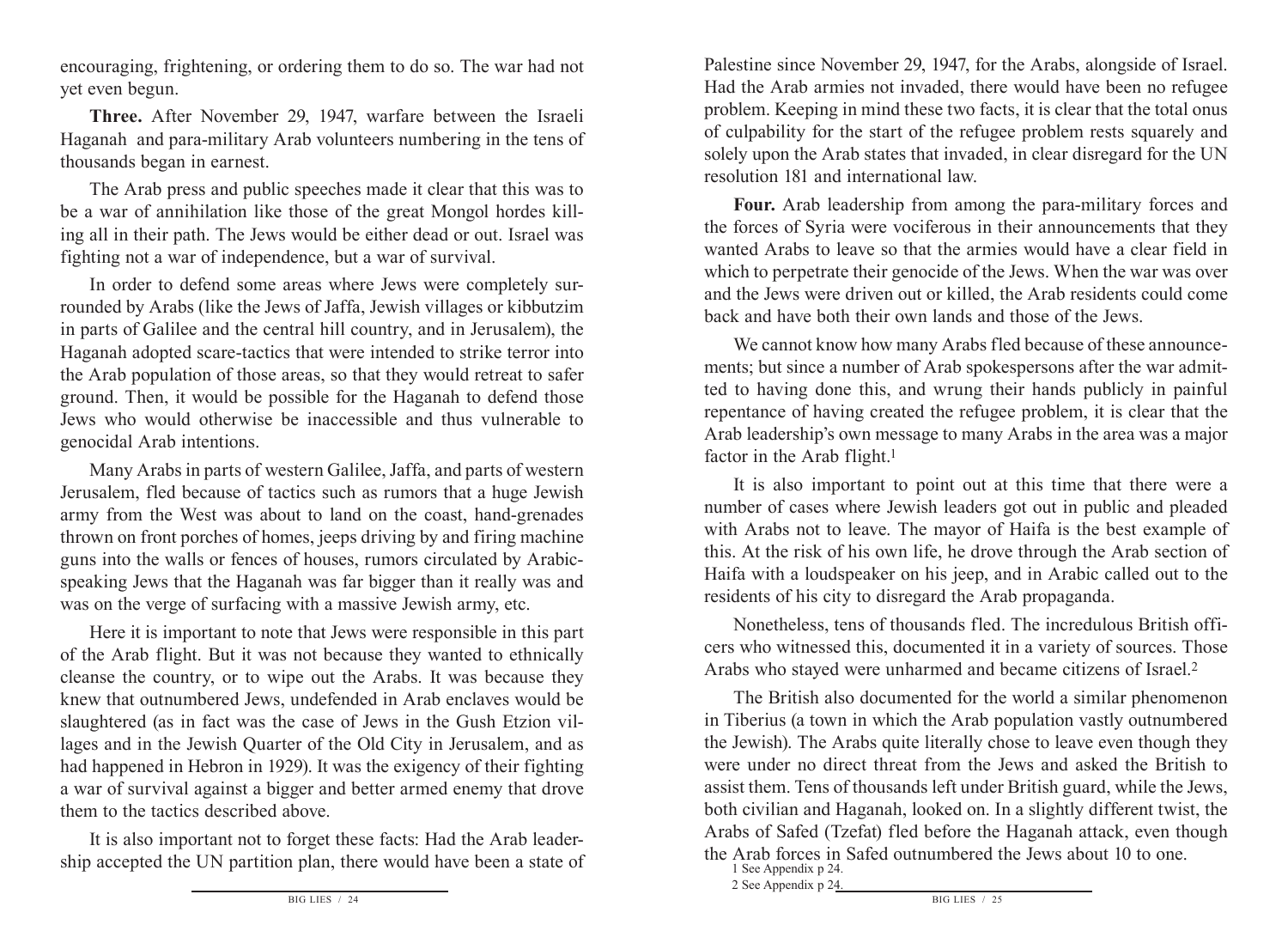Wherever Arabs chose to stay, they were unharmed and later became citizens of Israel.

There have been a number of essays written by later historians contesting the truth of the assertion that Arab leaders told their people to flee. But Conor Cruise O'Brien's *The Siege* and Mitchell Bard's *Myths and Facts of the Middle East Conflict* offer irrefutable proof of the existence of such pronouncements.

**Five.** Deir Yassin: The events that took place at Deir Yassin are still hotly disputed. But by their own admission, Arab leadership today acknowledges that the lies created by the Arabs about the fictitious "massacre" were concocted in order to shame the Arab armies into fighting against the Jews, frighten the Arabs, and encourage them to flee.3 The village sits near Jerusalem, overlooking the road from Tel Aviv. Jewish Jerusalem was under siege, and its only lifeline was this one road to Tel Aviv. A contingent of Iraqi troops had entered Deir Yassin on March 13, 1948. Some sources suggest that they were asked to leave. Apparently they did not, since their armed bodies were numerous among the dead after the battle. It was obvious that they were going to try to cut off that road. Doing so would spell the end of Jewish Jerusalem. So on April 9, 1948, a contingent of the Irgun (a para-military splinter group) entered the village. This operation was completely legitimate in the context of rules of engagement, since the Iraqi presence made the village a legal military objective.

Their intent, to capture the village and drive out the Iraqis, was completely clear from the onset, because they entered with a jeep and loudspeaker telling the civilian population to flee the village. Unfortunately, this jeep slid into a ditch, so some of the villagers may not have heard the message; however, many did and fled before the Irgun got to the village. Rather than surround the village and prevent their escape, the Irgun left several routes open for the civilians to flee, which hundreds of villagers used. However, the Iraqis had disguised themselves as women -- it is easy to hide weapons beneath the flowing robes of the burqa -- and had hidden themselves among women and children in the village. So, when the Irgun fighters entered, they encountered fire from "women!"

When the Irgun fighters fired back, they killed innocent women because the Iraqis were dressed like women and hiding behind them. After suffering more than 40 percent casualties to their forces, the Irgun succeeded in killing or capturing the Iraqis. Then, while they were in a group, still dressed as women, having surrendered and agreed to be taken prisoner, some of the Iraqis opened fire again with weapons concealed beneath their women's clothing. Irgun fighters were caught off guard, more were killed, and others opened fire into the group. Iraqis who had indeed surrendered were killed along with those who had only pretended to surrender and had then opened fire.

When the Haganah arrived they found the dead women and other civilians and thus incorrectly accused the Irgun of murder and massacre. But the Red Cross, which was called in to assist the wounded and civilians, found no evidence of a massacre. In fact, even the most recent review of the evidence (July 1999), by Arab scholars at Beir-Zayyit university in Ramallah, indicates that there was no massacre, but rather a military conflict in which civilians were killed in the crossfire. The total Arab dead, including the Iraqi soldiers, according to the Beir Zayyit calculation, was 107.

So where did the idea of a massacre come from? The same Arab sources that confess to having urged the Arabs to flee have also acknowledged that Arab spokespersons at the time cynically exaggerated the casualties of the Deir Yassin battle, making up stories of gang rape, brutalizing of pregnant women, killing unborn children cut from their mothers' wombs by blood-thirsty Jews, and massive murders with bodies thrown into a nearby quarry. The same Arab sources admit that their purpose in these lies was to shame the Arab nations into entering the conflict with greater alacrity, so that the Jews would be destroyed by the overwhelming numbers of Arab invaders.4

The plan backfired. As a result of this propaganda, Arab civilians panicked and fled by the tens of thousands. This was confirmed in the 1993 PBS documentary called *The Fifty Years of War* in which Deir Yassin survivors were interviewed. They testified that they had begged Dr. Hussein Khalidi, director of Voice of Palestine (the Palestinian radio station in East Jerusalem) to edit out the lies and fabrications of atrocities that never happened. He told them: "We must 3 PBS: *The Fiflty Year War - Israel and the Arabs* (DVD 1993)

4 *ibid*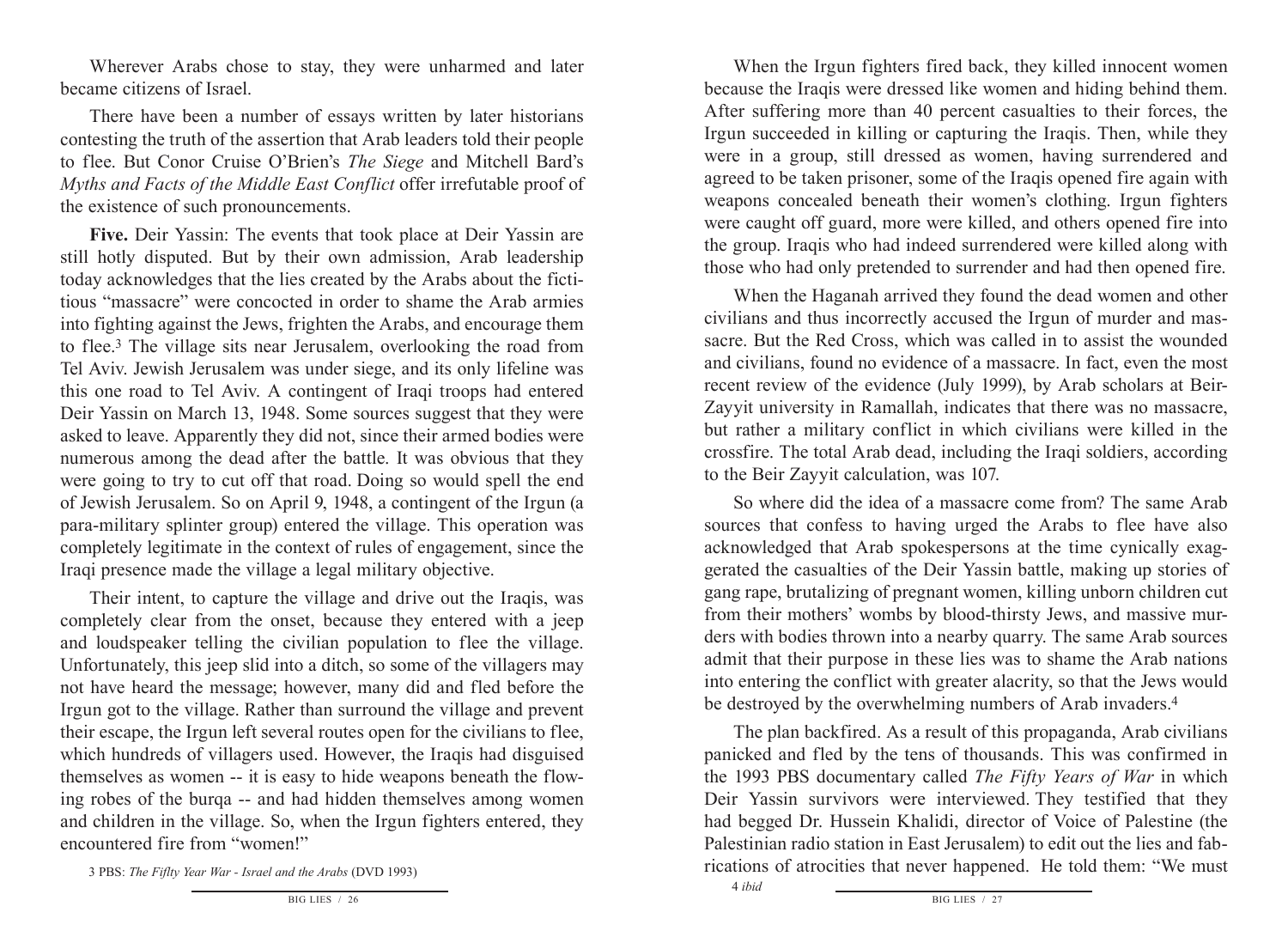capitalize on this great opportunity!"

The flight of Arabs had begun many months before Deir Yassin. So Deir Yassin cannot account for those hundreds of thousands of Arabs who sought refuge prior to April 9, 1948. Moreover, while current Arab propaganda asserts that Deir Yassin was one of many examples of Jewish massacre and slaughter, there is not one other documented example of any such behavior by the Jews. By any standard, Deir Yassin was not an example, but an exception.

In sum, it was not what happened at Deir Yassin that caused the flight of tens of thousands of Arabs; it was the lies invented by the Arab High Command and Dr. Hussein Khalidi of the "Voice of Palestine" radio news channel that caused the panic. One can hardly blame Israel for that.

Moreover, we have information from a famous source, Yassir Arafat himself (his authorized biography, by Alan Hart, *Arafat: Terrorist or Peace Maker*) that the Deir Yassin lies were spread "like a red flag in front of a bull" by the Egyptians. Then, having terrorized them with these stories, the Egyptians proceeded to disarm the Arabs of the area and herd them into detention camps in Gaza (today's Gaza refugee camps). Why did the Egyptians do this? According to Arafat, it was to get the Arabs out of the area because the Egyptians wanted a free hand to wage their war. Egypt had every intention of conquering the Negev and southern part of the coastal plain. They wanted no interference from the local Arabs.

Deir Yassin was not a massacre; nothing even vaguely akin to what the Jews are accused of ever happened. We don't know how many Arabs fled as a result of the Arab propaganda over Deir Yassin. Several hundred thousand is a good estimate. Most of them ended up in the Egyptian detention camps in Gaza.

**Six**. Besides Deir Yassin, there are two other incidents in which Arab refugees are said to have fled because of Israeli army actions: Lydda and Ramle.

Both villages sat astride the road from Tel Aviv to Jerusalem. As the siege on Jerusalem tightened, the Israeli forces knew that in order to save the Jews of west Jerusalem from defeat and possible annihilation, they had to keep that road open. So one night they entered both villages and forcibly drove out the Arab residents. They rousted them from bed and sent them walking across the fields to the area that was under Jordanian control some kilometers away.

None were killed. There was no massacre, but they were driven out. On the other hand, they were driven out because their villages sat astride the road to Jerusalem, and the only way to guarantee the survival of 150,000 Jews in Jerusalem was to control this one road.

**Seven**. By May 15, 1948, the British had evacuated their forces from all of British Mandatory Palestine, and the Haganah, which now became the Israeli Defense Force(IDF), had a free hand. The Arab countries also had a free hand in attacking, and attack they did. Armies from eight Arab dictatorships poured into the area from Lebanon, Syria, Jordan, Iraq and Egypt (volunteers and soldiers from Saudi Arabia, Yemen and Morocco came too). They outnumbered the IDF about five to one. For the next month or so the Israelis were fighting a terribly difficult defensive war and were just barely able to keep the invaders out. There were about 63,000 IDF volunteers, but weapons for only 22,000.

In June 1948 the UN imposed a cease-fire. By July when the Arabs re-initiated hostilities, the Israelis had been able to use the cease-fire to import arms and planes from Russia and Germany via Czechoslovakia. Now better armed, the IDF numbered 65,000 and the odds were reduced to about 2 to 1. Those were good odds for the determined Jewish fighters.

When the fighting resumed in July, the IDF went on the offensive and succeeded in driving the Arab armies out of both the Jewish areas and large parts of the areas that the UN had intended to be the Palestinian state (western Galilee, and southern coastal plain north of Gaza). When this offensive began, more Arabs fled. As noted above, the Arabs who stayed were not harmed and became citizens of Israel.

Contrary to revisionist Arab propaganda, there was never any intent to massacre Arabs, although the Arabs clearly intended to massacre the Jews. Many civilians died in the cross fire, and the overwhelming majority of Arabs who fled did so needlessly, at their own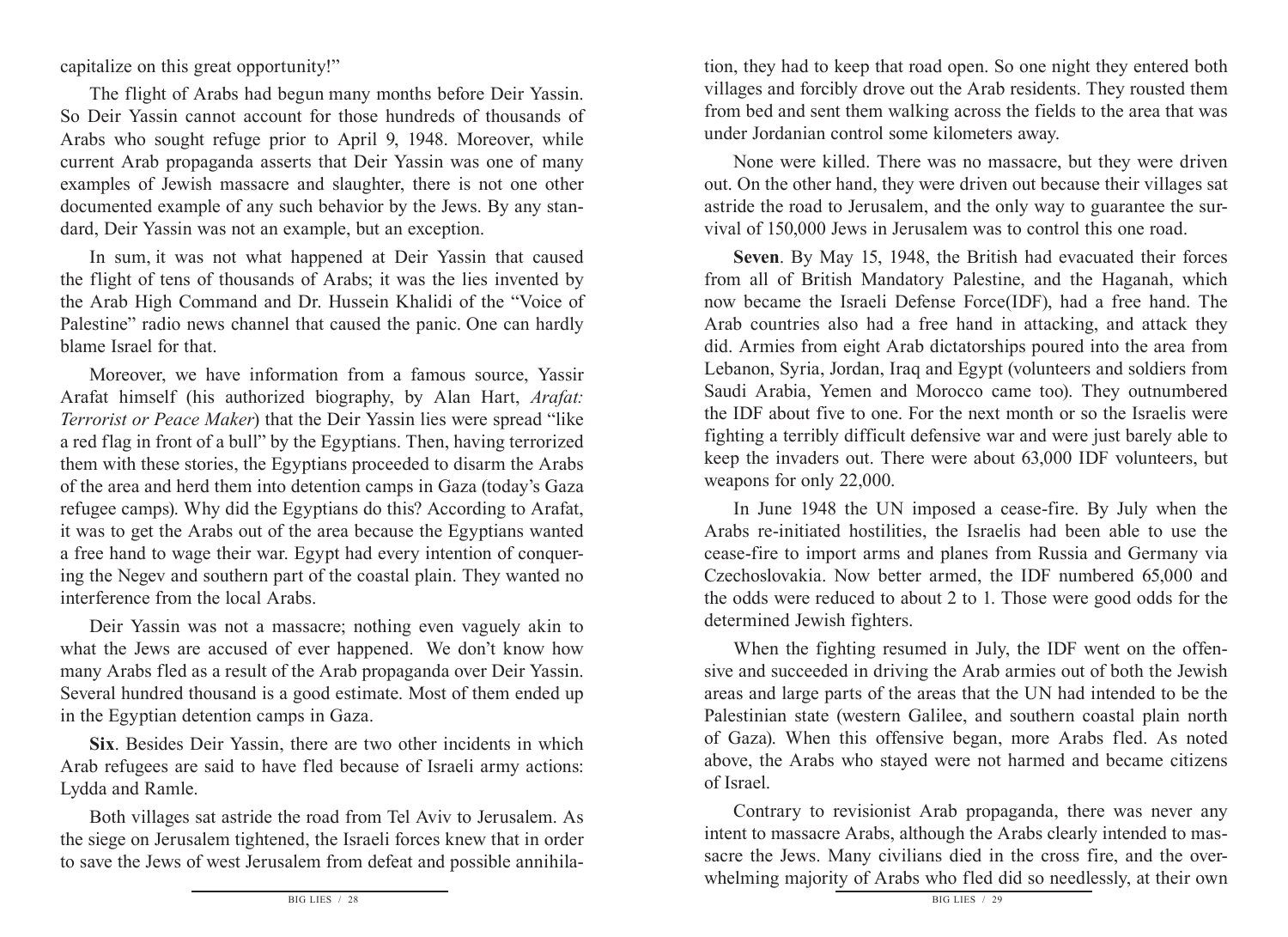initiative, or because of the Arab leadership that lied and intimidated them. In at least two specific cases a few Arabs were driven out by the IDF as a defensive measure. It was not part of any plan to ethnically cleanse the land or massacre the Arabs. These accusations are all part of a new and mendacious revisionism aimed at exonerating the Arabs from their culpability as aggressors and from their role in creating the Arab Refugee problem. Their agenda is to transfer the guilt from themselves – where it belongs -- to Israel.

Proof that Israel never set out to ethnically cleanse the Arabs of Palestine is to be seen in the following facts: 1) the complete absence of any coverage in any world press, including the Arab press and the openly hostile western press in regard to any such actions by Israel; 2) The complete absence of these accusations from any Arab spokespersons during that time, even at the very height of the flight (post-Deir Yassin), and for many years thereafter; and 3) The fate of the Arabs who stayed: They became Israeli citizens and enjoy more freedom, democracy, political representation, high standard of living better education, and economic opportunities, than many Arabs anywhere in the Arab world today.

Finally, after the February 1949 cease-fire that signaled the end of the war, there was still a continued flight by tens of thousands of Arabs. The Jews did absolutely nothing to encourage or force this flight.

**Eight.** During the Rhodes armistice talks in February 1949, Israel offered to return to the Arabs the lands it now occupied as a result of the war and that were originally meant to be part of the Palestinian state *if* the Arabs would sign a peace treaty. This would have allowed hundreds of thousands of refugees to return to their homes. But the Arabs rejected the offer because, as they themselves admitted, they were about to mount a new offensive. They had lost round one but they were hoping for more and more rounds until the Arabs achieved victory. Their new offensive took the form of 9000 terrorist attacks by the *fedayeen* mostly from Egypt that were perpetrated against Israel from 1949 to 1956.

At the Lausanne conference which took place from August to September 1949, Israel offered to repatriate 100,000 refugees even without a peace treaty. But the Arab states rejected the offer because to accept it would involve a tacit recognition of the state of Israel.

In other words, despite Israel's offers of repatriation, the Arabs insisted on keeping the Arab refugees in squalor and suffering. Arab spokespersons in Syria and Egypt were quoted in their newspapers as saying: We will keep the refugees in their camps until the flag of Palestine flies over all of the land. They will go back home only as victors, on the graves and corpses of the Jews.

Moreover, as some Arabs were candid enough to announce in public, the refugee problem would serve as "a festering sore on the backside of Europe," as moral leverage to be used against Israel in order to win the emotional support of the West against Israel.

#### **Conclusion**

The Arab refugee problem was created by the belligerent Arab dictators who defied the UN, invaded Israel, encouraged the Arabs to flee, and then purposely kept the Arab refugees in a state of wretched poverty for propaganda purposes. Israel's role in creating the refugee problem was a relatively minor one restricted to legitimate military contexts. It tried to reverse these after the war, but was rebuffed by the Arab states.

The refugee problem was then intentionally perpetuated by the Arab states through their refusal to abide by the UN resolutions and the Geneva convention, their refusal to integrate any refugees into under-populated Arab countries (except for Jordan), their refusal to enter into peace negotiations with Israel, and their refusal to countenance any steps toward resolution by Israel or others.

By perpetuating the refugee problem, the Arab leaders sought to gain pseudo-moral leverage against Europe and Israel, to keep a "festering human sore" in the forefront of their propaganda war against Israel, and to use the issue as a political weapon against Israel.

As late as 1979, when Egypt signed a peace treaty with Israel, the Egyptians refused to deal with the refugee issue in the Gaza strip and instead ceded all of the Gaza strip to Israel. A similar pattern was established in Jordan's 1994 peace treaty with Israel. Jordan had integrated thousands of Palestinians into its economy and did not see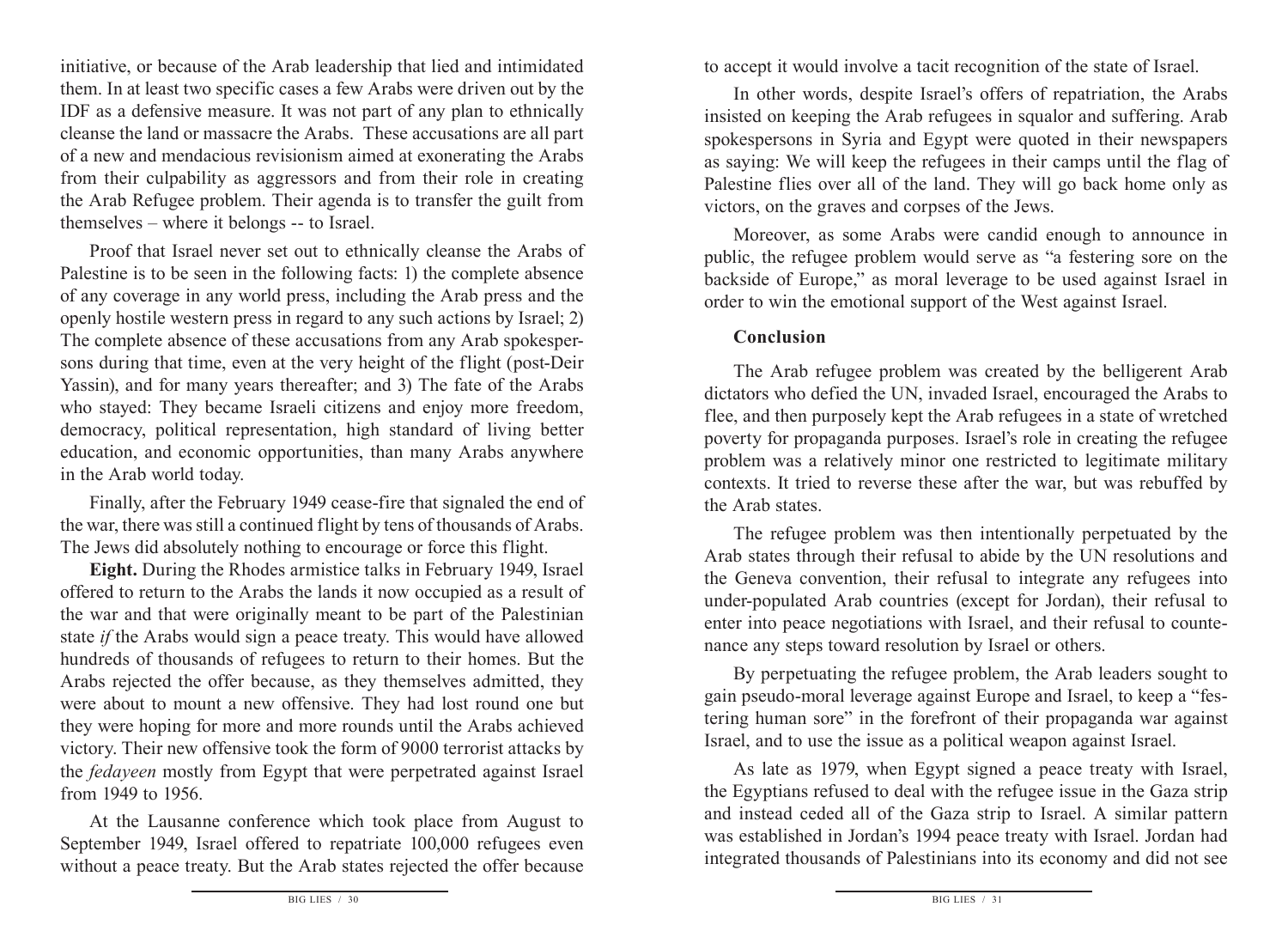any need or responsibility to deal with the disposition of those on the West Bank.

The abuses, exaggerations, lies, and distortions perpetrated by Arab governments, by the UN Refugee Agency, and the refugee spokespersons made it impossible, even back in 1949, to identify a *bona fide* refugee populace.

In 1967, the Arab states again launched an aggressive war against Israel and as a result Israel became the governing authority in the Gaza Strip, Sinai Peninsula, the Golan Heights, and in the West Bank. Under Israeli rule from 1967 to 1992, The Palestinian population of the West Bank experienced the highest standard of living of any Arab country with the exception of the oil states. The same is true of Arab Israelis. The Arab population of the West Bank and Gaza has tripled since June 1967!

By contrast, since the transfer of authority in the West Bank to the PLO in 1993, the condition of the Palestinian population under the Palestinian Authority has declined precipitously. The standard of living of the West Bank Palestinians has eroded, and GDP is one-tenth of what it was under Israeli control. This is due to the mis-appropriation of more than \$5.2 billion by the rule of the Palestinian Authority into the personal accounts of Arafat and his lieutenants for weapons stock-piling, neglect of the infrastructure, and due to the continuous terror war, against which Israel must exercise defensive controls and deterrents.

Justice for Jewish and Arab refugees could have been part of a peace settlement if the Arab states had been willing. Today, solutions are possible, but only if the Palestinian Authority will stop its new war of terror.

#### **Appendix**

Sources confirming that Arab leaders told Arabs to flee and reports related to the departure of the Arab refugees:

1. "The first group of our fifth column consist of those who abandon their homes…At the first sign of trouble they take to their heels to escape sharing the burden of struggle" -- *Ash-Sha'ab*, Jaffa, January 30, 1948

2. "(The fleeing villagers)…are bringing down disgrace on us all… by abandoning their villages" -- *As-Sarih*, Jaffa, March 30, 1948

3. "Every effort is being made by the Jews to persuade the Arab populace to stay and carry on with their normal lives, to get their shops and businesses open and to be assured that their lives and interests will be safe." -- Haifa District HQ of the British Police, April 26, 1948, (quoted in *Battleground* by Samuel Katz).

4. "The mass evacuation, prompted partly by fear, partly by order of Arab leaders, left the Arab quarter of Haifa a ghost city.... By withdrawing Arab workers their leaders hoped to paralyze Haifa." -- *Time Magazine*, May 3, 1948, page 25

5. "The Arab streets (of Palestine) are curiously deserted (because)…following the poor example of the moneyed class, there has been an exodus from Jerusalem, but not to the same extent as from Jaffa and Haifa". -- *London Times*, May 5, 1948

6. "The Arab civilians panicked and fled ignominiously. Villages were frequently abandoned before they were threatened by the progress of war." -- General John Glubb "Pasha," *The London Daily Mail*, August 12, 1948

7. "The fact that there are these refugees is the direct consequence of the act of the Arab states in opposing partition and the Jewish state. The Arab states agreed upon this policy unanimously and they must share in the solution of the problem." – Emile Ghoury, secretary of the Palestinian Arab Higher Committee, in an interview with the *Beirut Telegraph* September 6, 1948. (same appeared in *The London Telegraph*, August 1948)

8. "The most potent factor [in the flight of Palestinians] was the announcements made over the air by the Arab-Palestinian Higher Executive, urging all Haifa Arabs to quit... It was clearly intimated that Arabs who remained in Haifa and accepted Jewish protection would be regarded as renegades." -- London *Economist* October 2, 1948

9. "It must not be forgotten that the Arab Higher Committee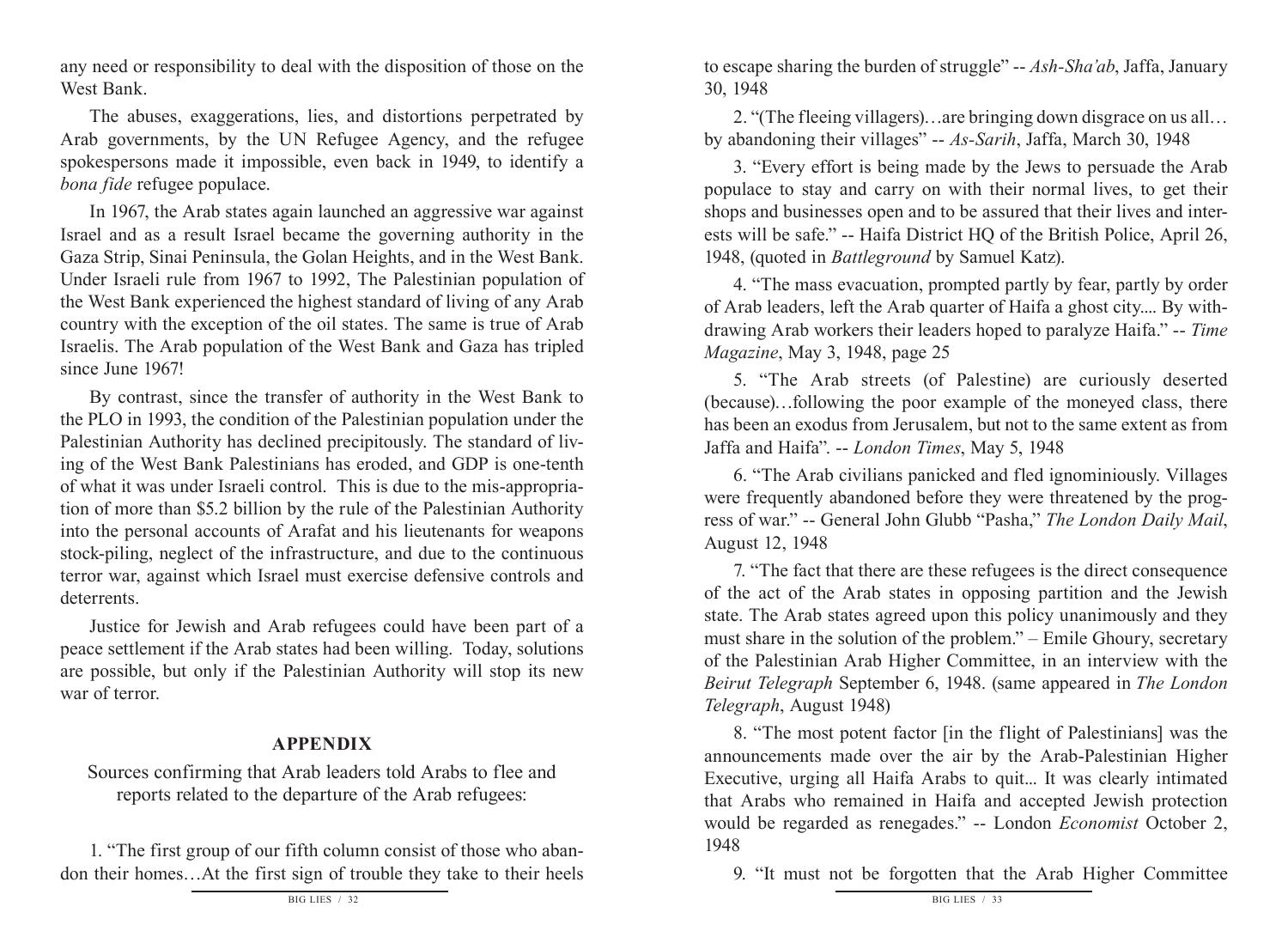encouraged the refugees' flight from their homes in Jaffa, Haifa, and Jerusalem". -- Near East Arabic Broadcasting Station, Cyprus, April 3, 1949.

10. "The Arabs of Haifa fled in spite of the fact that the Jewish authorities guaranteed their safety and rights as citizens of Israel."- - Monsignor George Hakim, Greek Catholic Bishop of Galilee, *New York Herald Tribune*, June 30, 1949

11. "The military and civil (Israeli) authorities expressed their profound regret at this grave decision (taken by the Arab military delegates of Haifa and the Acting Chair of the Palestine Arab Higher Committee to evacuate Haifa despite the Israeli offer of a truce). The Jewish mayor of Haifa made a passionate appeal to the delegation (of Arab military leaders) to reconsider its decision." -- Memorandum of the Arab National Committee of Haifa, 1950, to the governments of the Arab League, quoted in J. B. Schechtman, *The Refugees in the World*, NY 1963, pp. 192f.

12. Sir John Troutbeck, British Middle East Office in Cairo, noted in cables to superiors (1948-49) that the refugees (in Gaza) have no bitterness against Jews, but harbor intense hatred toward Egyptians: "They say 'we know who our enemies are (referring to the Egyptians)', declaring that their Arab brethren persuaded them unnecessarily to leave their homes…I even heard it said that many of the refugees would give a welcome to the Israelis if they were to come in and take the district over."

13. "The Arab states which had encouraged the Palestine Arabs to leave their homes temporarily in order to be out of the way of the Arab invasion armies, have failed to keep their promise to help these refugees." – The Jordanian daily newspaper *Falastin*, February 19, 1949.

14. "The Secretary General of the Arab League, Azzam Pasha, assured the Arab peoples that the occupation of Palestine and of Tel Aviv would be as simple as a military promenade...Brotherly advice was given to the Arabs of Palestine to leave their land, homes, and property to stay temporarily In neighboring fraternal states, lest the guns of invading Arab armies mow them down." --*Al Hoda,* a New York-based Lebanese daily, June 8, 1951.

15. "Who brought the Palestinians to Lebanon as refugees, suffering now from the malign attitude of newspapers and communal leaders, who have neither honor nor conscience? Who brought them over in dire straits and penniless, after they lost their honor? The Arab states, and Lebanon amongst them, did it." -- The Beirut Muslim weekly *Kul-Shay*, August 19, 1951.

16. "We will smash the country with our guns and obliterate every place the Jews seek shelter in. The Arabs should conduct their wives and children to safe areas until the fighting has died down." -- Iraqi Prime Minister Nuri Said, quoted in *Sir An-Nakbah* ("The Secret Behind the Disaster") by Nimr el-Hawari, Nazareth, 1952

17. "The Arab Exodus …was not caused by the actual battle, but by the exaggerated description spread by the Arab leaders to incite them to fight the Jews. …For the flight and fall of the other villages it is our leaders who are responsible because of their dissemination of rumors exaggerating Jewish crimes and describing them as atrocities in order to inflame the Arabs ... By spreading rumors of Jewish atrocities, killings of women and children etc., they instilled fear and terror in the hearts of the Arabs in Palestine, until they fled leaving their homes and properties to the enemy." – The Jordanian daily newspaper *Al Urdun*, April 9, 1953.

18. "The Arab governments told us: Get out so that we can get in. So we got out, but they did not get in." A refugee quoted in *Al Difaa* (Jordan) September 6, 1954.

19. "The wholesale exodus was due partly to the belief of the Arabs, encouraged by the boasting of an unrealistic press and the irresponsible utterances of some of the Arab leaders that it could be only a matter of some weeks before the Jews were defeated by the armies of the Arab states, and the Palestinian Arabs enabled to re-enter and re-take possession of their country". -- Edward Atiyah (Secretary of the Arab League, London, *The Arabs*, 1955, p. 183)

20. "As early as the first months of 1948, the Arab League issued orders exhorting the people to seek a temporary refuge in neighboring countries, later to return to their abodes ... and obtain their share of abandoned Jewish property." -- *Bulletin of The Research Group for*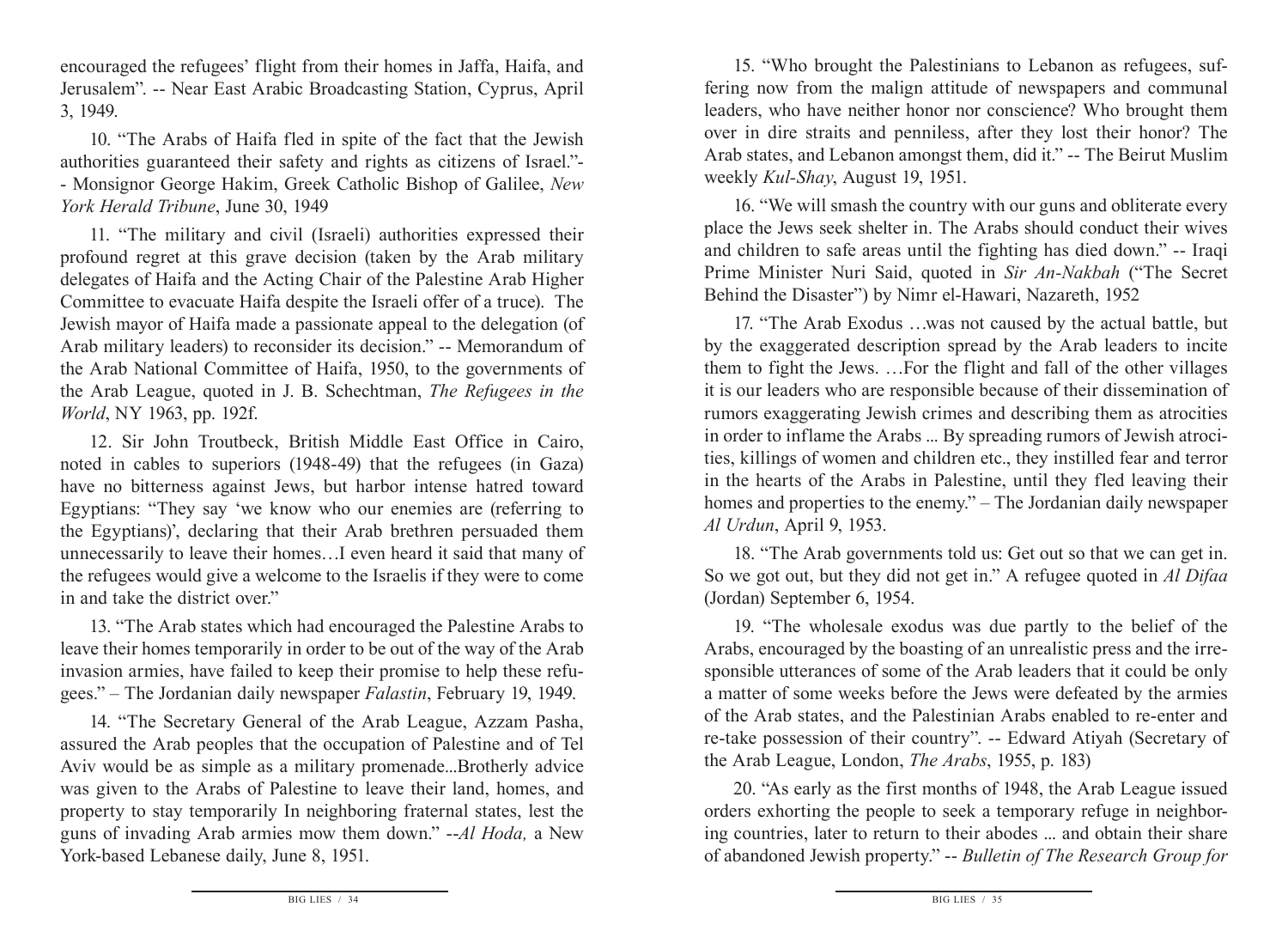#### *European Migration Problems*, 1957.

21. "Israelis argue that the Arab states encouraged the Palestinians to flee. And, in fact, Arabs still living in Israel recall being urged to evacuate Haifa by Arab military commanders who wanted to bomb the city." -- *Newsweek*, January 20, 1963.

22. "The 15th May, 1948, arrived ... On that day the mufti of Jerusalem appealed to the Arabs of Palestine to leave the country, because the Arab armies were about to enter and fight in their stead." -- The Cairo daily *Akhbar el Yom*, October 12, 1963.

23. In listing the reasons for the Arab failure in 1948, Khaled al-Azm (Syrian Prime Minister) notes that "…the fifth factor was the call by the Arab governments to the inhabitants of Palestine to evacuate it (Palestine) and leave for the bordering Arab countries. Since 1948, it is we who have demanded the return of the refugees, while it is we who made them leave. We brought disaster upon a million Arab refugees by inviting them and bringing pressure on them to leave. We have accustomed them to begging...we have participated in lowering their morale and social level...Then we exploited them in executing crimes of murder, arson and throwing stones upon men, women and children...all this in the service of political purposes..." -- Khaled el-Azm, Syrian prime minister after the 1948 War, in his 1972 memoirs, published in 1973.

24. "The Arab states succeeded in scattering the Palestinian people and in destroying their unity. They did not recognize them as a unified people until the states of the world did so, and this is regrettable." -- Abu Mazen (Mahmoud Abbas), from the official journal of the PLO, *Falastin el-Thawra* ("What We Have Learned and What We Should Do"), Beirut, March 1976.

25. "Since 1948, the Arab leaders have approached the Palestinian problem in an irresponsible manner. They have used to Palestinian people for political purposes; this is ridiculous, I might even say criminal..." -- King Hussein, Hashemite kingdom of Jordan, 1996.

26. "Abu Mazen Charges that the Arab States Are the Cause of the Palestinian Refugee Problem" (*Wall Street Journal*; June 5, 2003):

Mahmoud Abbas (Abu Mazen) wrote an article in March 1976 in *Falastin al-Thawra*, the official journal of the PLO in Beirut: "The Arab armies entered Palestine to protect the Palestinians from the Zionist tyranny, but instead they abandoned them, forced them to emigrate and to leave their homeland, imposed upon them a political and ideological blockade and threw them into prisons similar to the ghettos in which the Jews used to live in Eastern Europe."

As Abu Mazen alluded, it was in large part due to threats and fearmongering from Arab leaders that some 700,000 Arabs fled Israel in 1948 when the new state was invaded by Arab armies. Ever since, the growing refugee population, now around 4 million by UN estimates, has been corralled into squalid camps scattered across the Middle East - in Lebanon, Jordan, Syria, Gaza, and the West Bank.

In 1950, the UN set up the United Nations Relief and Works Agency as a temporary relief effort for Palestinian refugees. Former UNRWA director Ralph Galloway stated eight years later that, "the Arab states do not want to solve the refugee problem. They want to keep it as an open sore, as a weapon against Israel. Arab leaders do not give a damn whether Arab refugees live or die. The only thing that has changed since [1949] is the number of Palestinians cooped up in these prison camps."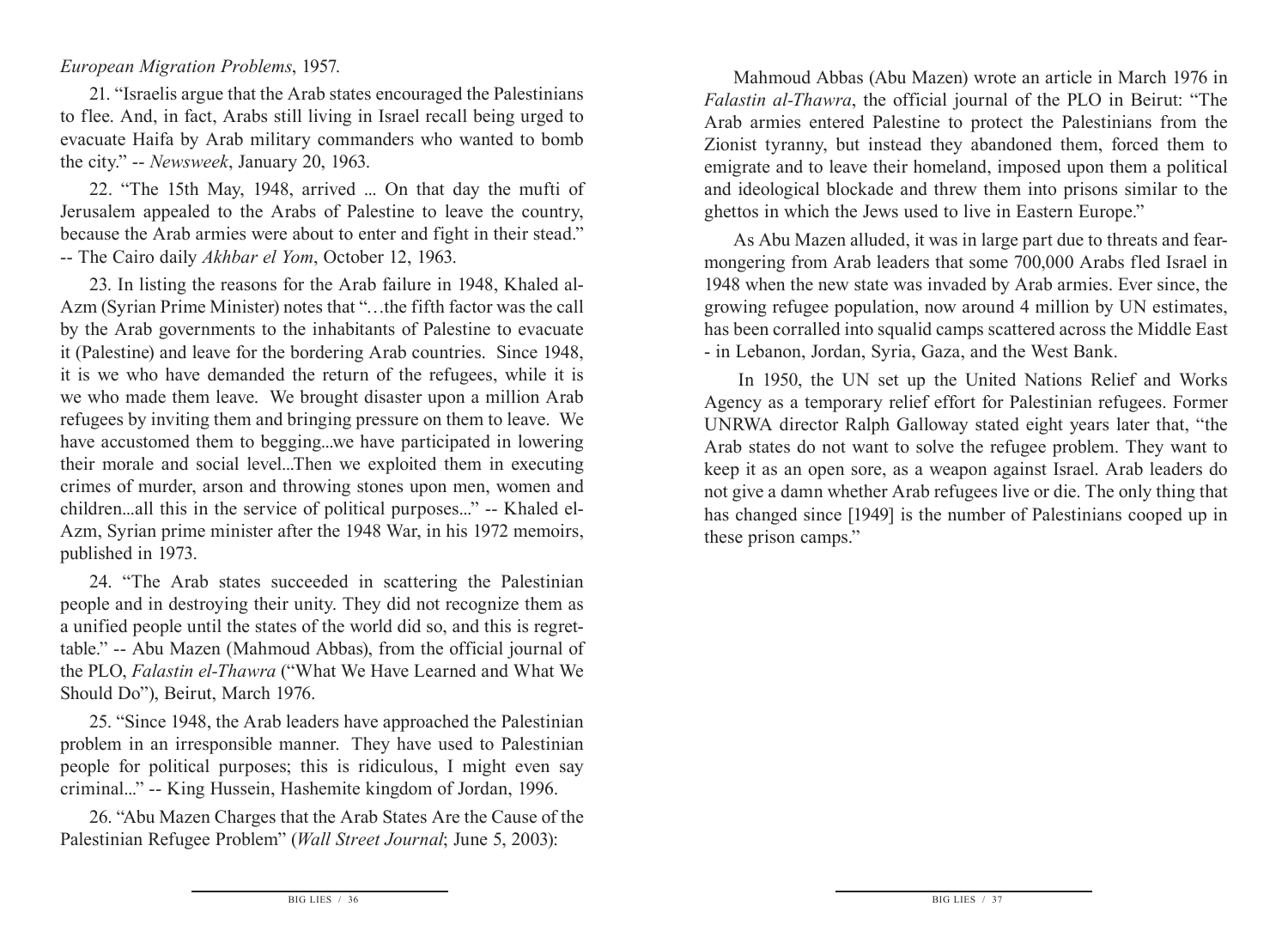#### **3. Th e Question of Occupation and THE SETTLEMENT**

Besides the refugee problem, the two most prominent issues in the Arab propaganda war against Israel are the alleged Jewish occupation of Arab lands and the existence of Israeli settlements in the West Bank and Gaza Strip. To peel away the myths enveloping these issues and proceed to the realities beneath, it is necessary to review their history within the context of the Arab war against Israel, which has been going on without interruption since the creation of Israel in 1948, and which includes the Arab hostility towards the Jews before that.

#### **HISTORICAL BACKGROUND**

#### **Early Zionism**

Zionist pioneers from the middle of the 19th century onward joined the local Jewish communities in rebuilding a Jewish homeland in what was then the Turkish Empire by purchasing land from the Turkish Crown and from Arab landowners (*effendi).* There was no invasion, no conquest, and no theft of Arab land – and certainly not of a land of Palestine, since the Arabs living in the region had been Turkish subjects for 400 years. Unarmed and possessing no military, the Jews bought so much land from Arabs that in 1892, a group of effendi sent a letter to the Turkish Sultan, requesting that he make it illegal for his subjects to sell land to the Jews. Their successors did the same thing, via a telegram, in 1915. Evidently, the very presence of Jews owning land in the Middle East – however legally acquired – was offensive to some.

It is indisputable that there was no theft, because no one complained of any. No Arabs were driven from their homes. In fact, as a demographic study published by Columbia University demonstrates 5, the Arab population of the area grew tremendously during this period in part because of the economic development that the Jews helped to generate. Between 1514 AD and circa 1850, the Arab population of this region of the Turkish Empire was more or less static at about 340,000. It suddenly began to increase around 1855, and by 1947

5 Justin McCarthy, *The Population of Palestine, 1990*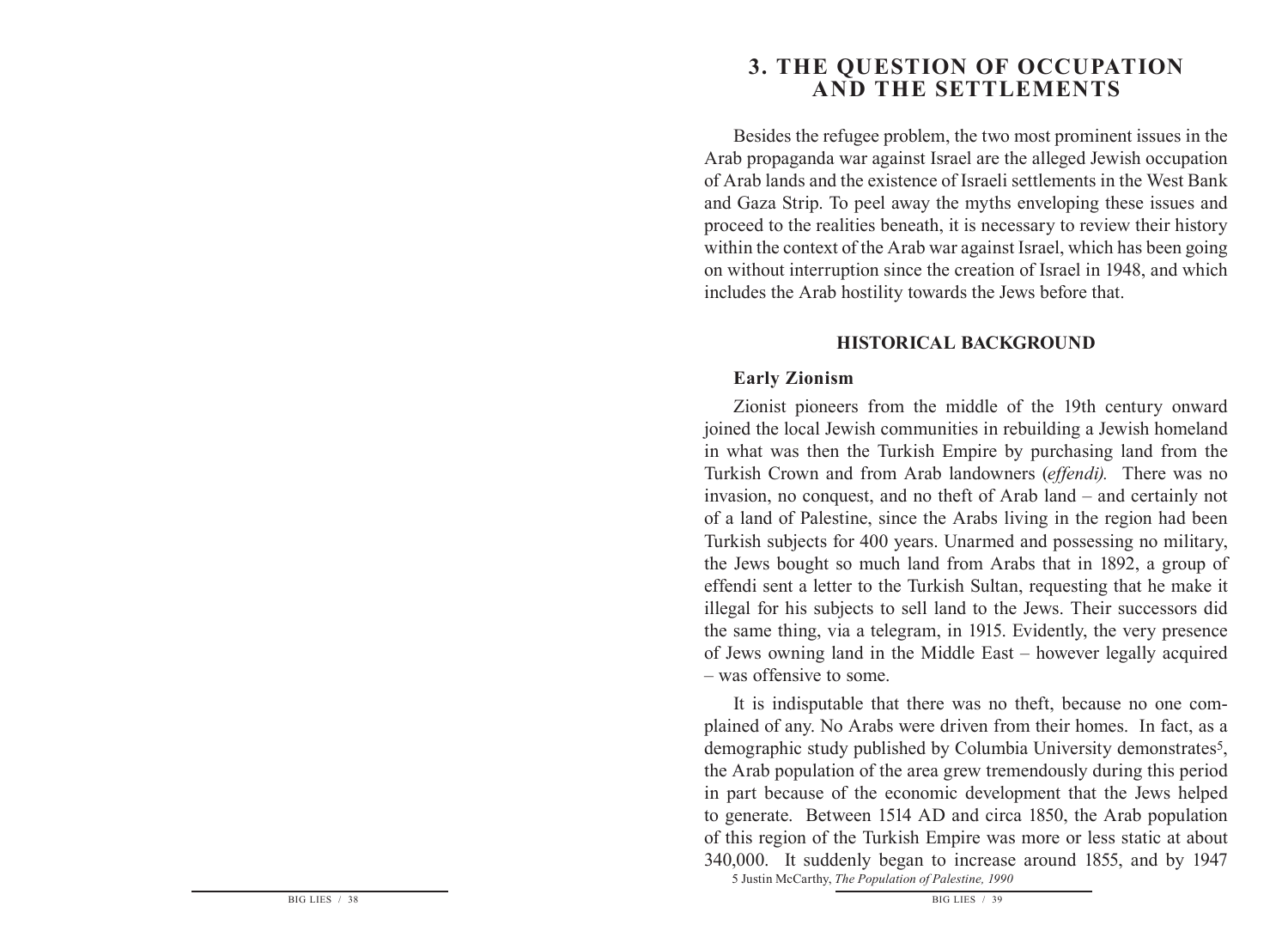the Arab population stood at about 1,300,000 -- almost quadrupling in less than 100 years. The exact causes of this population rise are beyond the scope of this essay, but the causal correlation between this independently documented phenomenon and the Zionist enterprise is beyond rational argument.

Far from driving out any Arabs, stealing their land or ruining their economy, the work of the Jewish pioneers in the 19th and early 20th centuries actually enabled the Arab population to quadruple, the economy to enter the modern era, and the society to slough off the shackles of serfdom that typified the *effendi-fellah* (land-owner/serf) relationship of the Ottoman era. An Arab working in a Jewish factory or farming community could earn in a month what his father earned in a year eking out a living as a subsistence-level farmer using medieval technology. Arab infant mortality plummeted and longevity increased as the Jews shared their modern medical technology with their Arab neighbors.

Much of the land that the Zionists purchased was desert and swamp, uninhabited and deemed uninhabitable by the Arabs. Modern agrarian techniques instituted by the Jews and the blood and sweat of thousands of idealistic Zionists reclaimed that land and turned it into prime real estate with flourishing farms and rapidly growing communities sporting modern technology and a healthy market economy. As a result, Arab migrants poured into the region from surrounding states, with hundreds of thousands seeking a better life and greater economic opportunity. Based on the above, it is fair to suggest that a significant plurality, if not a majority, of Arabs living in Israel today owe their very existence to the Zionist endeavor.

Validation of this history, which is quite at variance with the standard Arab propaganda, comes from a surprising source. Sheikh Yousuf al-Qaradhawi, international Arab terrorist and lieutenant to Osama bin Laden, in a televised speech in May, 2005,<sup>6</sup> chided his followers with the following words: "Unfortunately, we [Arabs] do not excel in either military or civil industries. We import everything from needles to missiles…How come the Zionist gang has managed to be superior to us, despite being so few? It has become superior through

6 MEMRI, http://www.memritv.org/search.asp?ACT=S9&P1=645

It was precisely this success of the Zionist endeavor that aroused the fear and ire of Arab leaders. Zionist progress, technology, economy, and the Jews' willingness to share this technology with their Arab neighbors radically threatened the medieval stranglehold of the *effendi*  over the *fellahin* (peasantry). Turkish methods of insuring tranquility under the Sultan were rather draconian. Consequently, as part of the Turkish Empire, the Arabs in the region did not wish to risk civil disturbance, and therefore maintained a stoic sufferance of the Jewish presence that some have interpreted as tolerance. But the British rule that followed the First World War was not so severe. When Britain took over the governance of British Mandatory Palestine (today the states of Israel and Jordan), Arab leaders discovered they had a much freer hand. Stoking religious hatred and fanning the flames of fellah resentment with lies about the Jews' intent to destroy Islam, representatives of the leading effendi families led by the Hajj Amin el-Husseini began an Islamic jihad involving a series of pogroms against the Jews.

#### **Peel Partition Plan**

From 1919 to 1936, Arab violence against Jews expanded in scope and grew in brutality. The British did almost nothing to curtail it and sometimes abetted it. Lord Earl Peel led a commission of inquiry in 1936 with the goal of finding a solution to the seemingly endless violence. His suggestion was partition. Let the Jews have their state on the 15% of lands that they have purchased and redeemed. Let the Arabs have theirs on the remaining 85%. In other words, the very idea of partition became an agenda because the Arabs could not live peacefully beside Jews.

<sup>7</sup> More academic validation can be found in Palestinian-born Professor Rashid Khalidi's "Palestinian Identity", in Kimmerling, B., and Migdal, J. *The Palestinian People*, and in the as yet unpublished doctoral thesis of Dr. Sandi Sufian, a Palestinian now doing post-doctoral work at the University of Chicago.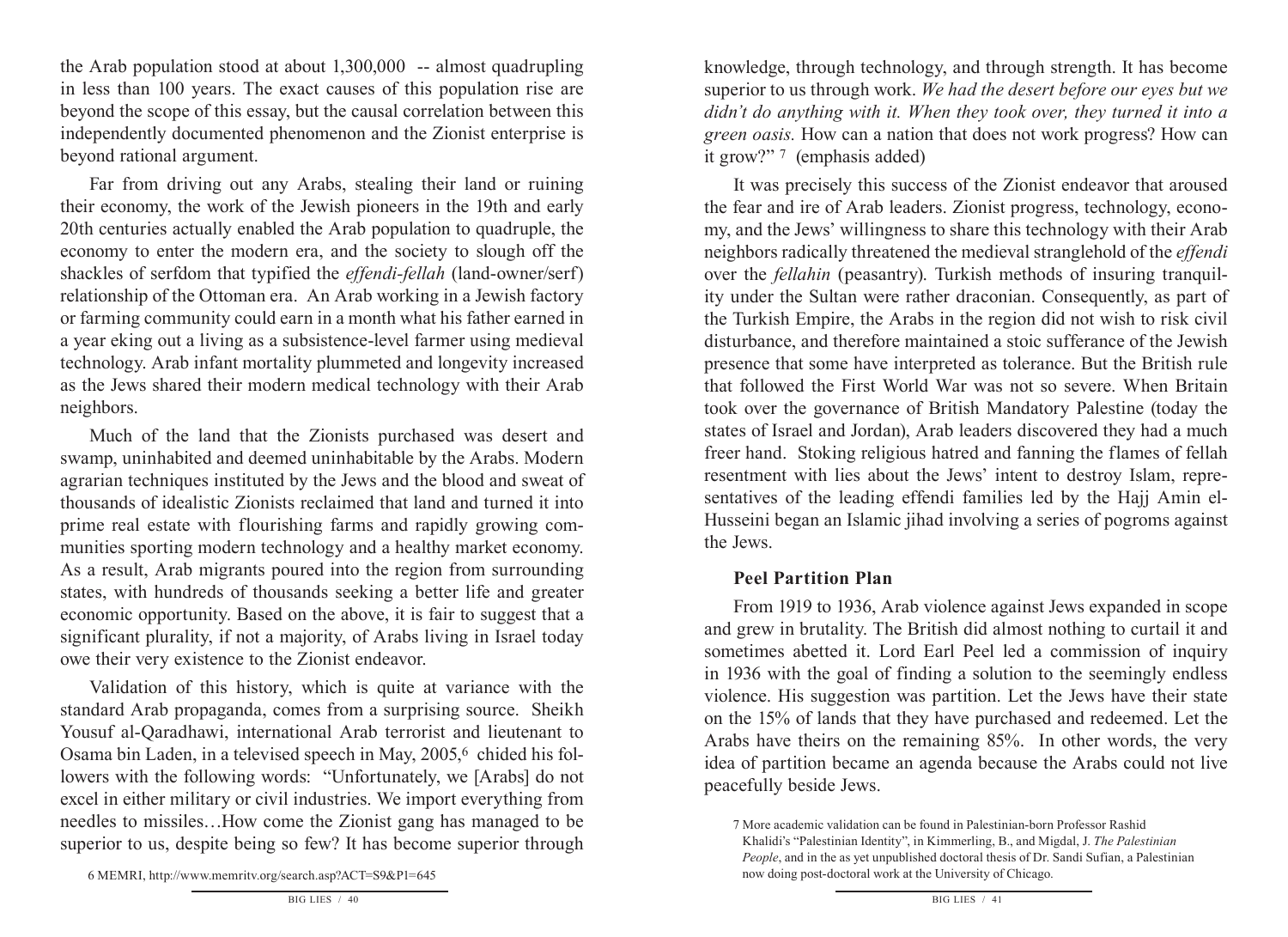In 1922, Britain ceded all of the Palestine Mandate east of the Jordan River to the emir Abdullah. This became the Hashemite Kingdom of Jordan, with a majority Palestinian population that by law permitted no Jew to enter. When offered their own state in 1937 on roughly 85% of British Mandatory Palestine west of the Jordan River, the Arab leaders chose war and terrorism. This was the "Great Arab Revolt" of 1937-1939. With World War II in the offing, Britain lost no time in brutally crushing the uprising.

Meanwhile, the pioneering Zionist endeavor continued with the purchase of more crown land from the British. It is important to note that according to international law, what had been crown land under the Turkish Empire was now legally crown land under the British Mandate. The disposition of that land through legal purchases was well within the rights of the British. It also conformed to the parameters of international law. When the West emerged victorious from World War II, Zionist organizations owned about 28% of what is today Israel, and private Arab land ownership or British crown land accounted for the rest.

With the end of the war, Arab leadership again promoted violence and terrorism against Jewish settlements and against the British. The majority of Jewish leaders preached restraint and practiced the exploration of political solutions via the newly formed United Nations. A minority practiced terrorism against the British and violent reprisals against the Arabs.

#### **UN Partition Plan**

Sick of the violence and facing political crises growing out of economic problems following World War II, the British abandoned most of its empire and decided to place "the Palestine Question" into the hands of the United Nations. In 1947 several UN exploratory missions reached Lord Peel's conclusion of a decade earlier. On November 29, 1947 the UN declared the existence of two states: a state for the Arabs on about 45% of the land, and the state of Israel for the Jews on about 55%. But more than half of the Jewish portion (60%) was the Negev desert, crown land largely unpopulated and believed to be worthless. The UN Partition Plan (UN Resolution # 181) created unwieldy boundaries between the two nascent states based upon the

land ownership and population densities of the two groups.

The Arab states were members of the UN. Their membership presumably entailed a willingness to abide by majority decisions of the newly formed world body. But they did not.

In high-handed defiance of the UN partition plan, they launched a war of aggression which, by their own public rhetoric, was to be a war of annihilation. Their intent was not to correct some border dispute or to reclaim turf lost in an earlier battle. Their intention was to destroy the newly created State of Israel, and to dispatch by whatever means necessary its 605,000 Jews.

To their everlasting chagrin, the Arab states lost their war of aggression. In losing, moreover, they lost much of the territory that the UN had designated for the state of Palestine. However, even this remainder of what would have been Palestine (the West Bank and the Gaza Strip) was obliterated – by its two neighboring Arab states. Egypt maintained illegal occupation of the Gaza Strip, and Jordan illegally annexed the West Bank. Both actions were in high-handed defiance of international law and UN resolutions 181 and 194. There was no Arab or Palestinian protest over this. Why? The only conclusion that can be drawn is that in 1949, the Palestinians didn't consider themselves "Palestinians" but Arabs, and in fact the term "Palestine" was universally used to refer to the Jewish state.

To add to the Arabs' embarrassment, Israel offered them in 1949 a formal peace treaty in exchange for which Israel would return much of the land conquered in the war and allow the repatriation of some substantive portion of the Arab refugees created by the war (Rhodes Armistice talks, February – July, 1949). Had the Arab nations been willing to accept the UN partition plan, or had they been willing to accept the Israeli peace offer, not only would a State of Palestine have existed since 1949, but there would never have been an Arab refugee problem.

However, the Arab response was: no peace. The refugees would return to their homes only when they could fly the flag of Palestine over the corpses of the Jews. Better Palestinians should rot in squalid refugee camps than that the Arabs should acknowledge a non-Moslem state in their midst. As in 1937, Arab leaders rejected the possibility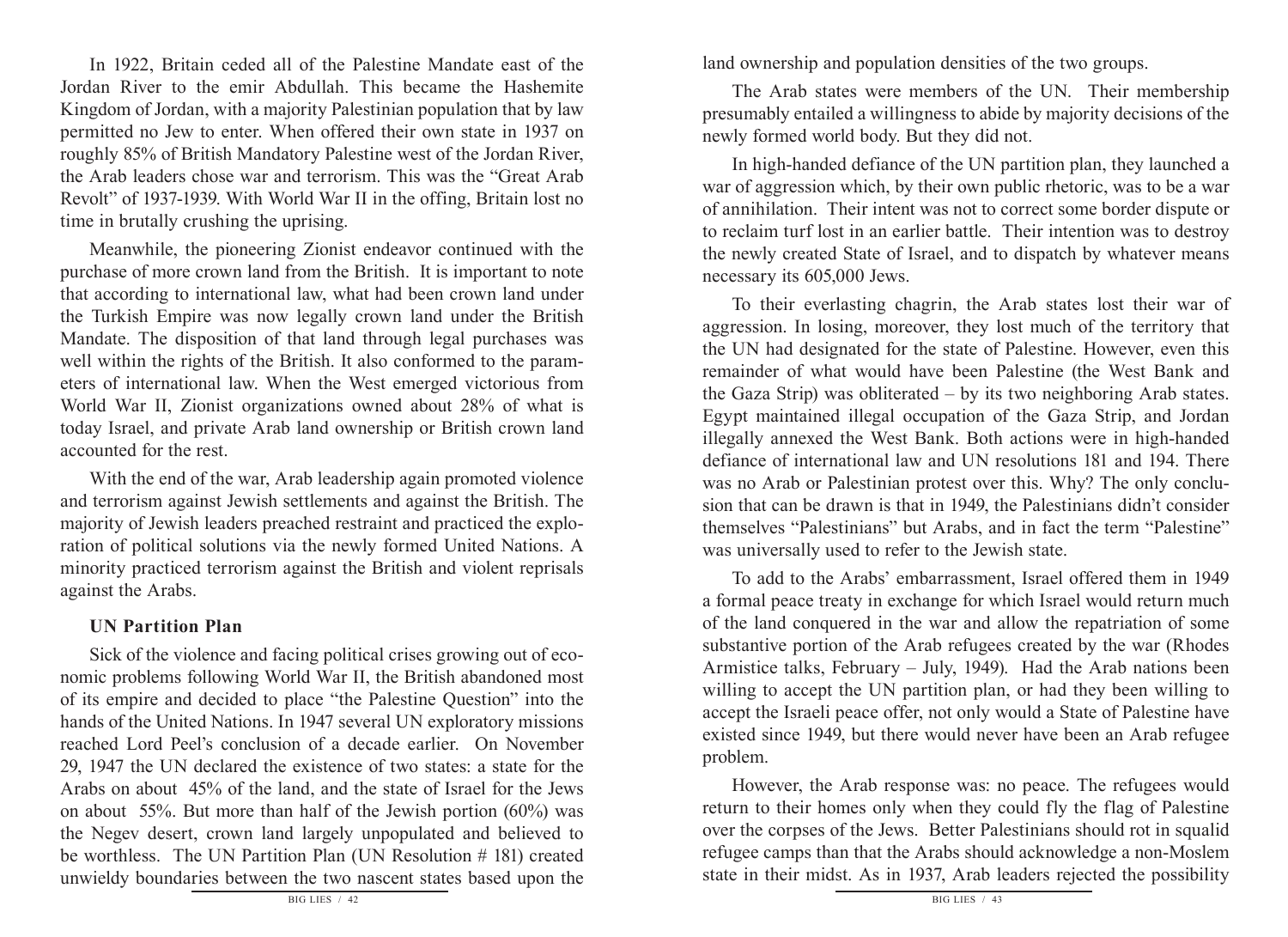of a Palestinian state in favor of continued aggression against Israel. It was not the creation of the State of Israel that caused the refugee and other subsequent problems; it was the war of annihilation waged by the Arab states that created the refugees and rejected the second opportunity for the creation of a Palestinian state.

#### **Pre-1967 Terrorism Against Israel**

From 1949 to 1956, Egypt waged a terror war against Israel, launching about 9,000 attacks from terrorist cells set up in the refugee camps of the Gaza Strip. The 1956 "Sinai campaign", in which Israel defeated the Egyptian army, ended Egypt's terror war, even though the United States forced Israel to return the Sinai to Egypt without a peace treaty. But the terror continued on other fronts.

In 1964, the Palestinian Liberation Organization was created – not to liberate Palestinians from Jordanian and Egyptian rule – but to begin a 40-year campaign of terror against Israel with the openly avowed goal of "pushing the Jews into the sea." Sponsored first by Kuwait, and later by Saudi Arabia, Egypt, Iraq, Iran and others, the PLO leaders declared unending war against Israel until all of "Palestine" was liberated, redeemed in "fire and blood".

From 1949 to 1967 there were no Jewish settlements in the West Bank or the Gaza Strip. The "Palestine" that Arafat sought to "redeem" was not the West Bank or Gaza, where Palestinians were the abject subjects of Jordanian and Egyptian rule, but the entire State of Israel within its 1949 "green line" borders. It is instructive to read the original 1964 version of the PLO Covenant: Article 24. "This Organization (the PLO) does not exercise any regional sovereignty over the West Bank in the Hashemite Kingdom of Jordan, in the Gaza Strip or the Himmah area<sup>"</sup>

Since the PLO's *original* Covenant explicitly recognized Judea, Samaria, the eastern portion of Jerusalem, and the Gaza Strip as belonging to *other* Arab states, the only "homeland" it sought to "liberate" in 1964 was the state that belonged to the Jews. Three years later in 1967, five Arab states – including Jordan -- attacked Israel. As a result of Israel's victory in the war Israel now occupied the West Bank having defeated the Jordanian aggressor, who had illegally annexed the West Bank 18 years earlier. The PLO's response to these events was to *revise* its Covenant, which it did on July 17, 1968. It removed the operative language of Article 24, thereby asserting for the first time a "Palestinian" claim of sovereignty to the West Bank and Gaza Strip. In other words, the Palestinian claim is asserted only against Jews.

The Jordanian occupation of the West Bank and the Egyptian control of the Gaza Strip were typified by brutal totalitarian repression. In the words of Arafat himself, in 1948 the Egyptians herded Palestinians into refugee camps, kept them behind barbed wire, sent in spies to murder the Palestinian leaders, and executed those who tried to flee.8 There were no Palestinian protests of this oppression or behalf of any selfdetermination they felt they had been denied.

#### **Belated Palestinian Nationalism**

The reason why there was no agitation among Palestinians for their own national identity prior to 1967 is perfectly clear. The concept of Palestine as a nation and Palestinians as a separate people did not exist among the Arabs of the Turkish provinces that became British Mandatory Palestine after World War I. Despite the contorted, forced, and contrived narratives of apologists for the Palestinian war against Israel like Rashid Khalidi, Baruch Kimmerling and others, there was never any state called Palestine, no country inhabited by "Palestinians", and before 1967 no concept of a separate political, cultural, or linguistic entity representing a defined group that could be identified by such an appellation.

In fact, the opposite is the case. Arab respondents to the UN's 1947 inquiries argued that there never was, nor should there ever be, a Palestine. The area under discussion they claimed was historically part of southern Syria, and for centuries had been known as "*balad esh-sham"* (the country of Damascus). In fact, at that time, the term "Palestinian" was applied only to the Jews living in Mandatory Palestine. The Arabs of the region were known as "Arabs".

In a March 31, 1977 interview with the Amsterdam-based newspaper *Dagblad de Verdieping Trouw*, PLO executive committee member Zahir Muhse'in said: "The Palestinian people does not exist.

<sup>8</sup> Yasir Arafat in his authorized biography, "Arafat: Terrorist or Peace Maker",

by Alan Hart, 1982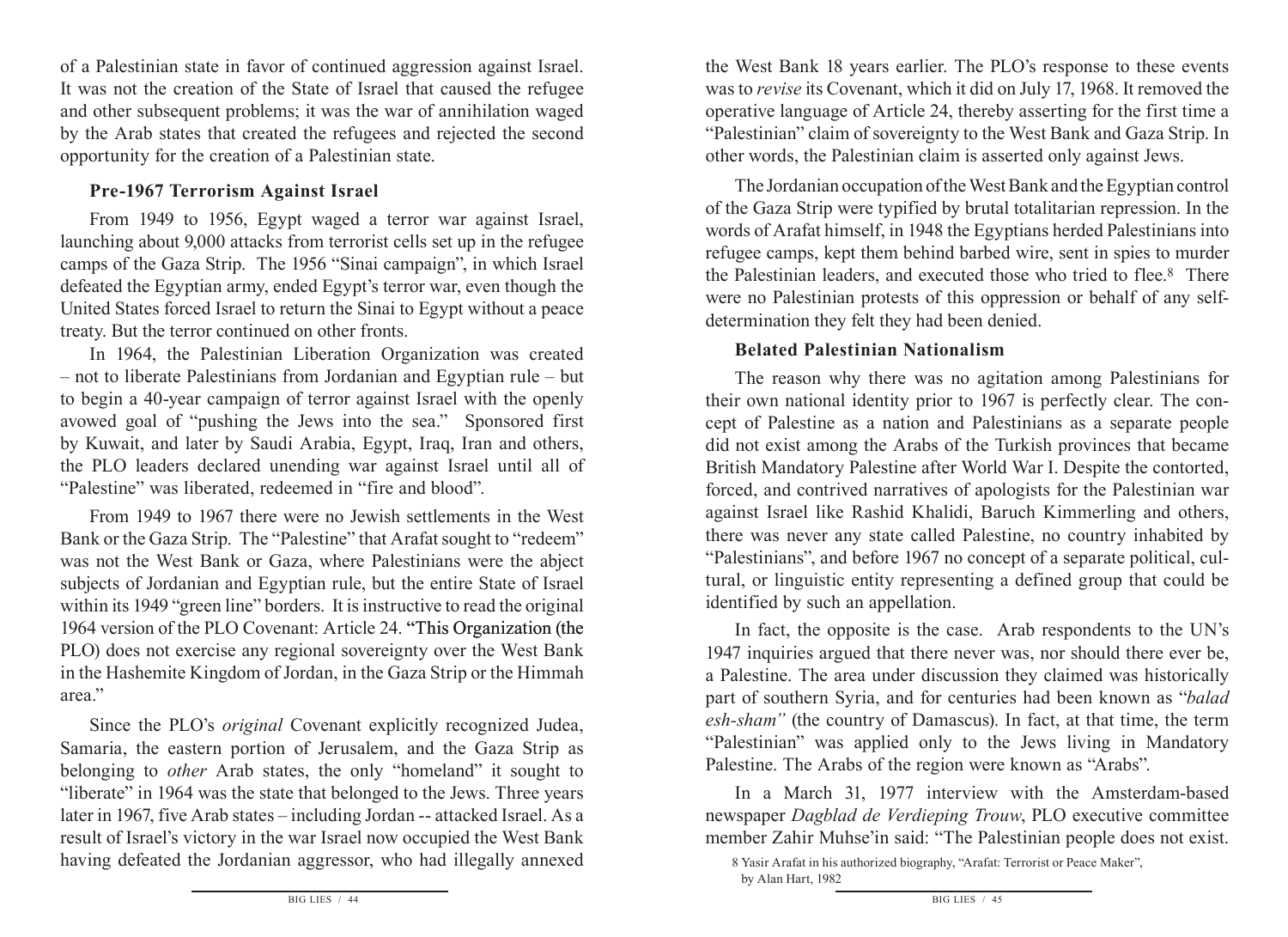The creation of a Palestinian state is only a means for continuing our struggle against the state of Israel for our Arab unity. In reality today there is no difference between Jordanians, Palestinians, Syrians and Lebanese. Only for political and tactical reasons do we speak today about the existence of a Palestinian people, since Arab national interests demand that we posit the existence of a distinct 'Palestinian people' to oppose Zionism. For tactical reasons, Jordan, which is a sovereign state with defined borders, cannot raise claims to Haifa and Jaffa, while as a Palestinian, I can undoubtedly demand Haifa, Jaffa, Beer-Sheva and Jerusalem. However, the moment we reclaim our right to all of Palestine, we will not wait even a minute to unite Palestine and Jordan."

Even today, Syrian 5th Grade social studies textbooks show "Greater Syria" as Syria, Lebanon, Jordan, and Israel. There is no nation called Palestine. The concept of "Palestinians" as Arabs living for millennia in "historic Palestine" is a fiction created for the political and military purposes described by Zahir Muhse'in. This latter day frenzy of Palestinian agitations for national self-determination is simply the *faux* mantle of respectability behind which genocidal Arab terrorism can be perpetrated against Israel with the support of international do-gooders and "idealists." After the Holocaust, Western liberals cannot look kindly upon genocidal terrorism; but they can embrace warmly and enthusiastically the deep and heartfelt yearnings of an oppressed people struggling to be free. Hence, Arafat's terrorist propagandists needed to invent the lies of Palestinian National Identity and Israeli occupation and oppression.

#### **The Six-Day War of 1967**

Contrary to current Arab propaganda, but congruent with all news accounts contemporary to the events, Israel was the victim of Arab genocidal aggression in the 1967 War. On May 15, 1967, Egypt demanded that the UN peacekeeping forces, in place since the Sinai Campaign, evacuate at once. UN Secretary General U-Thant, for reasons never fully clarified, complied at once. Then, Egypt closed the Straits of Tiran, blocking the Israeli port of Eilat for shipping, and moved two tank battalions and 150,000 troops right up to Israel's western border. A military pact with Syria and Jordan and illegal

invasion of Israel's air space for surveillance over-flights of the Israeli atomic reactor in Dimona rounded out the threats. These were five *casus belli:* actions defined in international law as so threatening to a sovereign state that each one creates a legitimate cause for defensive military response. Had Israel retaliated with lethal force after any one of these five, its military action would have been completely legal per international law, as legitimate defensive response to existential threats from an aggressor.

However, Israel did not retaliate immediately. It first tried political negotiations, but its complaints to the UN went unanswered. Its reminders to President Johnson that the United States had guaranteed in 1957 to intervene if the Straits of Tiran were ever closed, or if Egypt ever re-militarized the Sinai, fell on deaf ears. President Johnson was too heavily involved in the Vietnam war to consider American military action elsewhere, even though President Eisenhower, when he forced PM Ben Gurion to retreat from the Sinai after the phenomenally successful Sinai Campaign in 1956, had promised America's eternal vigilance that Israel would not again face a military threat from Egypt.

After three weeks of watching the Egyptian-Syrian-Jordanian forces grow in size and strength on its borders, Israel tried one last diplomatic action. Via the UN commander of the peace-keeping forces in Jerusalem, Colonel Od Bul (a Norwegian), Israel's government sent a written message to King Hussein of Jordan: if you do not invade Israel, Israel will not invade the West Bank. Jordan's King superciliously tossed the note back to Colonel Od Bul and walked away.

On Monday, June 5, 1967, after receiving military intelligence that Egypt was within hours of launching an invasion via the Gaza Strip, Israel launched its defensive pre-emptive strike, an air attack that destroyed the air forces of Egypt, Jordan, and Syria while they were still on the ground. With the control of the skies firmly in Israel's hand, its armor and infantry put Egyptian forces to flight, reaching the Suez Canal within two days.

Despite Israel's warning, King Hussein of Jordan began an artillery bombardment of Jerusalem and other Israeli cities along the Green Line. After more than a day of bombardment, with scores of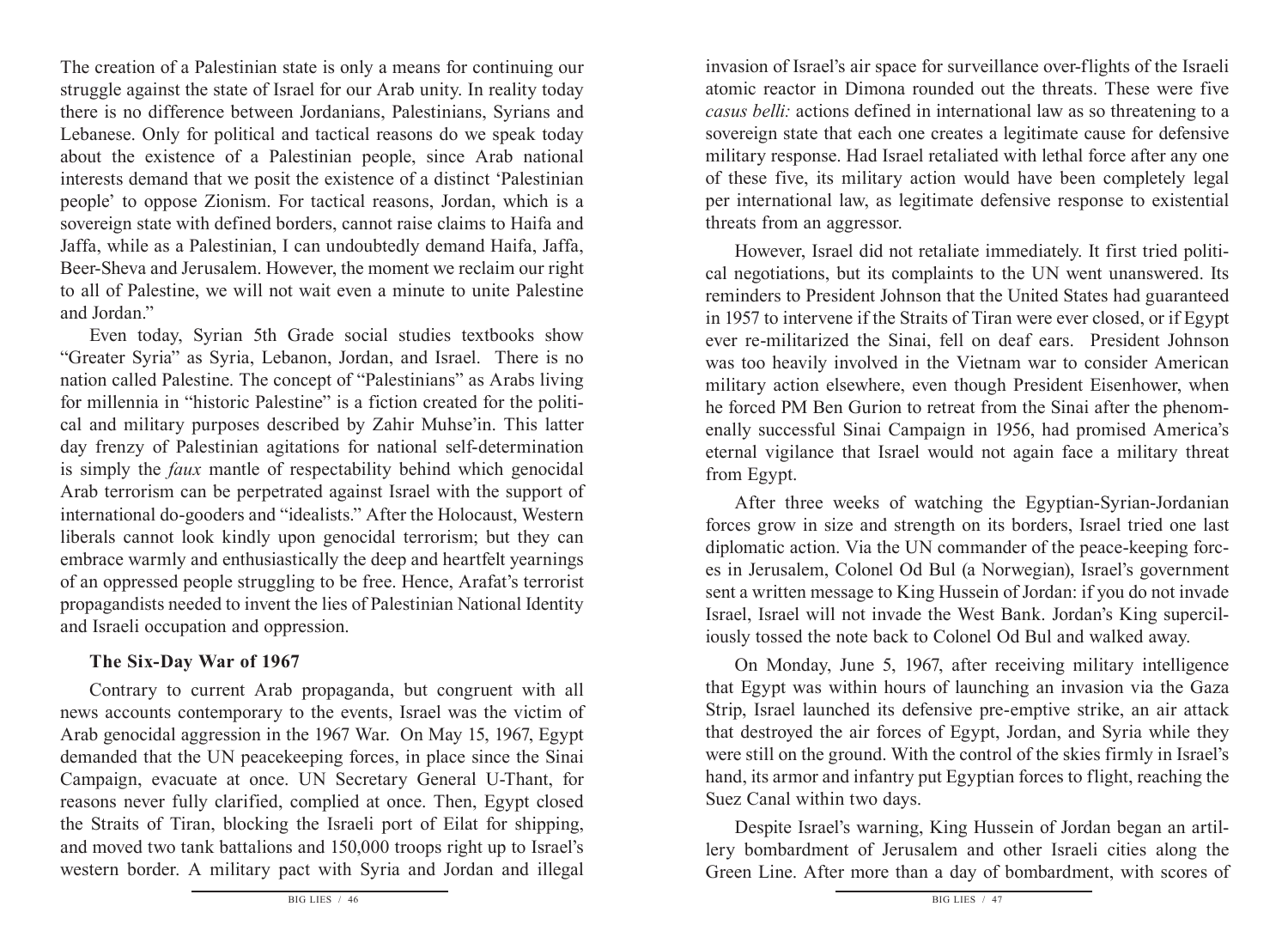Israelis dead, hundreds wounded, and millions of dollars of damages, Israel sent a second message to the Hashemite king: if you stop the bombardment now, we will consider it your politically necessary 'salvo of honor'; and we will not retaliate. This message was sent via the Romanian embassy, from its West Jerusalem (Israeli) ambassador to its East Jerusalem (Jordanian) ambassador. King Hussein ignored the warning and launched an infantry invasion of Jewish Jerusalem. It was only then that Israel responded with its own invasion of the West Bank.

After almost a week of Syria's constant artillery bombardment of Israeli towns and villages in the Galilee, Israel conquered the Golan Heights, destroyed the Syrian artillery, and drove the Syrian army back to within 40 kilometers of Damascus.

Israel did not invade Egypt beyond the Suez Canal, although its forces could have advanced almost unopposed to Cairo. It did not cross the Jordan River, although the Jordan Legion was in disarray, as some troops had tossed their boots and rifles to more easily swim to the east bank. Nor did it continue its advance from the Golan Heights to Damascus, which it could have easily done in the wake of a terrified and decimated Syrian army. Israel stopped its advance on all three fronts after it had achieved its military objectives: the destruction of the armies that threatened its existence, and the establishment of defensible borders.

#### **International Law and Israeli Sovereignty**

Even one of the most critical of Israel's historians, Professor Avi Schlaim, acknowledges that Israel was the victim of Arab aggression in the Six Day War. This is a crucial point in regard to the issue of Israeli settlements in and sovereignty over the West Bank and Gaza Strip. International law is very clear. Had Israel been the aggressor, its occupation of the West Bank and Gaza Strip would have been illegal, as would all future expansion of Israeli population into these territories.

However, as the victim of aggression, Israel's legal position is exactly the opposite. The legal disposition of territories conquered in a defensive war can be determined only by a peace treaty between the belligerents. If such a peace treaty is absent, the continued sovereignty and economic activities of the victim of aggression over its newly won territories is completely legal as long as such activity does not unfavorably prejudice the indigenous inhabitants. In fact Israel's sovereignty over the West Bank and Gaza Strip was beneficial, as we shall see, until their administration was turned over to the Palestinian Authority under the Oslo Agreements.

Immediately after the war, Israel offered to return conquered territory in exchange for a formal peace. The Arab nations rejected this offer, as they rejected similar offers after the previous Arab-initiated wars. Israel could legally have annexed all the newly won territories, but chose not to because it expected that eventually the aggressor nations would come to their senses and want their land back, and Israel would return some of these territories to their former occupiers in exchange for peace.

Israel did exactly this with Egypt, returning all of Sinai at the Camp David I accords in 1979. In these accords Egyptian leader Anwar es-Sadat refused to accept the Gaza Strip back, preferring that the Palestinians who lived there remain under Israeli sovereignty. When Jordan agreed to a peace treaty in 1994, King Hussein specifically excluded the West Bank from consideration, because by then 96% of Palestinians in the area were under the rule of the Palestinian Authority, and Hussein conceded that he had no legal claim to the area or its Arab population.

In sum, Israel is the only known country in all of history to come into existence via legal and beneficial land development (as opposed to the almost universal method of conquest). Israel's victory in the 1948 war and in the 1967 war, in which it was the victim of genocidal aggression, and the refusal of Arab nations to join it in peace negotiations, give Israel the legal right to maintain its sovereignty over its newly won territories, and to develop those territories in any manner that is not prejudicial to the well-being of the indigenous civilians. Had Arab leaders been amenable to peace with Israel, there could have been a Palestinian state in 1937, and again in 1947, and again in 1949; and there would never have been an Arab refugee problem. Had Arab leadership in 1967 and again in 2000 been amenable to peace with Israel, there would never have been a continued Israeli sovereignty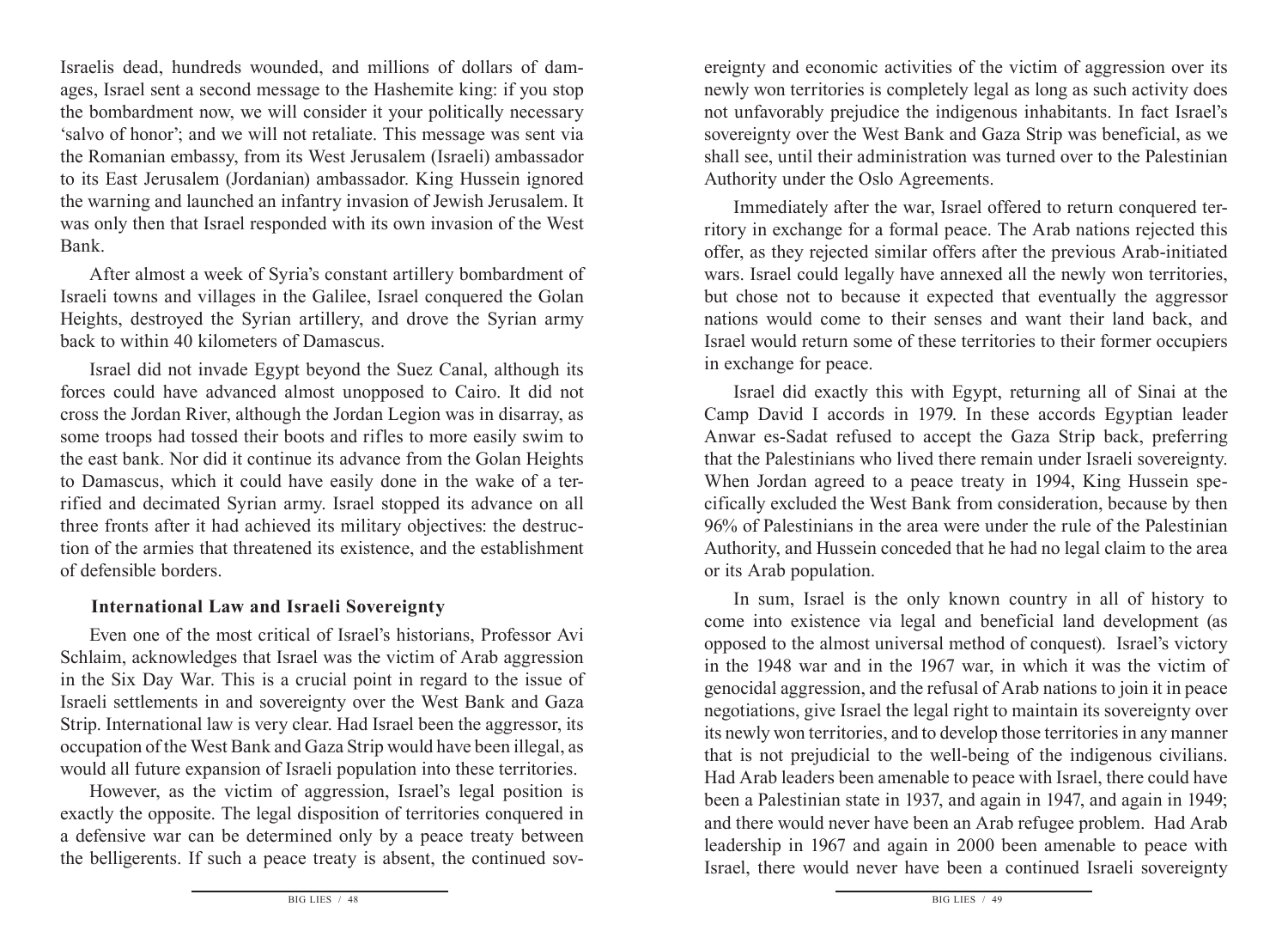over the disputed territories of the West Bank and Gaza.

With this historical framework in place, one can understand the real issues behind the controversy over Israeli settlements in the West Bank and Gaza Strip and the legal status of the settlements.

#### **The Settlements**

There are five types of settlements: A. Agrarian settlements for military purposes manned mostly by soldiers; B. Settlements of Jews returning to sites occupied by Jews prior to 1948 (Hebron, Gush Etzion, Jewish Quarter of East Jerusalem); C. Expanding suburbs of Israeli cities on or near the "Green Line;" D. Settlements unrelated to the previous three types; E. Illegal rogue settlements

#### **A. Settlements for Military Purposes**

Agrarian settlements manned by IDF soldiers were established soon after the war along what the IDF felt were crucial corridors of defense, especially along the Jordan river, near the "Green Line," in the Golan Heights, and near Gaza. Because Egypt, Syria and Jordan remained belligerent states for decades after the war, and because the PLO was actively trying to develop bases for terrorism in the newly conquered territories, and because Israel had previously been invaded across these territories, these settlements were intended primarily to serve a strategic military defensive purpose.

The Alon plan, developed by General Yigal Alon shortly after the war, envisioned a series of these military-agrarian settlements (referred to as "nahal" in Hebrew) protecting strategic areas along the Jordan river (it is important to recall that the Hashemite kingdom of Jordan was in a *de iure* state of war with Israel until 1994) and across parts of the West Bank where surveillance and the potential for rapid military deployment were deemed essential for security purposes.

In several cases, where Palestinian farmers utilized the Israeli court system to lodge complaints that the army was unnecessarily taking land without proper military purpose, the Israeli High Court of Justice decided in favor of the plaintiffs. The army site at Beth El (near Ramallah) is the best-known case, and probably one of the few cases in all of world history where the legal system of the victorious country decided in favor of the defeated, contrary to the securityrelated demands of the army. The IDF was forced to move its base about ten kilometers further west, to accommodate the land claims of the local Palestinians.

#### **B. Settlements of Jews Returning To Their Pre-1948 Homes**

Settlement of civilian Israelis in the West Bank began shortly after the 1967 war, with a small group of Orthodox Jews setting up a few households in the former Jewish section of Hebron, followed by a larger re-settling of Jews in the rapidly reconstructed Jewish Quarter of East Jerusalem. Jews had lived in Hebron almost continuously since the days of Joshua, 3100 years ago, and were expelled only during the horrific Arab pogroms of 1929 in which hundreds were slaughtered. Jewish habitation in Jerusalem had a similar millennia-long history, with the 1948 war and the massacre of about half of the population of the Jewish Quarter terminating Jewish presence there.

Later, Jews resettled the villages of the Kfar Etzion area (aka Gush Etzion) southwest of Bethlehem. Since this area had been extensively settled and developed in the early part of the 20th century by Zionist pioneers, and mobs of Arab irregulars had massacred most of the Jews of these villages during the 1948 war, the return of Israelis to these sites created additional Type B settlements.

#### **C: Settlements Expanding Suburbs of Israeli Cities On Or Near The "Green Line"**

Unoccupied areas around Jerusalem and to the east of Kfar Saba and Netania (near Tel Aviv) and to the northeast of Petah Tiqvah were used as sites for major building projects that created low cost housing for the expanding populations of the Jerusalem and Tel-Aviv areas. In most cases, the land utilized for these projects was Jordanian 'Crown Land', land to which no individual could lay claim of private ownership. In the absence of Jordan's willingness to enter into peace negotiations after the war, Israel's expropriation of these unoccupied areas was legal in as much as Israel's sovereignty, having been created via defensive actions against an aggressor nation (Jordan), was legal.

In cases where West Bank Arabs legally owned land that Israel wanted for these expansion projects, Israel bought the land at fair market prices. Land sale to Israel was fairly active throughout the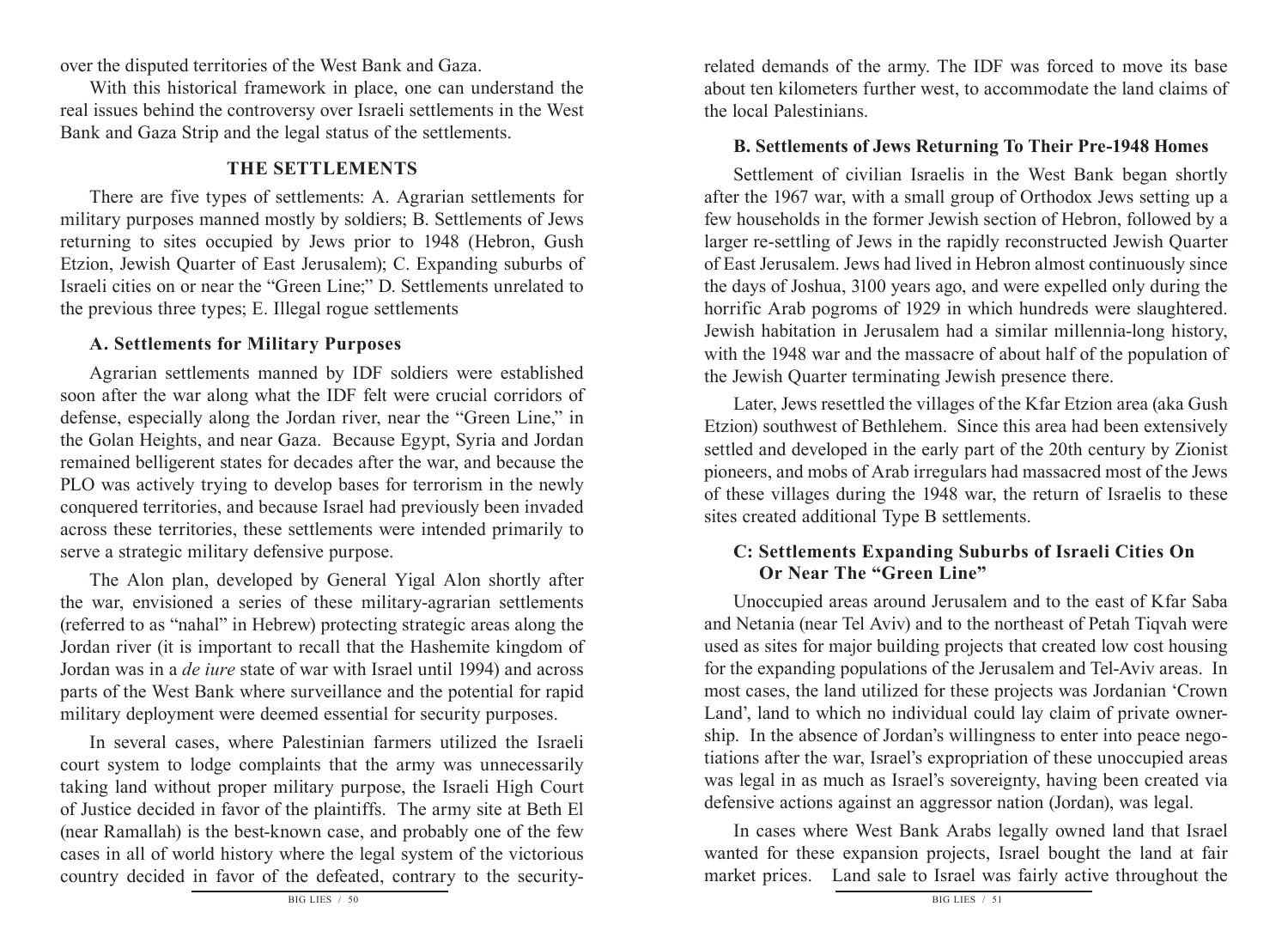decades after the Six-day war. So much so that when the Palestinian Authority was established in 1994, Arafat declared that sale of land to Jews was a capital offense; and as a result, Palestinian families who had benefited from these sales were suddenly in mortal danger and some were forced to flee the West Bank.

The rapid growth in Jerusalem's Jewish population after the war presented the Israeli government with both a problem and a solution of considerable political valence. Areas of dense Jewish settlement were developed in order to accommodate this growth, and these settlements were used to surround Jerusalem, such that the 1948-1967 phenomenon of a "Jerusalem Corridor" (where Jerusalem was surrounded on three-and-a-half sides by hostile Arab towns and villages with access to other Israeli areas restricted to only one narrow road) would not be re-created in the context of a future peace agreement with the Arabs. The outlying areas (French Hill, Ammunition Hill, Gilo, Ma'aleh Adumim, Har Homah, *inter alia*) were turned into hi-rise suburbs that expanded the city's perimeter and accommodated the burgeoning population. Of these, only Gilo was built on privately owned land. A Christian family in Beit Jalla sold the hilltop site to the municipality of Jerusalem in 1974.

#### **D: Settlements Unrelated to the Previous Three Types**

Over time, religious and right wing political pressure supported the creation of settlements elsewhere in the West Bank and Gaza. Under Prime Ministers Begin and Rabin, these settlements proliferated. Often they were founded near ancient Jewish holy sites, such as Joseph's Tomb near Nablus (Biblical Shechem).

Arab spokespersons claim that these settlements, some of which were built well inside the West Bank or Gaza areas, stole land from Arab farmers. Israel claims that most land used for these developments was unoccupied and un-owned, thus qualifying as 'Crown Land' on which Israel had full legal right to build and develop. Where privately owned land was needed for settlement expansion, Israel claims to have purchased that land from its legal owners at fair market values.

There was considerable debate in the Israeli government and society at large as to whether allowing these Type D settlements to be developed was productive in the context of Israel's long-term goal of achieving peace. Ultimately, the government felt that creating "uvdot bashetah" (facts in the field - settlements that were there, literally in concrete, with buildings, populations, agrarian and industrial activities, connected by efficient infra-structure to the pre-1967 Israeli areas) would be useful as bagaining chips in future negotiations.

#### **E: Illegal Rogue Settlements**

Illegal Rogue Settlements were set up by break-away settlers, often contrary to IDF and/or government instructions, sometimes on privately owned Palestinian land. Palestinian complaints about such illegal land grabs have been adjudicated in the Israeli court system with decisions not infrequently in favor of the Palestinians. These settlements, whether on illegally taken land or not, are considered illegal by many in Israel. Some have been forcibly dismantled. This is a very emotional issue in Israel, with mostly orthodox Jews demanding that all Jews be allowed to settle anywhere in the Promised Land (especially anywhere in the region where Abraham lived: i.e., the West Bank from Shechem/Nablus to Hebron). Anti-settlement sentiment among Israelis (especially the non-religious) is spurred in large part by these rogue sites; and it is almost exclusively this type of settlement on the West Bank that Prime Minister Sharon has considered dismantling even before peace negotiations with the Palestinian Authority.

#### **The Legality of the Settlements**

Anti-settlement spokespersons (Arab, Israeli and other) have repeatedly branded the settlements as illegal in accordance with the 4th Geneva Convention and international law. However, even a superficial review of the relevant elements of international law demonstrates that this interpretation of the Geneva Convention is a typical example of Orwellian "doublespeak". It is precisely international law, the Geneva Convention, and relevant UN resolutions that define these settlements as legal.

According to the Fourth Geneva Convention, the prohibition of exiling conquered populations and settling populations from the conqueror's territory into conquered territories pertains to territory conquered in an offensive war. These sections of the Convention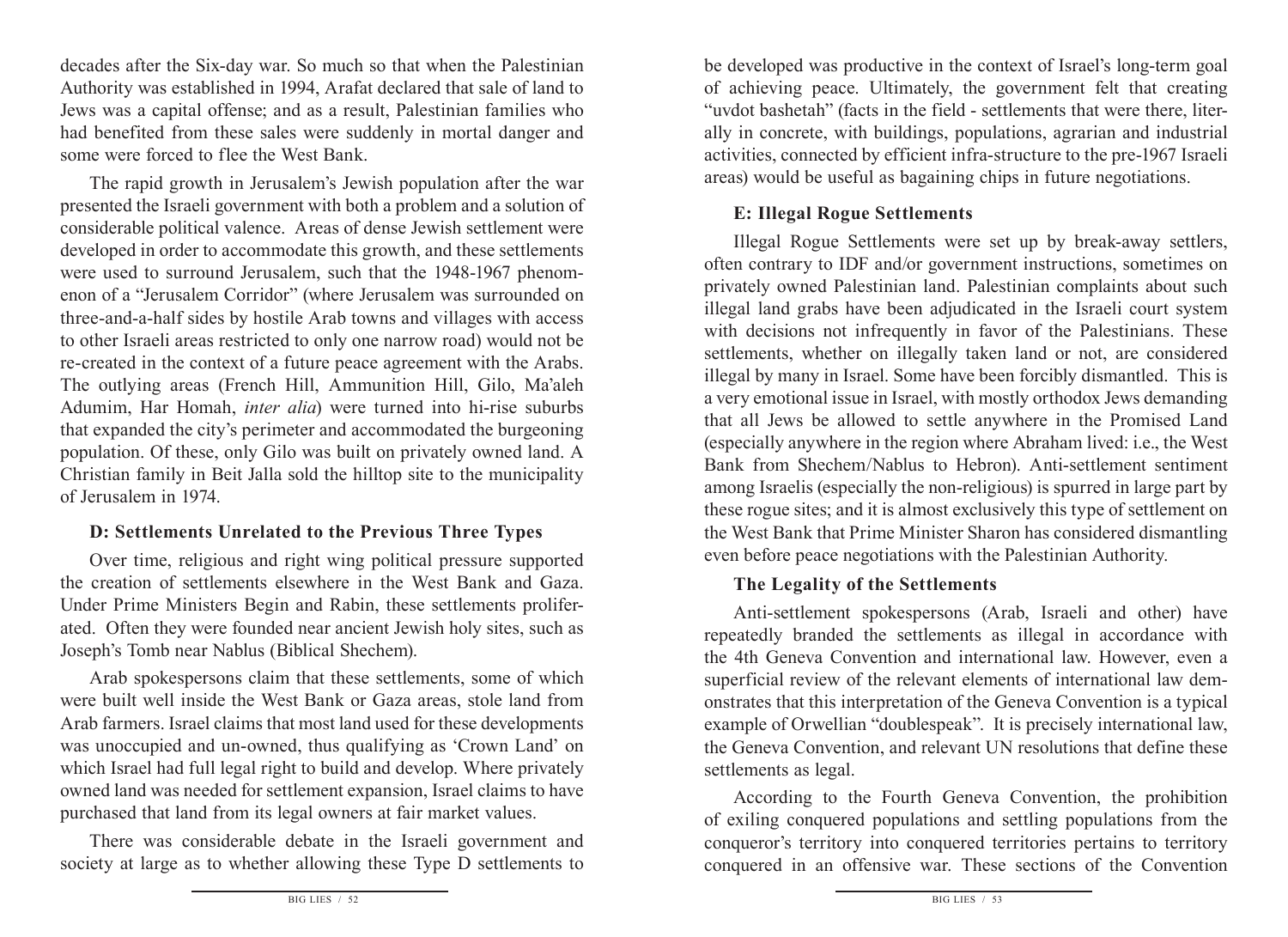were written to deter future actions like those of the Nazis in Eastern Europe during WWII. Since Israel acquired sovereignty over the territories in a defensive war, it is highly questionable whether these prohibitions apply. The fact that the belligerent opponent (Jordan) remained at war (until 1994) meant that the conquered population was potentially hostile. Moreover, Israel never exiled any Arabs from anywhere in the territories (except in 1992 when it deported about 400 terrorists to south Lebanon in an attempt to stop terror activities).

On the contrary, because of Israel's policies of 'open bridges' across the Jordan (although Jordan was still in a state of declared war with Israel), Arabs migrated into Israel in vast numbers, and the Arab population of the West Bank tripled, from about 650,000 in 1967 to more than 2,000,000 in 1994, with a commensurate increase in Arab settlements (some estimates suggest that as many as 260 new Arab villages or expansions of existing sites occurred during this time).

It is obvious therefore, that Israeli settlement activity not only did nothing to infringe on the well being of the indigenous population; rather, that activity actually created the beneficial economic environment into which hundreds of thousands of Arabs could integrate.

Regarding territory conquered in a defensive action, the Charter of the League of Nations (the same one which gave Britain the right to establish a Mandatory Government over Palestine and which declared that British Mandatory Palestine was to be the homeland of the Jewish people) indicates that the disposition of such territory will be part of the peace treaty between the warring parties. In the absence of such a treaty, the disposition of these territories remains in dispute. Such territories should be referred to as "disputed territories," not "occupied territories." Their continued occupation by the defensive party is legal. Since the wars in 1948 and 1967 were defensive, Israel's occupation of territories beyond the l947 partition boundaries and 1949 armistice boundaries is completely legal. The Charter of the United Nations accepts, and with no authority to change it, the Charter of the League of Nations. So the League of Nations Charter is still international law, and offers a congruent and rational balance to the 4th Geneva Convention (i.e., the Charter describes the rights of a nation occupying territory in a defensive action, and the Convention describes the

limitations placed upon a nation occupying territory in an offensive action). Both are valid under international law.

It is also legal for the defensive party maintaining occupation in the absence of a peace treaty to take necessary measures to maintain security. Thus Nahal settlements (for military reasons) are legal according to international law.

International law is also clear that populations that had been dispossessed from their ancestral homes by an offensive action have the right to re-settle their homes when a successful defensive action re-captures the land from which they were driven out. Thus the return of Jews to Hebron, Gush Etzion, and the Jewish Quarter is also legal under international law.

UN Resolution 242 (November 22, 1967) makes it clear that the purpose of the resolution is to create a just and lasting peace, with guarantees for the territorial inviolability, mutually recognized borders, and political independence of every state in the area. According to Eugene Rostow, one of the drafters of 242, the plain meaning of the resolution is that Israel's administration of the West Bank and Gaza is completely legal until a just and lasting peace is achieved. Such administration, in the absence of a peace treaty, and in the face of continued hostility from Arab nations and terrorist groups, can include the development of unoccupied segments for housing a growing population. Such activity is not the same as transporting population to the territory for resettlement. So the third type of settlement (C) is also legal.

Type D Settlements are more complex. Nothing in the Geneva Convention prohibits voluntary development of the disputed territories. What is prohibited is forced deportations and organized displacement of original populace by a forced settlement of the conquering population. So, to the degree that settlements of Type D are a function of voluntary Israeli settling in areas of the West Bank and Gaza Strip without the sequestering of Palestinian land and the removal of Palestinian population, these Type D settlements are legal. Moreover, since the West Bank and Gaza were never legally part of any sovereign nation (they were part of British Mandatory Palestine till November 29, 1947, were intended by the UN to be part of a Palestinian State,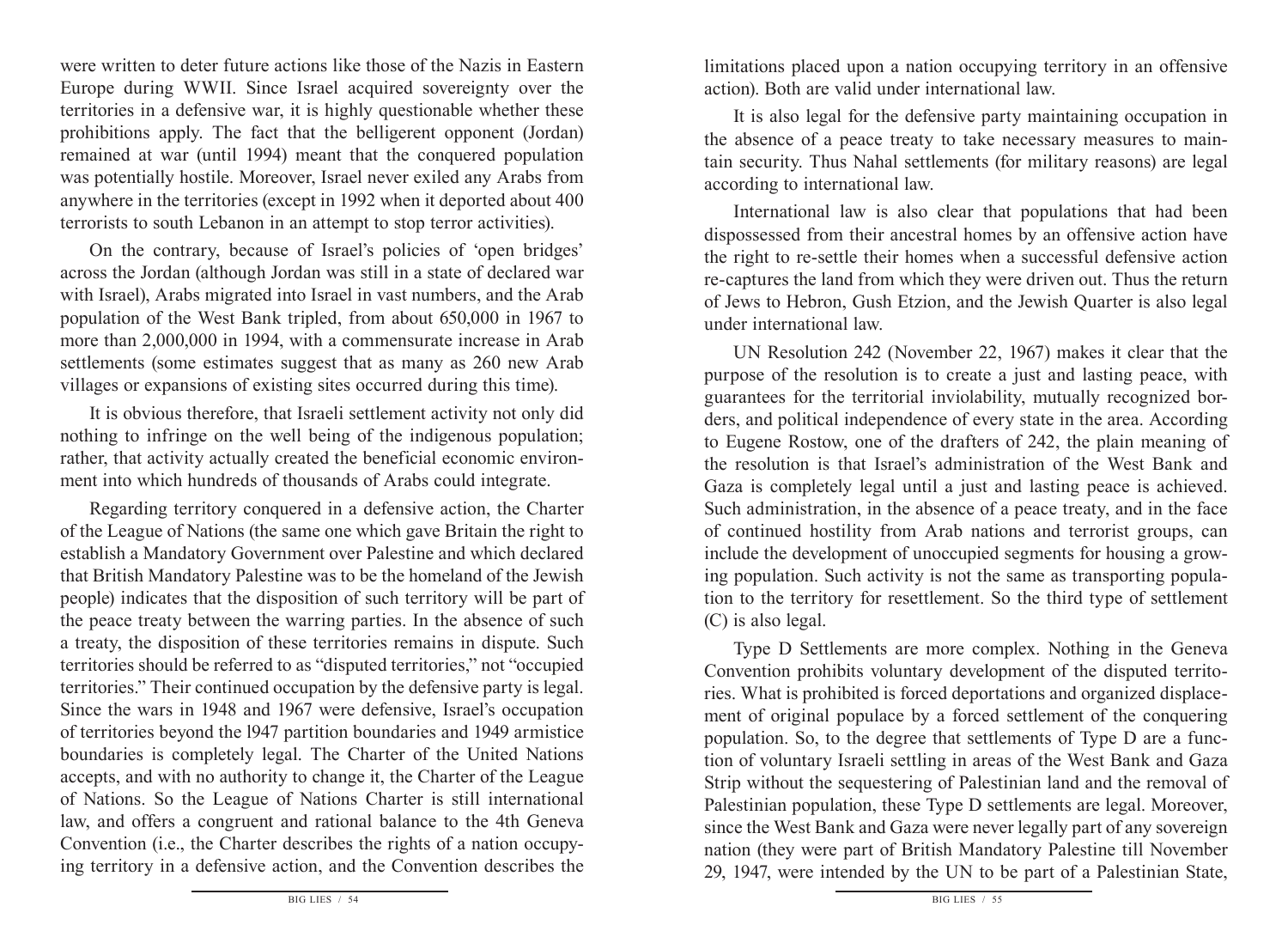and were over-run and illegally occupied by Jordan and Egypt in the 1948 war, in stark and defiant violation of the UN partition plan, UN resolutions 181 and 194, and international law), Israel's occupation of these territories after the 1967 war does not violate the legal claims of any nation.

However, since some privately owned Palestinian land was taken by government fiat, and it could be argued that either by complicity or by design the Israeli government sponsored these settlements (thus making it more of a government plan rather than a voluntary settlement), it seems fair to say that Type D settlements, although legal according to the Fourth Geneva Convention and relevant UN resolutions, may be in a gray area morally.

Rogue settlements (Type E) are palpably illegal. Israeli government officials have referred to them as "rogue" settlements, IDF forces have dismantled some, and Prime Minister Sharon has targeted some for a similar fate.

#### **Impact of Settlements On Arab Population**

The impact of Israeli settlements (excluding rogue settlements) has been almost exactly the opposite of what the Arab propaganda claims.

It is important to note that from 1967 to 1992, the population and economy of the West Bank grew substantially. The standard of living of the Palestinians, as well as the average per capita income, increased almost exponentially. This was in part due to the Israeli "Marshall Plan", which expanded the infra-structure, modernized roads and the supplies of water, electricity, and sewerage, and made 20th century medical care available. Telephone and radio technology was upgraded to 20th century levels. Economic progress was also due in part to the integration of the Palestinian workforce into the Israeli economy by the employment of hundreds of thousands of Palestinians in a wide variety of Israeli business and agricultural endeavors.

The growth of tourism throughout the West Bank was a further boost to the area's economy. The population of the West Bank and Gaza Strip more than tripled from 1967 to 1994, with an Arab population of about 950,000 in 1967 growing to more than 3,000,000 by 1994. Seven universities, some sponsored in part by Jewish donors and the Israeli government, came into being where only three teachertraining institutions had existed before.

Rather than displacing Palestinians, the Israeli sovereignty over the West Bank stimulated substantial growth and improvement. It has been noted that when an Israeli settlement of any of the first 4 types was erected, areas around it that were hitherto uninhabited became foci for Palestinian shops selling agricultural goods and cottage industry wares to the Israelis. Later, Palestinian houses followed the shops.

Moreover, during the decades after 1967, there were no roadblocks or lock-downs or curfews (except on rare occasions when the Israeli military or central intelligence agencies learned of the presence of terrorists in a specific village or town). West Bank and Gaza Strip Arabs shopped in Tel Aviv, and Jews shopped in east Jerusalem and Ramallah.

It is only since 1994, when 96% of Palestinians living in Israel came under the autonomous and independent control of the Palestinian National Authority, that the economies of the West Bank and Gaza Strip have been crippled and the lives of the Palestinians wrecked by the Authority's despotic and terrorist rule. The West Bank's GDP in 2003 was about one-tenth of what it was in 1992. Only because of Arafat's terror war was Israel forced to implement now infamous and wildly exaggerated harsh measures to stop terror attacks and protect civilian lives.

It is also important to note that the so-called "apartheid roads" did not exist prior to Arafat's 1994 ascent to power, nor are they apartheid. During the decades from 1967 on, Israelis and Arabs used the same roads, many of which ran as main streets through the towns and villages of the West Bank, bringing in millions of tourist dollars to hitherto impoverished small-town Arab merchants. Only after Arafat began his terror war, and Israelis driving through Arab towns found themselves in mortal danger, did Israel build the "Israelis only" (not "Jews only") roads. Rather than take punitive measures against Arab offenders who murdered or injured Israeli motorists (Jewish, Christian, and Moslem), the government decided instead to create this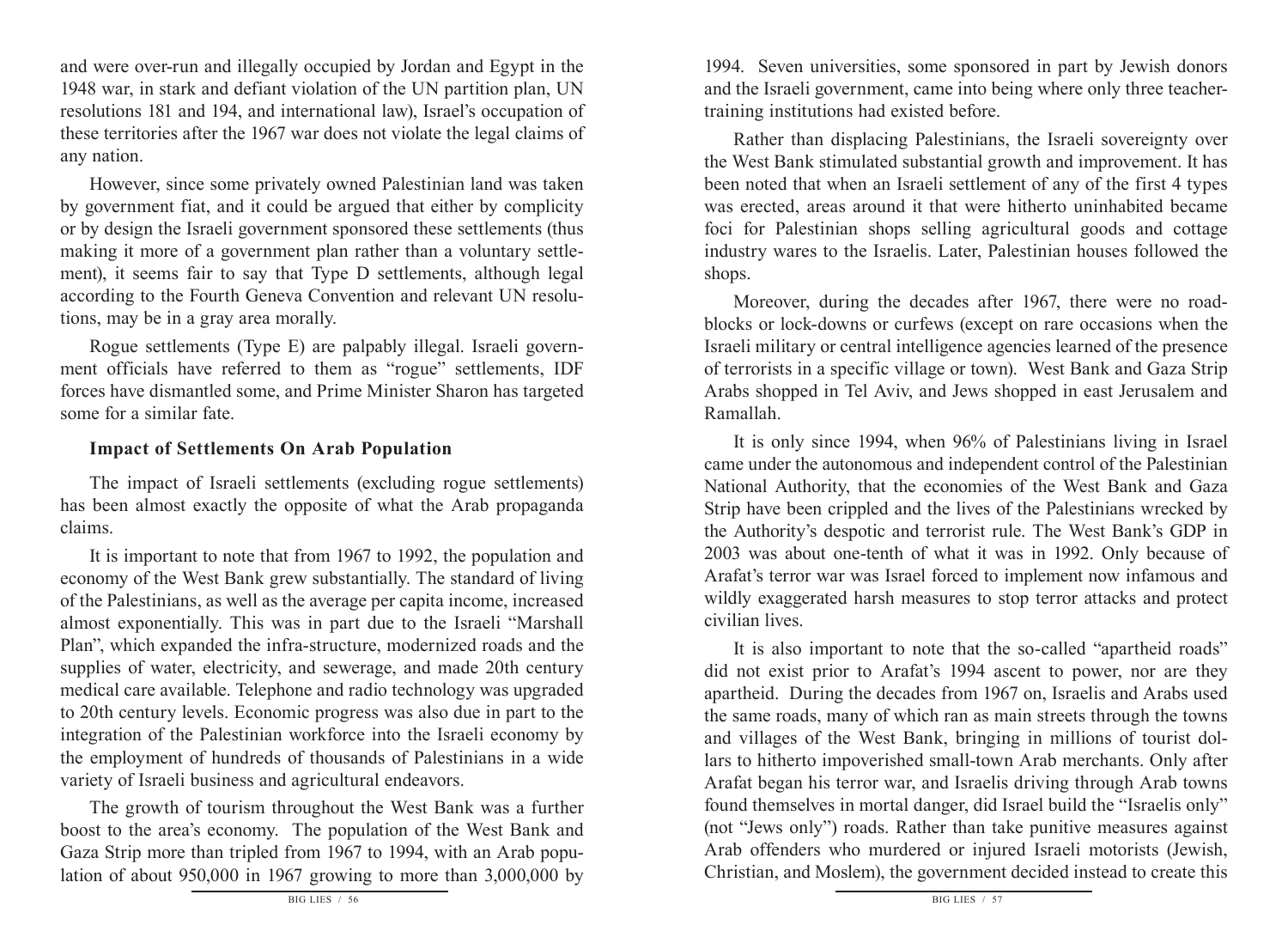by-pass system so that Israelis could reach West Bank and Gaza Strip destinations without exposing themselves to terrorist attacks.

In sum, until Arafat began his terror war, the growth of the Israeli population in the West Bank and Gaza, and the expansion of Israeli villages and towns in those territories, was highly beneficial economically for the West Bank and Gaza Arab populations, did not entail significant loss of Arab privately owned land, offered legal recourse to the rare cases of unfair expropriation, and was accompanied by a far, far greater growth of Arab population and settlements in the West Bank and Gaza.

#### **The Role of the Settlements in the Peace Process**

The role of the settlements in the context of the current conflict, and in the contentious issue of applying the "Road Map" to future peace negotiations, is perhaps the most complex and difficult issue to deal with. This is precisely because Arab propaganda has been so effective in establishing as axiomatic that the settlements are:

- a.) Illegal
- b.) A symptom of Israel's intent on conquest of Palestinian land and are thus inherently an obstacle to peace
- c.) A harbinger of Israel's permanent occupation of the West Bank and Gaza Strip and hence make territorial compromise impossible
- d.) Signal Israel's inherently obvious unwillingness to negotiate a fair peace.

Therefore, it will be most useful to look at these Arab contentions, and see how they correspond to historical reality.

Are the settlements illegal? We have already seen that they are not.

Are the settlements an obstacle to peace? From 1949-1967 there were no settlements in the West Bank or Gaza Strip. Nor was there peace. Arab belligerence was unrelated to West Bank and Gaza settlements. The settlements to which the Arabs objected at that time were Tel Aviv, Haifa, Hadera, Afula, etc.

In June, 1967, immediately after the Six Day War, and before there were any Israeli settlements in the West Bank and Gaza Strip, Israel

proposed its dramatic peace initiative both at the UN and in *sub rosa* talks with Jordan. This initiative was rejected by all Arab states and the PLO at the Khartoum Conference in August-September, 1967. The obstacle to peace was the very existence of Israel, not settlements in the West Bank.

In 1979, as part of the accord with Egypt, Israeli settlements in Sinai were evacuated. In the context of a peace treaty, settlements are negotiable, can be, and were, dismantled.

In 1979, as part of the accord with Egypt, Israel froze settlement expansion for three months, in order to encourage entry of Jordan into the Egypt-Israel peace process. Jordan refused. The freezing of settlements did not stimulate peaceful interaction. Arafat (then engaged in creating a terrorist state in south Lebanon) was invited to join Egypt at the peace talks, and this settlement freeze was intended to encourage his participation. He refused. The existence of settlements in Sinai did not interfere with the Israel-Egypt peace accords; and the freeze on settlement activities did not encourage Jordan or the PLO to enter into peace accords.

In 1994, Jordan signed a peace treaty with Israel, while settlements in the West Bank and Gaza Strip were growing in size and increasing in number. The existence and expansion of the settlements in no way impaired the peace process with Jordan.

Do the settlements make territorial compromise impossible? The accords discussed at Madrid, Wye, Oslo and Taba all include the acknowledgement that settlements (a few, some, many, probably not all) will be dismantled in the context of a peace agreement. Those accords were discussed while settlements were expanding. Settlements did not impede negotiation then.

Currently, about 250,000 Jews live in a total of 144 communities scattered through the West Bank and Gaza Strip. 80% of them could be brought within Israel's pre-1967 borders with only a very minor rearranging of "green line" boundaries.

Part of Barak's offer to Arafat in 2000 was the exchange of land such that the Palestinians would be compensated for the small number of settlements that would not be dismantled by the ceding of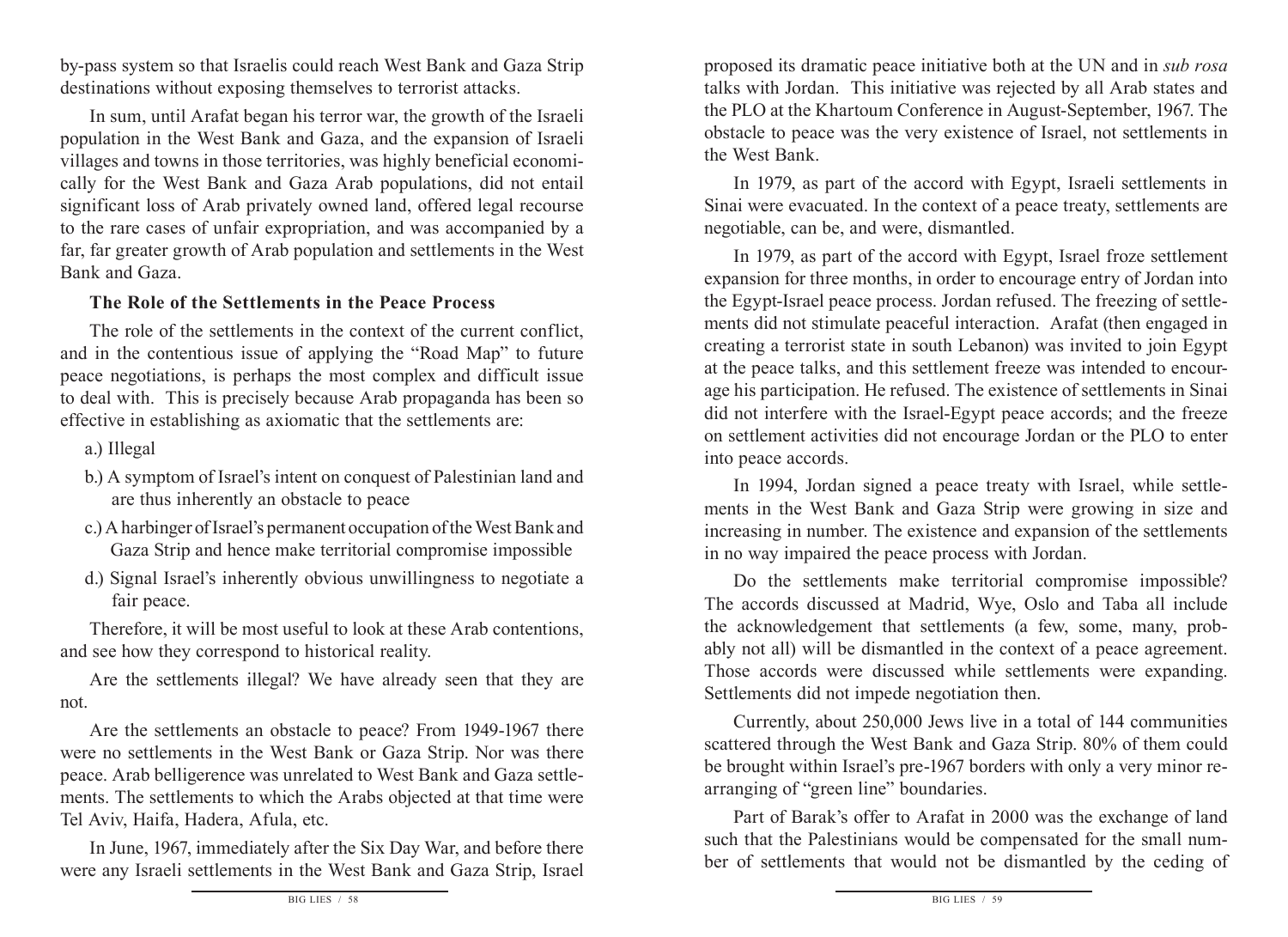Israeli land within the pre-1967 boundaries to the Palestine National Authority. This offer was in addition to the approximately 95% of all the disputed land in the West Bank and 100% of the territory in Gaza which were to be under the control of the Palestinian Authority. Arafat rejected this offer, much to the surprise and chagrin of President Clinton.

Does Israel's violation of international accords by building the settlements show Israel's unwillingness to negotiate a fair peace? In regard to the Geneva Convention and UN Resolution 242, we have seen that the settlements do not constitute violations of international law. Therefore, this argument is a red herring.

The Camp David accords called for a 3-month moratorium on settlements. Prime Minister Menahem Begin kept this agreement.

The Oslo Accords say nothing about settlements. It was tacitly and informally agreed upon that a moratorium on settlements would be one of 16 "confidence building" measures that Israel and the PNA would undertake. The provision about not changing the "status" of the territories refers to the agreement that neither side would unilaterally annex the areas (or declare them an independent state). In the presence of glaring, overt, and provocative violations of every one of the Oslo Accords by the Palestine National Authority almost immediately after its signing, Prime Minister Netanyahu's government felt itself under no obligation to maintain the tacit informal agreement. Since the Palestine National Authority was not building confidence by ending terrorist attacks (it was actually behind them), why should Israel compromise its security and position for future negotiation?

While Israel has built a total of 144 settlements in the West Bank and Gaza, more than 260 new Palestinian settlements have been constructed. These serve as testimony to the flourishing of the West Bank's economy and the growth of Palestinian population under Israeli control (1967-1994), contrary to the Arab allegations that Israel has perpetrated genocide and crippled the economy of the West Bank. By what logic would anyone suggest that these Palestinian settlements are any less a threat to negotiations or a change of status of the territories than are the Israeli ones?

Summing up: All the settlements except those of the rogue variety are legal. Their growth and expansion have contributed substantially to the economic improvement of the West Bank and the Gaza Strip. When there were no settlements in the West Bank and Gaza Strip, no territorial compromises or peace settlements were reached. Later territorial compromises and peace agreements have been reached despite the existence of settlements in the West Bank and Gaza Strip. Israel's settlements violate no international accords. Therefore, it is irrational to suggest that Israeli settlement in the West Bank and Gaza Strip prevent peace. Rather, it is the unwillingness of the Palestine National Authority to control the Arab terror groups, to stop the incitement and to negotiate honestly, that makes compromise impossible.

#### **What About Unilateral Withdrawl?**

Part of the intent in creating "uvdot bashetakh" (facts in the field) was to create "bargaining chips" for future negotiations. They are one of the issues that Israel will negotiate. That is clearly what Netanyahu and Barak had in mind when they encouraged settlement expansion following Arafat's violations of the Oslo Accords. There is no rational justification for a one-sided curtailment of population growth when the other side maintains a state of war despite the agreement to curtail violence.

The security needs that prompted the Alon Plan and militarily warranted settlements still exist; especially in light of the surge of terror activities sponsored openly by Hamas and at least 9 other terror groups operating in Israel. In addition, these needs exist in light of many terrorist factions and Arab states that refuse to consider any peace with Israel, that continue to perpetrate Jew-hatred in media and education, and that continue to promulgate the goals of Hamas and other terror groups for the total destruction of Israel. The settlements and IDF presence in the major Arab population clusters of the West Bank reduce substantially the ability of terror groups to successfully launch their attacks. Unilateral withdrawal enhances the ability of the terror groups to wage terror war.

Any unilateral dismantling of settlements is likely to be interpreted by the Palestine National Authority and terrorist leadership as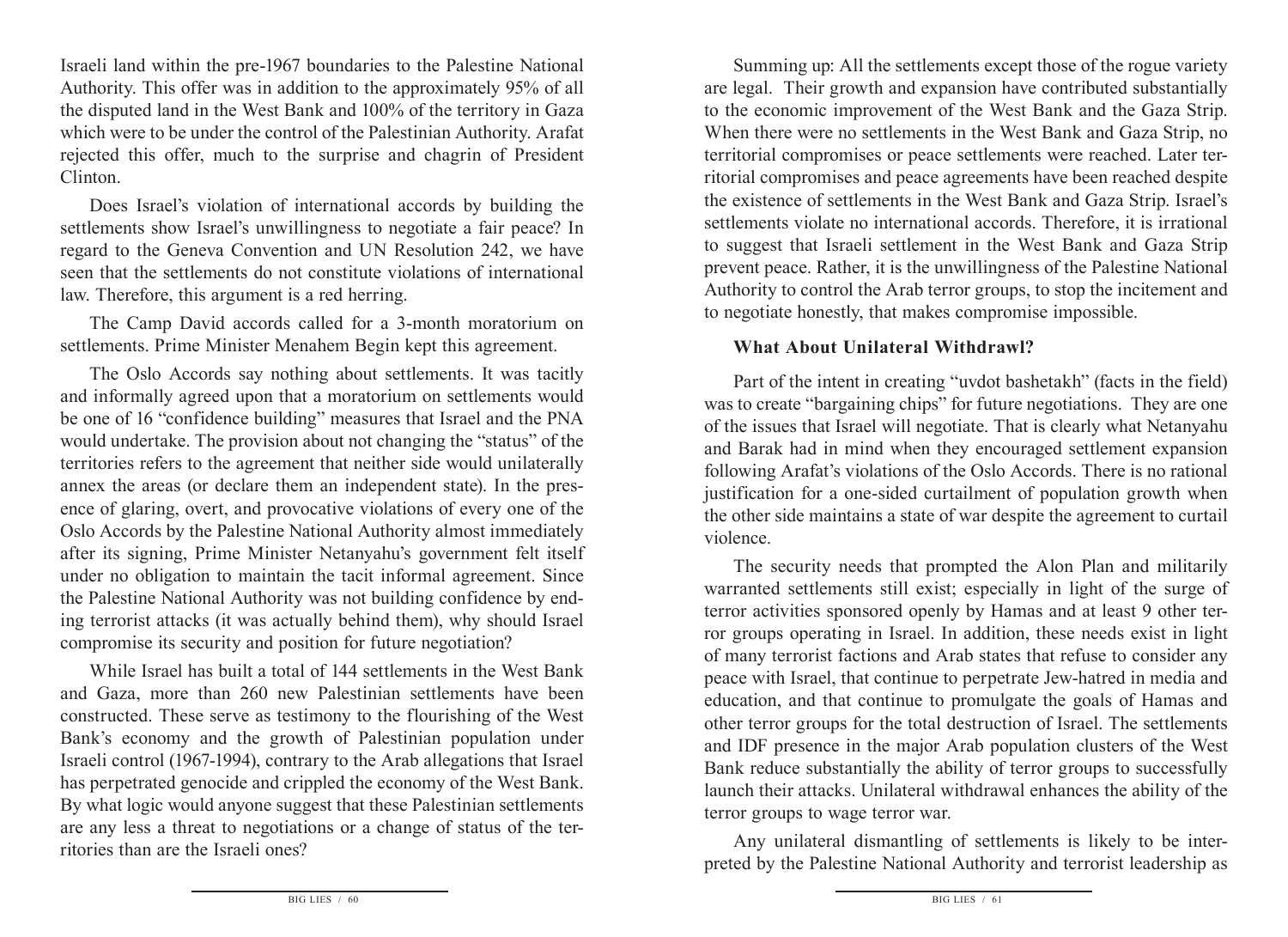a victory for terrorism. This, in fact, is exactly what has happened following Prime Minister Sharon's decision to unilaterally dismantle Jewish settlements in the Gaza Strip and at the northern part of the West Bank. Terrorist spokespersons rejoice in the apparent success of their terror activity, which they claim is the real motivator for Sharon's decision, while official Palestinian spokespersons suggest that the unilateral withdrawal from the Gaza Strip is just another Israeli deception. According to their logic, instead of being a real concession to the Palestinian demand for national self-determination, the unilateral withdrawal is actually aimed at distracting the world and the Palestinian leadership so that Sharon can strengthen his hold on the West Bank and continue to expand Jewish settlement there.

After Oslo, Netanyahu abandoned any thought of a settlement freeze because the Palestine National Authority made clear its intent to disregard Oslo and pursue a policy of unrelenting terror. It is believed by some that part of his purpose in creating more settlements was to send Arafat a clear signal: 'If you keep doing your anti-Oslo behavior, the area that you are likely to end up with as a Palestinian state is going to get smaller and smaller.' Sounds logical, especially since a military response may have been justified but would have caused world outrage. It didn't work, even though a number of Palestinian intellectuals and political leaders (most notably, Elyas Freij, mayor of Bethlehem, quoted in the *Washington Post* in l991) publicly advocated negotiation because the growth of Israeli settlements in the West Bank made it clear that "time is on Israel's side now".

It did not work, probably, because Arafat never intended to negotiate. He always intended to perpetrate his long-dreamed final solution of the total destruction of Israel. In his 90-minute cell-phone speech to a Lebanese PLO radio station on April 14, 2002 (from his bedroom of his headquarters in Ramallah which Israel had surrounded and partially destroyed in Operation Defensive Shield), he outlined his strategy. With the help of other Arab states, with the success of Arab propaganda to gradually weaken Israel's legitimacy in the eyes of the world such that UN forces could be deployed to assist the Palestinians and impede the Israelis in a future battle, and with the United States Israel's only foul-weather friend having moral and political difficulty

providing assistance to what was now defined as a rogue nation, the terror armies and their allies could use the West Bank as a launching pad for the great final *Jihad* against Israel. Arafat's intent as expressed in that speech has been corroborated by the Israeli destruction of major arms smuggling networks handling hundreds of tons of illegal weaponry and munitions since 2001, most recently the 50 tons of weapons on the ship, the Karine A, and the scores of smuggling tunnels from Sinai to the Gaza Strip. If this buildup of terror is allowed to continue, it will ultimately compromise the welfare of the entire free world as we know it.

There is no rational justification for a one-sided settlement compromise when the other side maintains a state of war. Unilateral withdrawal enhances the ability of the terrorists to wage terror war. In light of the unrelenting commitment of terror groups and Mahmoud Abbas' frequent public statements commending the terror groups, defining their casualties as martyrs, and vowing to never use force against them, it is irrational to suggest that further Israeli concessions will generate a Palestinian willingness to reciprocate. In fact, the opposite has happened. The failure of Camp David II was due in large part to Arafat's strategy of pocketing Barak's concessions, making no substantive concessions in return, and then demanding more from Barak (see Dennis Ross, *The Missing Peace*, 2005).

In August 2005, Israel unilaterally withdrew from the Gaza strip and removed all Israeli settlements from the area, along with all 8,500 Jewish settlers. In addition, Israel dismantled settlements at the northern part of the West Bank. Israel had made an historically unprecedented concession in an attempt to jump-start the peace process, and demonstrate to the Palestinians that it was willing to trade land for peace. Yet, there was no movement on the part of any Palestinian leader to reciprocate. Instead there were terrorist leaders on Arab TV, radio, newspapers, all declaring that the withdrawal was a great victory for Arab terrorism, and that the terrorist attacks must escalate so that Israel could be annihilated and all of Palestine "liberated." In other words, the problem is not the settlements. They were dismantled. The problem is the existence of Jews in the land between the Jordan River and the sea, and the commitment of the Arab terrorist leader-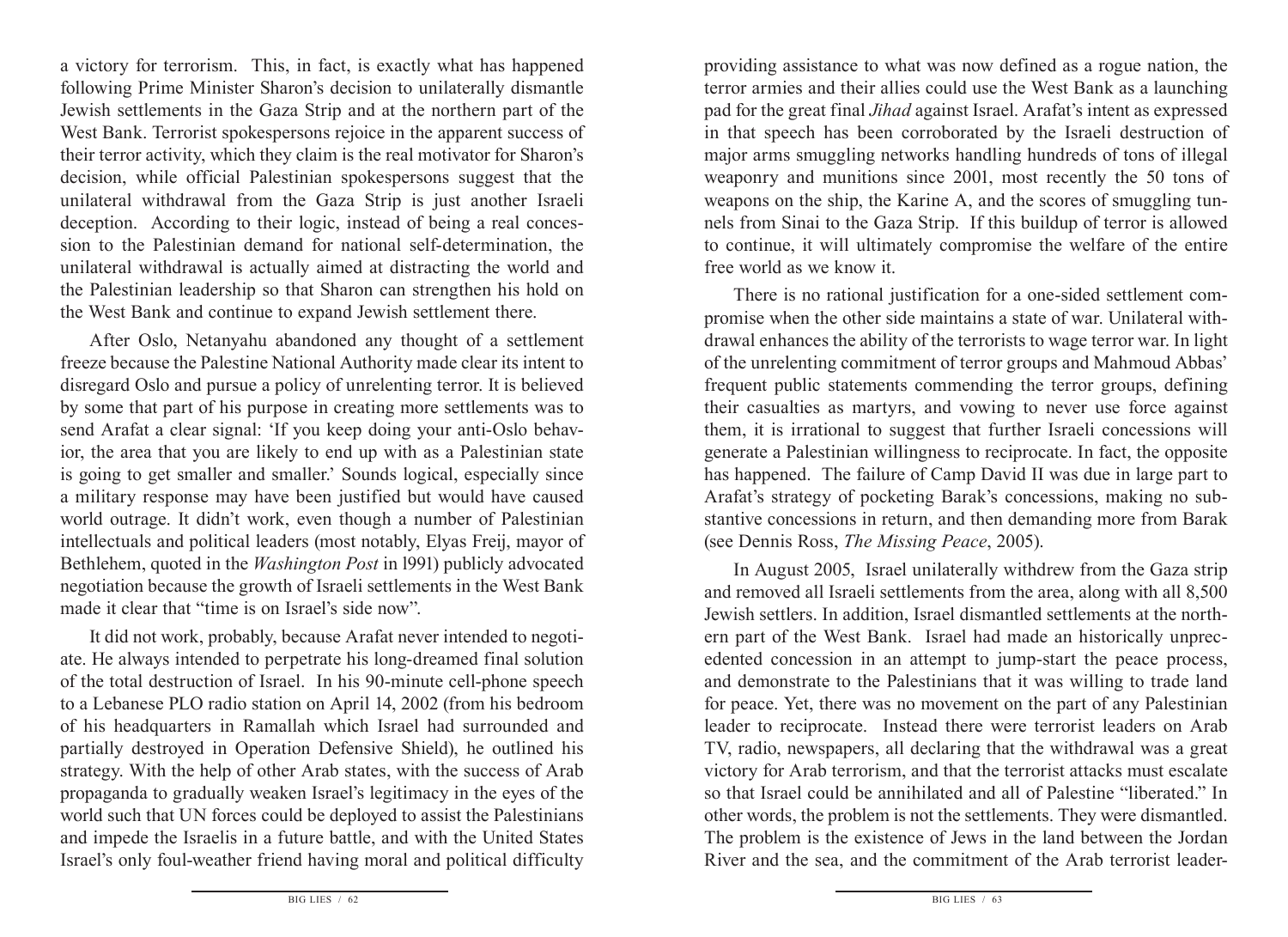#### ship to the destruction of Israel and the genocide of its people. **CONCLUSION:**

The most famous recent episode of the rejection of the creation of a viable contiguous Palestinian state and the resolution of the refugees problem was in the year 2000 when the PA Chairman Arafat rebuffed President Clinton's most generous offer and initiated a cruel intifada against Israel. At that time, the Israeli Prime Minister Barak, hoping to end the protracted conflict with the Arabs, accepted the offer despite the fact that it would have forced Israel to make extremely painful concessions.

Most Israeli settlements in the West Bank and the Gaza Strip are legal and violate no international laws or relevant UN resolutions. Most do not involve the theft of any Palestinian land. The settlement movement has provided enormous benefit to the Arabs of those areas and fueled a tripling of the Arab population and a skyrocketing West Bank economy -- until the onset of Arafat's rule. Settlements do not create stumbling blocks to peace or hindrances to peace negotiations. They can be, and have been, dismantled in the context of negotiations with an honest peace partner. Concessions about settlements should be made only in the context of negotiations, which can begin only after Palestinian leadership stops the violence, ends the terror war, and ends the hate speech, hate preach, and hate teach that have permeated Palestinian society since 1994.

Now that, painfully and unilateraly, Israel has relinquished all the settlements in the Gaza Strip and in the Northern part of the West Bank, it will be even easier for the Palestinians to demonstrate if they intend to proceed toward peace. Their actions so far are not very promising.

There is no issue relating to the Israeli settlements in the West Bank that could not be settled honorably to mutual satisfaction at the negotiating table between honest peace partners negotiating in good faith. The question of the remaining settlements is a matter for final status negotiations.

The simple fact is that no sovereign state would ever be expected to do otherwise.

#### **Bibliography: General Background**

| Aburish, Said                              | Arafat, from Defender to Dictator                                                               |  |  |
|--------------------------------------------|-------------------------------------------------------------------------------------------------|--|--|
| Ajami, Fouad                               | Dream Palace of the Arabs: A Generations Odyssey                                                |  |  |
| Avneri, Arieh                              | Claim of Dispossession                                                                          |  |  |
| Bard, Mitchell                             | The Complete Idiot's Guide to Middle East Conflict                                              |  |  |
| Idem (1991)                                | Myths and Facts: A Guide to the Arab-Israeli Conflict                                           |  |  |
| Cohen-Sherbok<br>& el-Alami                | The Palestine-Israel Conflict: A Beginner's Guide                                               |  |  |
| Coopersmith, Nechemia<br>& Simmons, Shraga | Israel Life in the Shadow of Terror                                                             |  |  |
| Dershowitz, Alan                           | The Case for Israel                                                                             |  |  |
| Fischbach, Michael                         | Records of Dispossession                                                                        |  |  |
| Gilbert, Martin                            | The Arab-Israel Conflict in Maps (1977)                                                         |  |  |
| Idem                                       | The Routlege Atlas of the Arab Israel Conflict: 2002                                            |  |  |
| Gold, Dore                                 | <b>Hatred Kingdom</b>                                                                           |  |  |
| Gottheil, Fred                             | "Arab Immigration into Palestine", Middle East Quarterly,<br>X:1, winter, 2003, pp. 53ff        |  |  |
| Hart, Alan                                 | Arafat: Terrorist or Peace Maker (Authorized biography)                                         |  |  |
| Hitti, Philip                              | The Arab Awakening                                                                              |  |  |
| Kanaana, Sharif                            | "Deir Yassin," Monograph No. 4, Destroyed Palestinian                                           |  |  |
| & Zitawi, Nihad                            | Villages Documentation Project (Bir Zeit: Documentation<br>Center of Bir Zeit University), 1987 |  |  |
| Kanaana, Sharif                            | "Reinterpreting Deir Yassin," Bir Zeit Univ. (April 1998).                                      |  |  |
| Karsh, E. & I.                             | Empires of the Sand: 1789-1923 (1999)                                                           |  |  |
| Karsh, Ephraim                             | Fabricating Israeli History: The "New Historians" 1997                                          |  |  |
| Idem                                       | Arafat's War (2003)                                                                             |  |  |
| Idem                                       | "Arafat's Grand Strategy", Middle East Quarterly, 8.3.04                                        |  |  |
| Katz, Samuel                               | Battle Ground: Fact and Fantasy in Palestine                                                    |  |  |
| Laqueur, W.<br>& Rubin, B. (Eds)           | The Israel Arab Reader                                                                          |  |  |
| Lewis, Bernard                             | The Middle East: A Brief History of the Last 2000 Years                                         |  |  |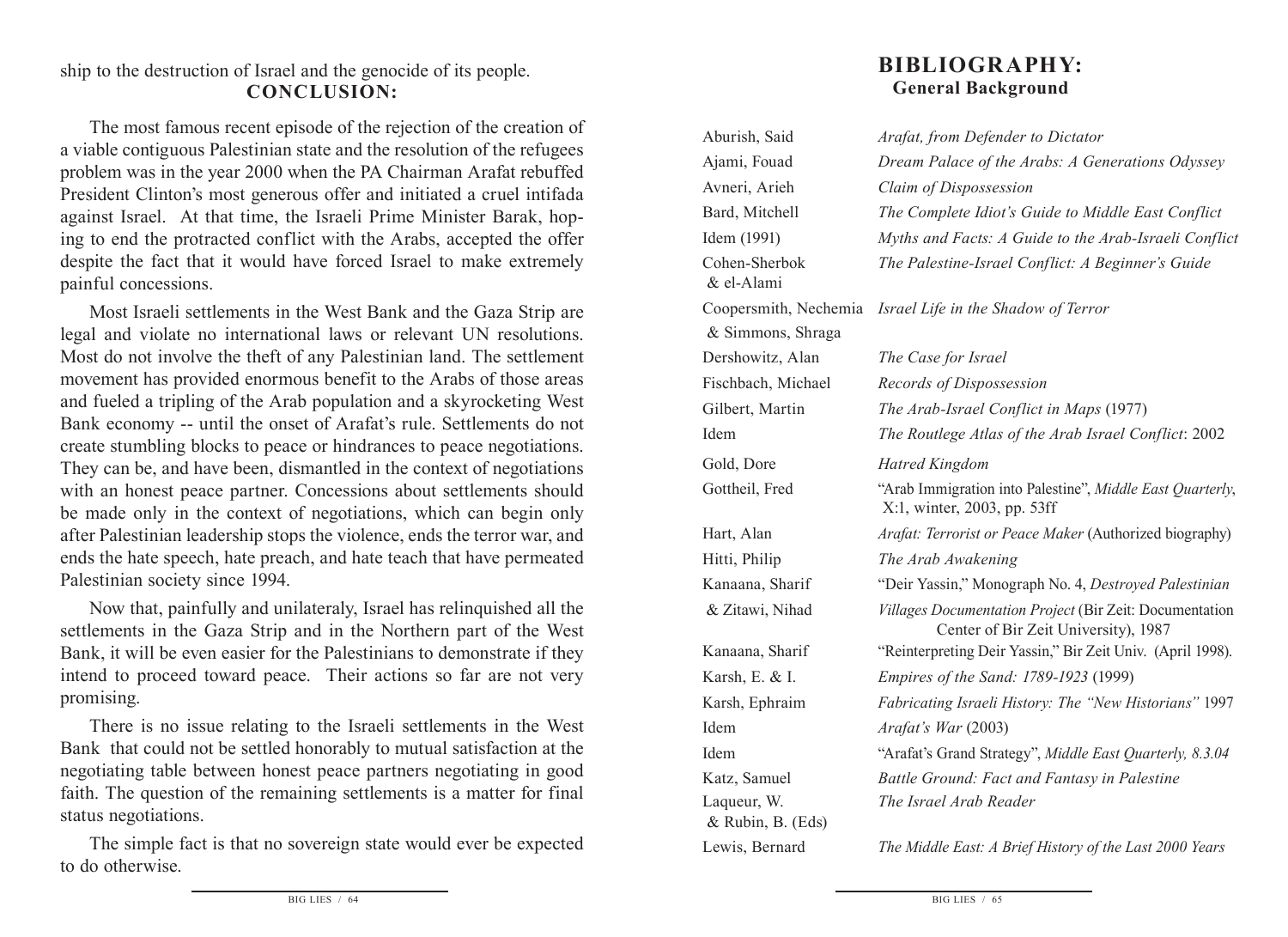| <b>Loftus and Aarons</b> | The Secret War Against the Jews                                                 |  |  |
|--------------------------|---------------------------------------------------------------------------------|--|--|
| Lozowick, Yaacov         | Right to Exist: A Moral Defense of Israel's Wars                                |  |  |
| MacLeod, Scott           | "Inside Saudi Arabia", Time Magazine, 10/15/01 pp 60 ff                         |  |  |
| Mandel, Neville          | The Arabs and Zionism Before World War I                                        |  |  |
| McCarthy, Justin         | The Population of Palestine, 1990                                               |  |  |
| Pacepa, Mihai            | Red Horizons                                                                    |  |  |
| Patai, Raphael           | The Arab Mind                                                                   |  |  |
| Peters, Joan             | From Time Immemorial                                                            |  |  |
| Rees, Matt               | "Torn Apart", Time Magazine, 6.18.01 (34ff)                                     |  |  |
| Idem                     | "The Enemy Within", Time Magazine, 8.27.01 (30ff)                               |  |  |
| Rubin and Rubin          | Yasir Arafat: A Political Biography                                             |  |  |
| Rubinstein, Danny        | The People of Nowhere                                                           |  |  |
| Sachar, Howard           | A History of Israel: Rise of Zionism to Our Time (2003)                         |  |  |
| Scholch, Alexander       | Palestine in Transformation: 1857-1882                                          |  |  |
| Shafir, Gershon          | Land, Labour, and the Origins of the<br>Israeli-Palestinian Conflict: 1881-1914 |  |  |
| Shapira, Anita           | Land and Power: the Zionists resort to force: 1881-1948                         |  |  |
| Smith, Charles           | Palestine and the Arab-Israel Conflict                                          |  |  |
| Stein, Kenneth           | The Land Question in Palestine: 1917-1939                                       |  |  |
| Sufian, Sandy            | Mapping the Marsh (Ph.D. Thesis, Rutgers Univ., 1999)                           |  |  |
| Walsh, Elsa              | "The Prince", The New Yorker Magazine, 3/24/03, 49ff                            |  |  |
| Concept Wizard           | Multimedia Resource, conceptwizard.com/info.html                                |  |  |
| <b>IDF</b> Movies        | "The Fence Against The Terror"                                                  |  |  |
|                          | www.idf.il/newsite/english/fence-eng.wmv                                        |  |  |
| Relentless               | DVD available at www.honestreporting.com                                        |  |  |
| Stand With Us            | Israel's Security Barrier<br>www.standwithus.com/flyers/IsraelFence02.pdf       |  |  |

#### **International Law**

| Rostow, Eugene    | New Republic                                          | 4/23/90  |  |
|-------------------|-------------------------------------------------------|----------|--|
| Ibid.             |                                                       | 10/21/91 |  |
| Schwebel, Stephen | "What Weight to Conquest" AJIL, 64 (1970)             |          |  |
| Stone, Julius     | International Law and the Arab:Israel Conflict (1980) |          |  |
|                   |                                                       |          |  |

#### **Websites** ľ

www.aish.com/jewishissues/ www.camera.org www.DanielPipes.org www.debka.com www.deiryassin.org www.frontpagemagazine.com www.honestreporting.com www.idf.il www.imra.org.il www.israelactivism.com www.israelinsider.com www.israelipalestinianprocon.org www.israelnationalnews.com www.jcpa.org www.jewishvirtuallibrary.org

www.masada2000.org www.memri.org.il www.mfa.gov.il www.mftoc.html www.mideasttruth.com www.opsick.com www.pmw.org.il www.rotter.net/israel www.secularislam.org www.shoebat.com www.standwithus.com www.teachkidspeace.com www.tkb.org www.think-israel.o rg www.us-israel.org/jsource/myths/

#### B IOGRAPHICAL N OTE **David Meir-Levi**

David Meir-Levi is an American-born Israeli currently living in Palo Alto, California. He holds a BA from Johns Hopkins University, and an MA in Near Eastern Studies from Brandeis University. He taught Archaeology and Near Eastern History at the Hebrew University in Jerusalem and at the University of Tel Aviv in the 60's and 70's, during which time he completed his service in the Israeli military. Upon returning to the USA, Mr. Meir-Levi has worked as a professional Jewish educator, most recently in the San Francisco Bay Area.

Mr. Meir-Levi is the Director of Research and Education at the Israel Peace Initiative (IPI), a grass-roots not-for-profit organization in the San Francisco Bay area working to educate the American public and its leaders in to the history of the Arab-Israel conflict and realistic options for resolution. For more information about IPI, see: www.ipi-usa.org.